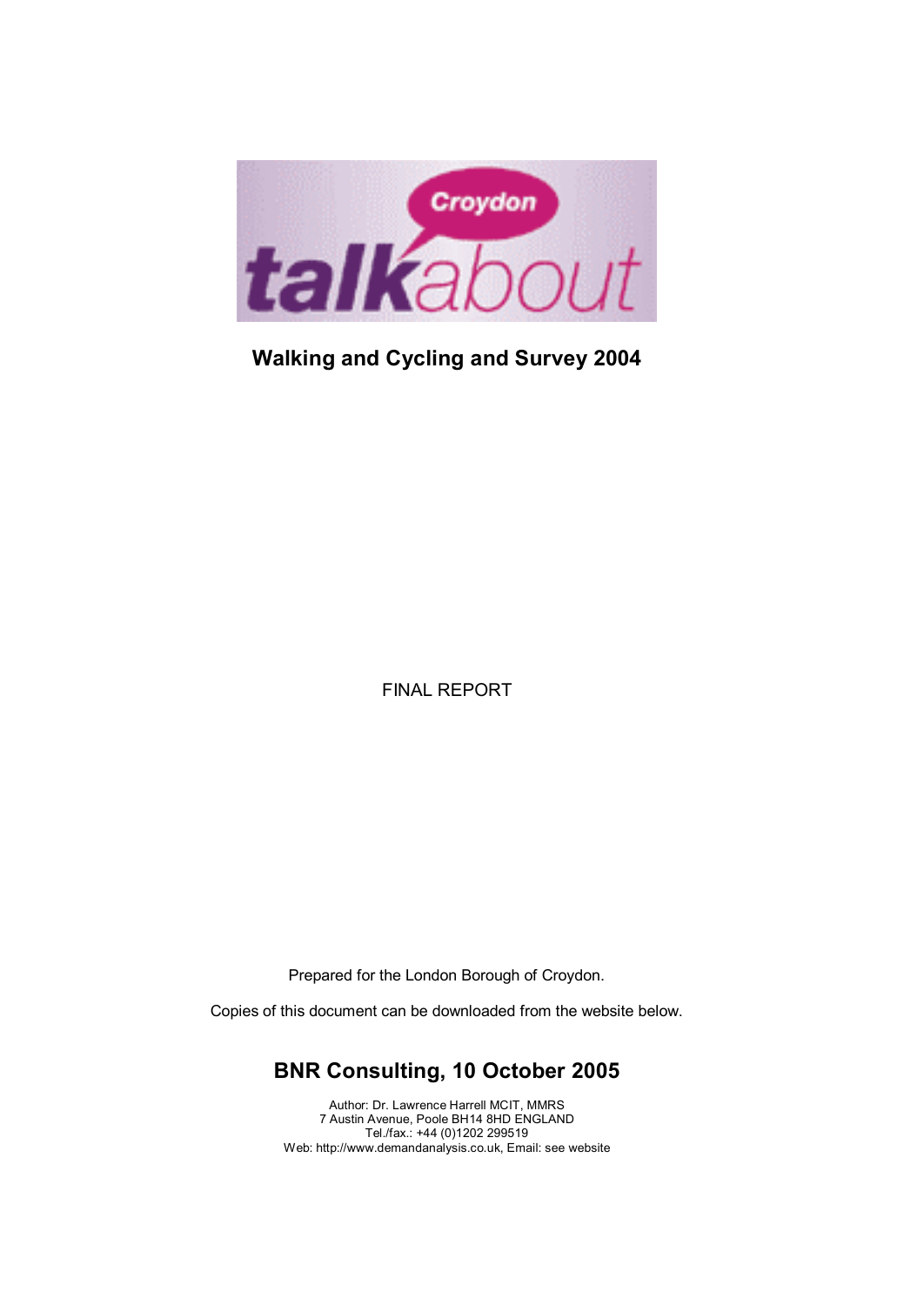### **Executive Summary**

### The Study

The London Borough of Croydon (LBC) were keen to establish the issues that deter people from cycling and walking in the local area and in particular what cyclists and pedestrians see as the dangers/hazards associated with walking and cycling in Croydon. A previous survey found that more people in Croydon would cycle if the right environment was created and it was therefore also important to establish the measures that would encourage walking and cycling.

The LBC commissioned BNR Consulting to assist them in undertaking this study. The study was managed, for the LBC, by the Croydon Cycling Campaign. Data collection, entry and tabulation was performed by Advanced Data Tabulation Services (ADTS) with BNR Consulting undertaking further analysis and reporting.

The Croydon Walking and Cycling Study was the 11th TalkAbout questionnaire to be distributed. 575 questionnaires were returned from the 962 that were distributed (a 60% response rate). To counteract non-response bias, responses were weighted according to area, gender and age to reflect the characteristics of the whole of the Borough.

#### Results and Conclusions

The Croydon Walking and Cycling Survey has provided a useful and representative insight into current travel patterns within the Borough of Croydon. It has also provided an understanding of the issues that deter residents from cycling and walking and has identified some specific locations where attention may be needed.

Just over three quarters of the sample owned a car and 28.4% of respondents stated that they owned a bicycle.

For journeys of one mile or less, walking represented the most popular mode of travel - accounting for 65.5% of responses. Car as driver was the second most popular choice, accounting for just under a quarter of respondents. Bus was the third most popular option for journeys of 1 mile or less (5.1%) with cycling mentioned by only 1.1% of respondents. Walking was not surprisingly less popular among the car owning portion of the sample.

For journeys of three miles or less, the popularity of the car predictably increases, representing over half of all choices. Bus was someway behind, as the second most popular choice, being mentioned by only 28.6% of respondents. Tram/rail was third with 8.3%. Walking fell to 2.2% and cycling increased its popularity slightly, reaching 1.4%. For journeys of over three miles in length, car as driver was again the most popular choice accounting for just over a quarter of responses.

Amongst these choices there are some indications of differences in behaviour between residents in each of the three Croydon constituencies and these may, in part, reflect differences in the environment and in transport provision among the three. The residents of South Croydon seem to have adopted a more car dependent lifestyle and walking consequently appears to make less of a contribution in this constituency. This is reinforced to some extent by the higher figures recorded for walking as an alternative mode in this constituency. Bus services appear to be more popular in North Croydon.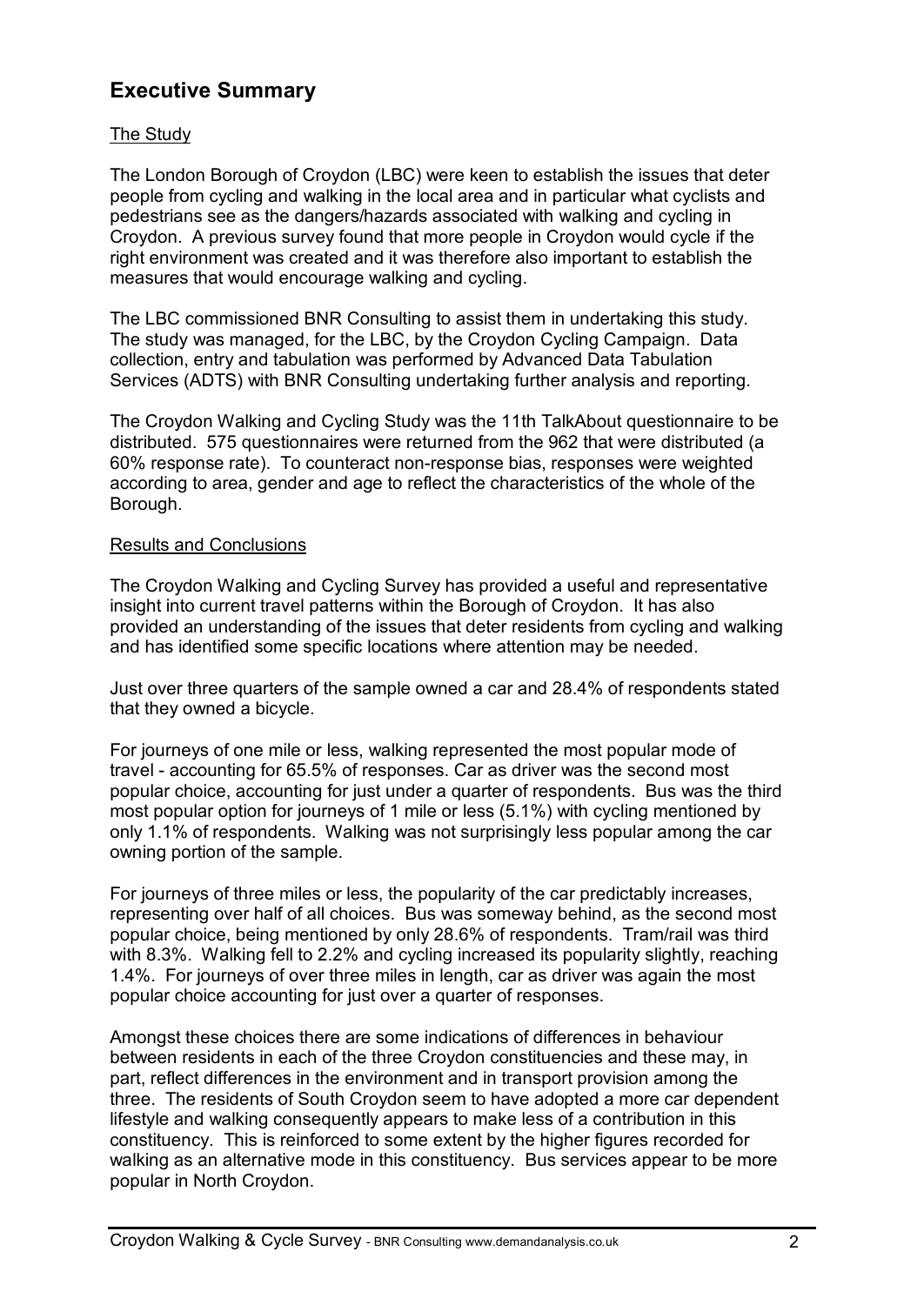The variations between the constituencies suggest that there is scope to increase the share of cycling and walking by examining and tackling the deterrents that have been pointed out in the survey.

Respondents appeared to have two sets of motivations for walking. There are the "practical" reasons like time savings and convenience, as well as the more "principled" reasons like health and environment. One benefit of walking, illustrated by the results, is its ability to a fulfil various needs: it is for example possible to travel cheaply from A to B, get exercise and walk the dog at the same time. In a modern society where time is precious, this may provide one of the best opportunities to promote walking.

Most walking trips were made for shopping and leisure purposes. Walking appears less popular for non-discretionary trips such as business, commuting and trips to school/college.

The most common deterrent to walking was bad weather, mentioned by nearly half of the respondents. Distance and fear of crime were roughly equal second and were mentioned by just over a quarter of the sample. 16% of the sample had to restrict their walking for reasons of disability. 12.2% of respondents stated that they just did not want to walk.

The findings suggest that existing highway designs are having a deterrent effect on walking. Of course a radical shift to pedestrian priority could have wide reaching effects; but further work could be undertaken to determine the scale of this problem and to develop highway related solutions.

When asked about the state of existing walking facilities in the Borough respondents, in general, considered them acceptable, but there may still be sections of the community that are being deterred from walking by highway design issues.

Respondents were asked to consider a number of policies to help encourage walking. The most popular policies were the provision of wider pavements and increased numbers of pedestrian crossings. Car owners were significantly less positive with regard to improvements in pedestrian facilities and it is possible that motorists have given a less positive response in an attempt to reduce future restrictions on car use.

Other issues that appeared to concern respondents were problems associated with existing facilities. It may be that insufficient attention is being paid to keep the existing pedestrian routes clean, safe and clear of obstructions. Better cleaning, maintenance and enforcement of existing laws, for example, concerning parking and obstructions on the pavement might therefore generate a significant improvement in the walking environment. Better enforcement would also increase the feeling of safety amongst pedestrians.

Pedestrian subways were unpopular and this feeling was exacerbated at night. Women were significantly less positive than men - even during the day. Where subways are required they should be designed to create direct walking routes that are secure and inviting for the pedestrian.

Respondents were asked for the locations where they thought new pedestrian crossings were most needed. The most popular locations were described as outside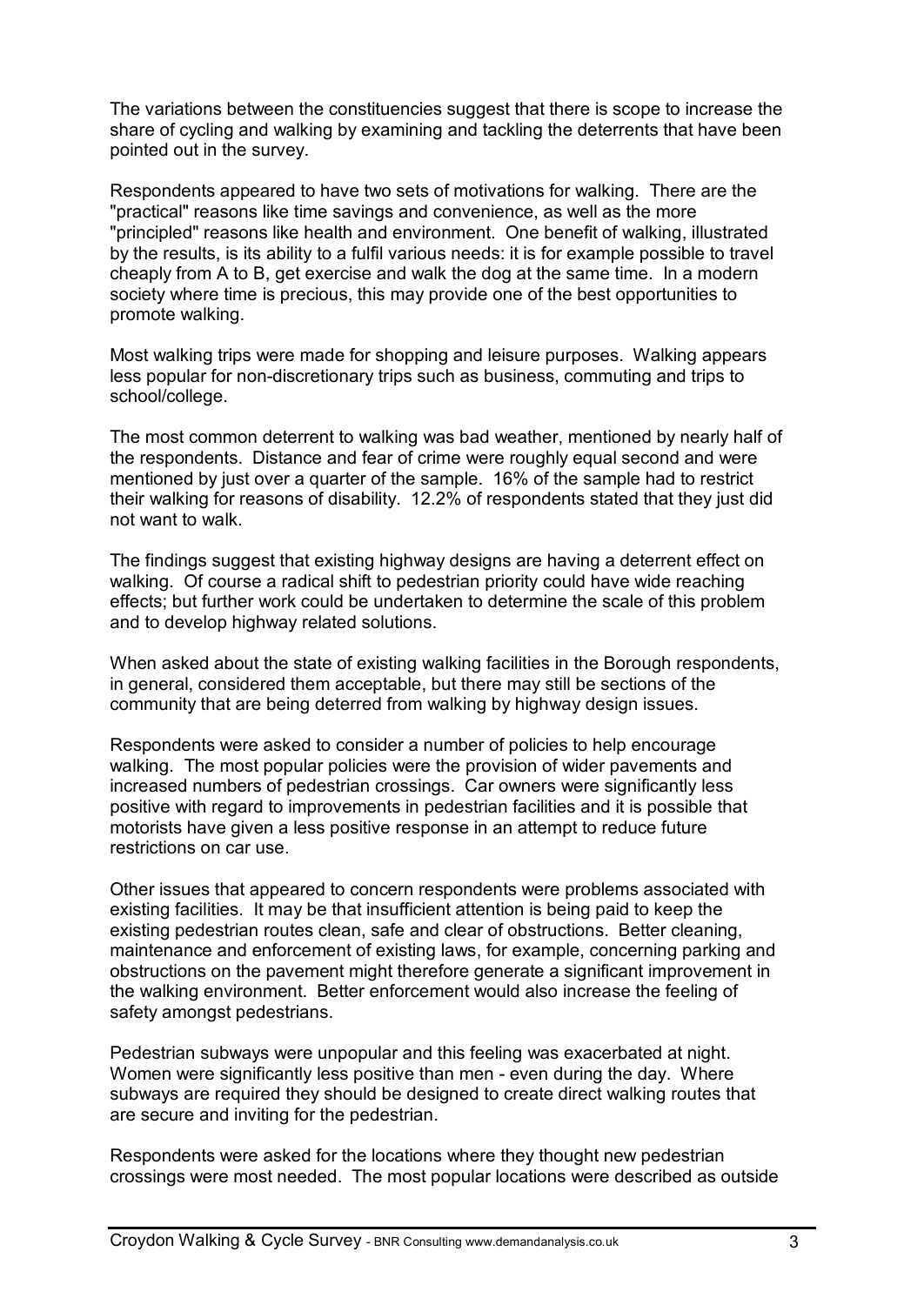schools. The most popular geographically specific location was in London Road, Thornton Heath.

The sample could not be described as regular cyclists and nearly 9 in 10 respondents made no use of a cycle in a typical week. Of the respondents that did cycle, just over 70% of the respondents considered health and fitness part of the reason for cycling. This was followed closely by convenience (65.2%) and then by leisure/fun (51.3%). Cost and journey time were mentioned by about a third of respondents and the environment by just under 20%.

Leisure/fun was given the most frequently as the type of cycling trip made with shopping the second most commonly made trip. Nearly 50% of the sample did not cycle as they had no bicycle: this is in part due to a the inability or unwillingness of people to cycle; but it is also in part related to a lack of cycle storage space - which was mentioned by 10% of respondents. Local Planning Authorities can help resolve this issue by ensuring that there are adequate storage/parking facilities in all new developments.

Heavy and fast traffic appeared to be important deterrents to cycle use. This issue can best be tackled by improved highway design and more effective segregation of cyclists from traffic would also ease concerns about the effects of pollution.

There was some concern regarding the difficulty of taking cycles on public transport. This is a contentious issue as cycles take up space on vehicles that could be used by regular passengers. Even if it is difficult to allow the carriage of conventional cycles during peak hours, better provision could be made for the carriage of folding cycles in the peak and for regular cycles in the off-peak. Better parking could also be provided at public transport stops to encourage multimodal trips.

Respondents were again asked to consider policies that could be implemented to encourage cycling. The most popular measure, for the sample as a whole, was fully segregated on-road cycle lanes, this was followed by partly segregated on road cycle lanes and marked on-road cycle lanes without segregation. There were significant divergences of opinion between car owners and non-car owners, with the former less positive about all, but one, of the measures. Car owners seemed to be particularly interested in removing cyclists from traffic; while non-car owners appeared to be more concerned with giving cyclists priority over other traffic. It is believed that Policy Bias is responsible for much of the difference between the two groups and for this reason care should be taken when interpreting the findings of the car owning part of the sample. Taking this into account increases the importance of the following three policies: advanced cycle stop lines at traffic lights, camera enforced bus lanes (cycles allowed) and 20 mph speed limit in residential streets.

The concerns of the cycling respondents suggest that it may be worthwhile attempting to identify such impediments, particularly along major corridors to trip attractors, to see where cycle contraflows might prove effective.

Respondents were asked to identify potential new cycle routes. Thornton Heath to Croydon was uppermost in the minds of respondents being mentioned by 18.3% of those that completed the question. The second most popular suggested route was from Norbury/Streatham to Croydon. These routes are, paradoxically, existing London Cycle Network routes: this suggests that there is either a lack of awareness of existing cycle routes, or that the routes are not considered to be of a sufficiently high standard.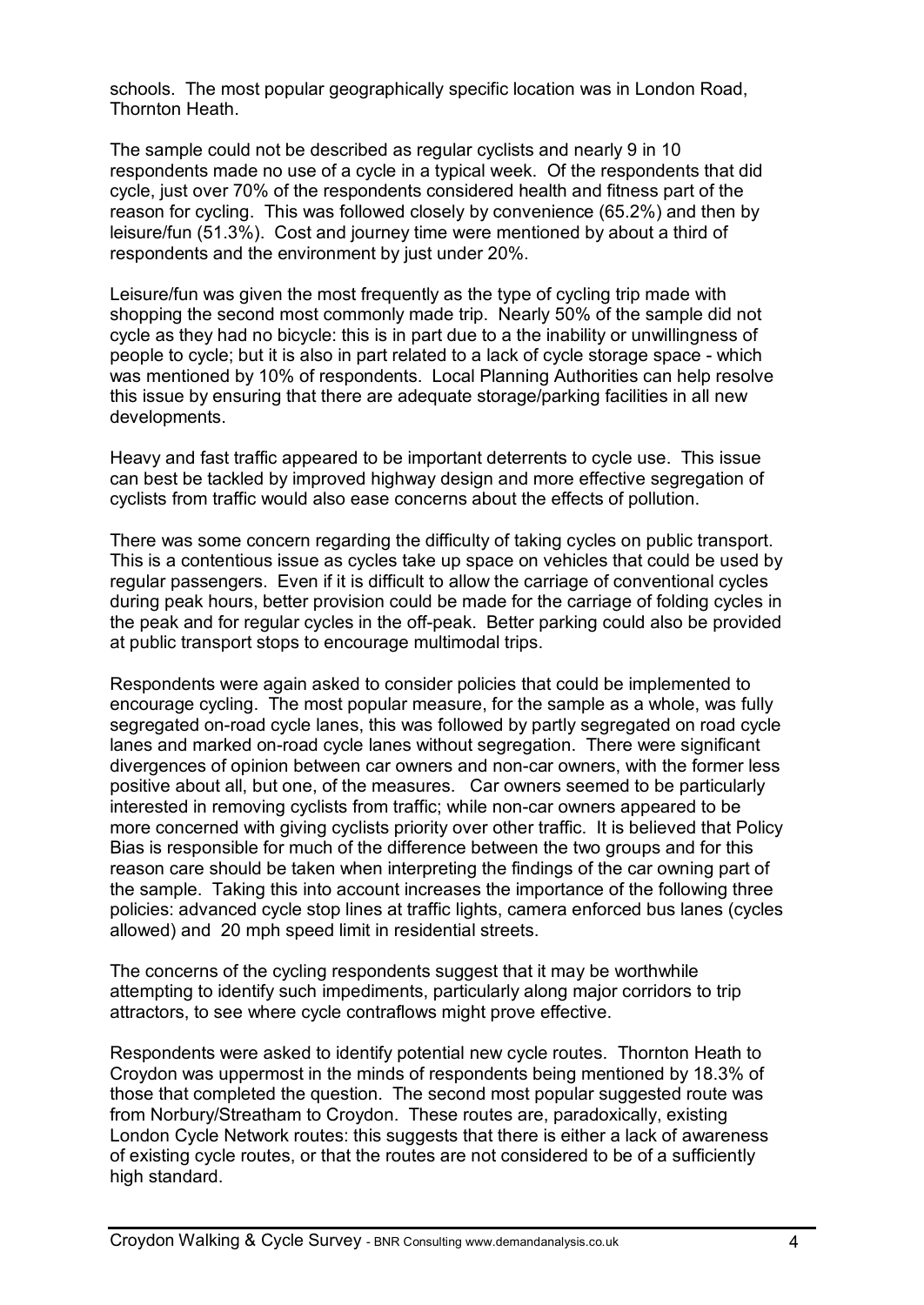Respondents made clear their desire for more cycle parking at destinations within the area. Over a quarter, of those that responded to the question, considered there to be a greater need for parking in the Town Centre and at shopping precincts. Railway stations were the third most popular location for additional parking. Interestingly nearly 10% of respondents suggested additional cycle parking at car parks. The introduction of free cycle parking is such areas would be an effective way of increasing the visibility of cycling as a cheap and realistic mode of transport to car users.

Cycle parking in retail areas can be encouraged through the Council's development control policies. More cycle parking at railway stations would encourage multimodal trips and to some extent ameliorate the difficulties associated with not being able to take cycles on trains.

A cycle parking audit may be useful to determine locations where there is insufficient parking. This could, for example, identify locations where cycles are parked inappropriately parked because of a lack of facilities; or where cycle parking is provided but is full.

There is some evidence of a conflict between pedestrians and cyclists on pavements. The breaking of highway rules by cyclists creates a poor impression of cycling as a mode of transport and does not encourage the wider community to support cycling. For this problem to be properly addressed cyclists need to be provided with safe, alternative, direct routes and once this has been achieved a more effective enforcement regime should be implemented. It is suggested that further research should be undertaken where there is perceived to be significant pedestrian/cycle conflict to fully investigate this issue.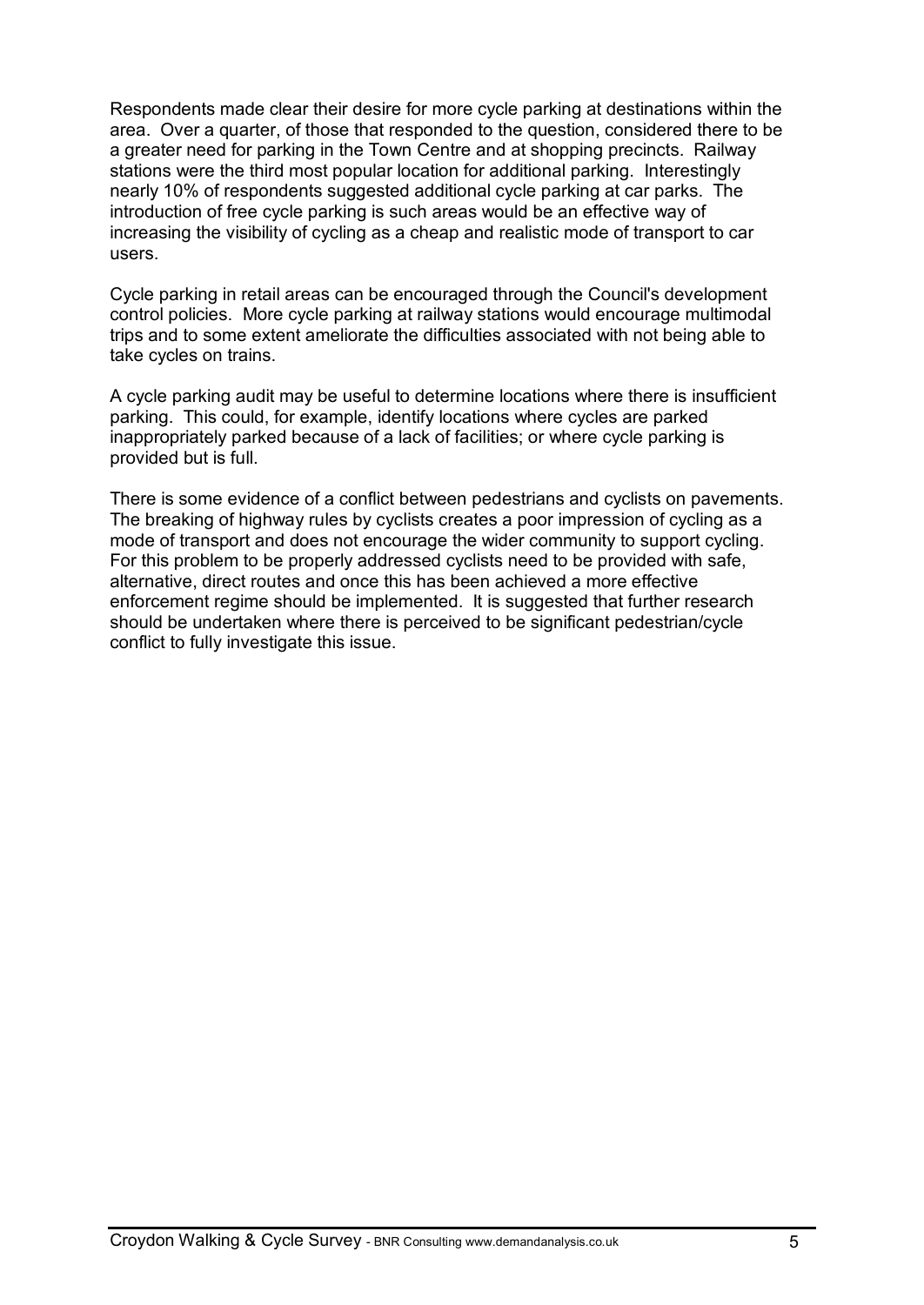### **Acknowledgements**

The author would like to thank the following people and organisations.

- The Croydon Cycle Campaign who had made a significant contribution to the study particularly in the design of the questionnaire, commenting on the draft report and providing photographs for the final report.
- Advanced Data Tabulation Services<sup>1</sup> who maintain the Croydon Talkabout Panel and were responsible for the distribution of the questionnaire, the data entry and the tabulation of the results.

 1 Advanced Data Tabulation Services, 45A Town Street, Old Malton, North Yorkshire YO17 7HB.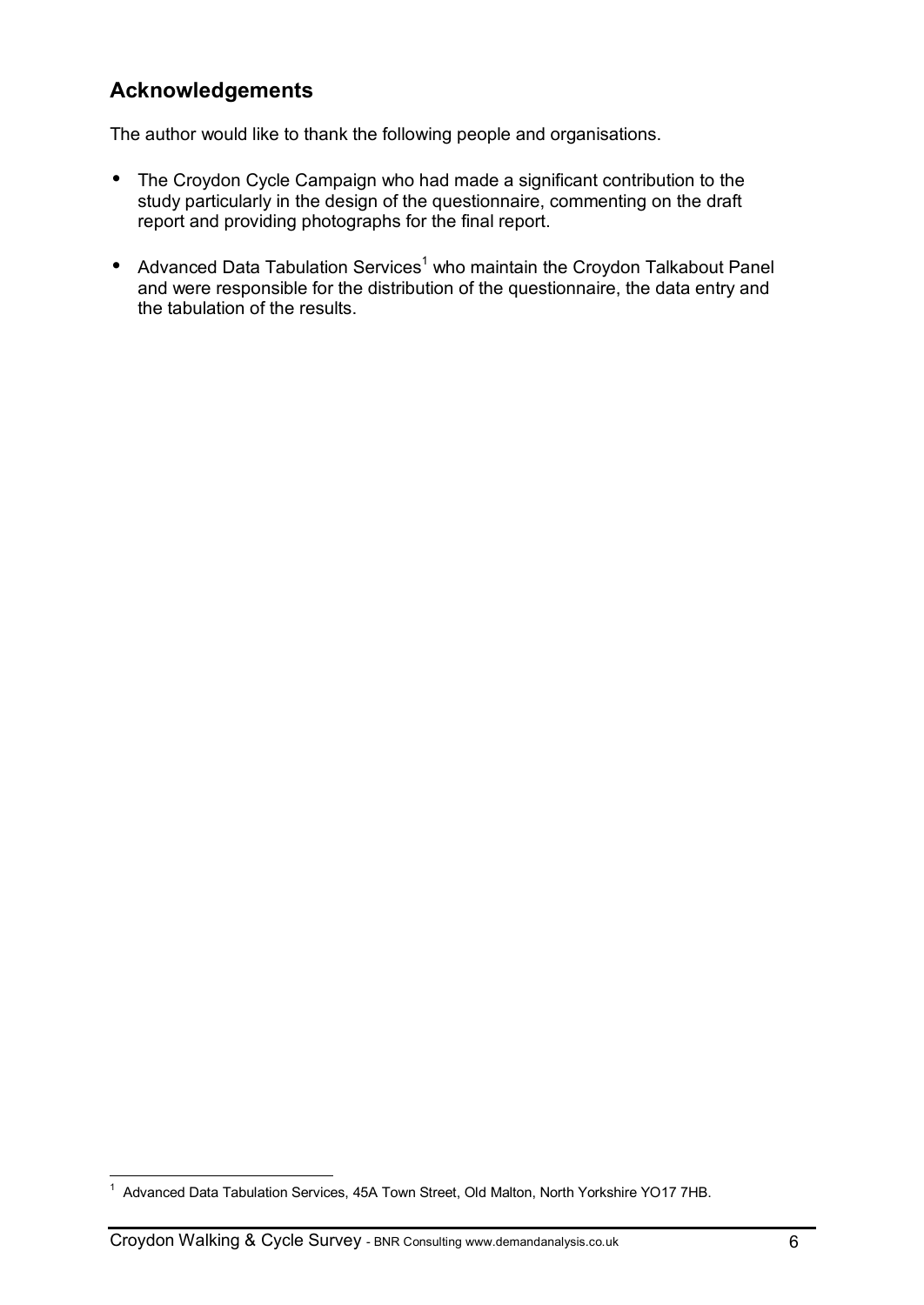# **Contents**

| $\mathbf 1$<br>$\overline{2}$<br>3<br>4<br>5 |    |
|----------------------------------------------|----|
|                                              |    |
| 6                                            | 25 |
|                                              |    |
| $\overline{7}$<br>8<br>9                     | 35 |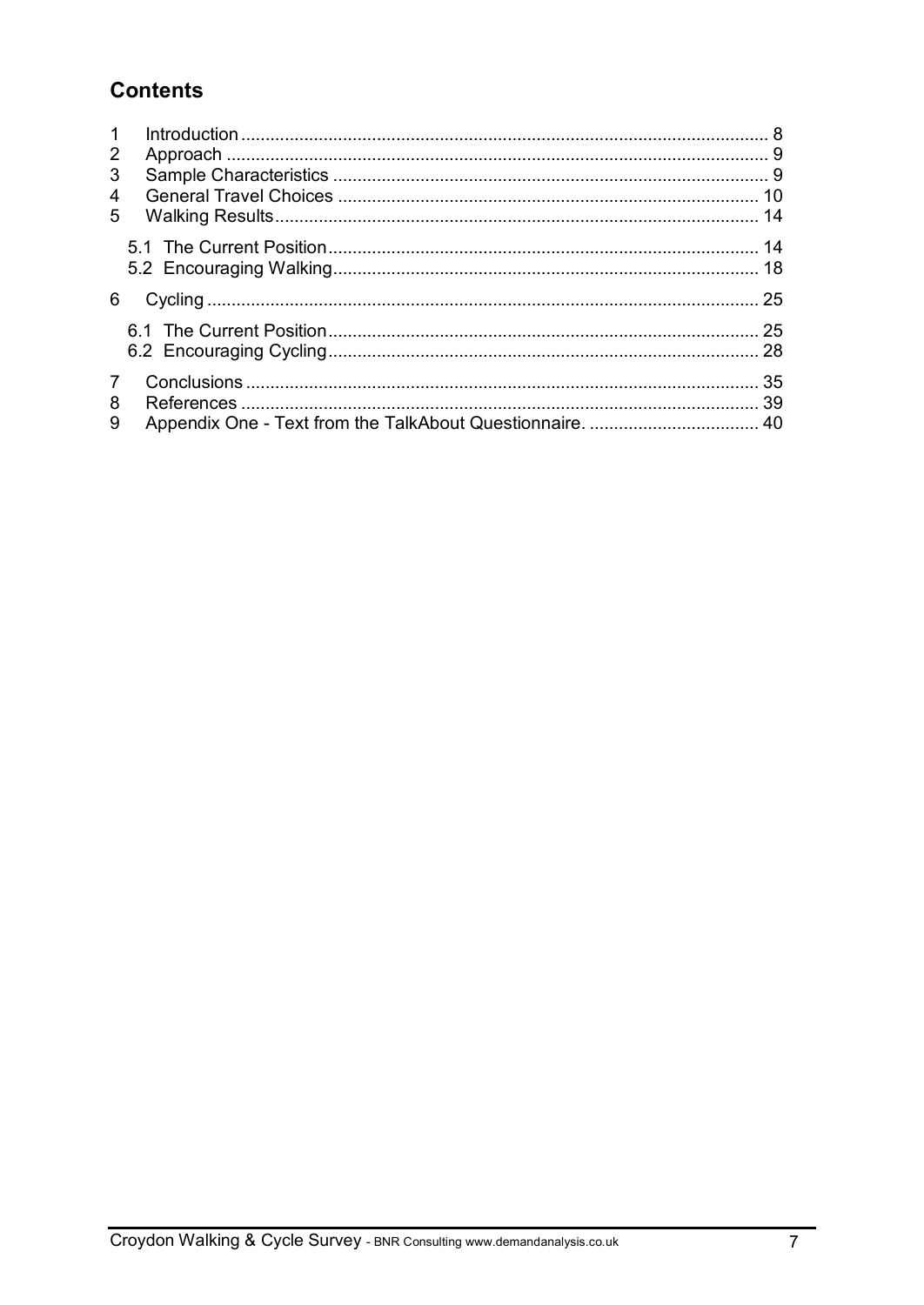## **1 Introduction**

In recent years there has been growing recognition that the transport system, particularly in urban areas, is struggling to cope with ever increasing demand. The consequent congestion is having a serious impact on environmental quality and thus sustainability.

These problems can be tackled both through the introduction of demand restraint measures (which reduce the need to travel) and by encouraging a switch from car to more sustainable forms of transport (public transport, walking and cycling). Central Government have recognised the need to tackle these issues and their advice to Local Authorities reflects this. PPG 13 states that planners should "give priority to people over ease of traffic movement and plan to provide more road space to pedestrians, cyclists and public transport in town centres, local neighbourhoods and other areas with a mixture of land uses;". The development of walking and cycling has therefore been recognised as one way of tackling some of the problems currently associated with urban transport.

According to the Transport 2000 Trust, over a quarter of all trips are made on foot and improvements to pedestrian facilities, that encourage walking, can produce reductions in traffic congestion. The same study identifies examples where traffic congestion has been reduced by nearly a tenth as a result of travel awareness programmes: more than half of the miles saved are the result of switching from car to walking. Walking and cycling also help to counter the increasingly sedentary lifestyles of the population and can therefore generate associated health benefits.

Cycling's potential can be seen from comparisons with neighbouring European countries. The UK National Cycling Strategy notes that "Cycling accounts for less than 2% of trips in the UK, compared to 10% in Sweden, 11% in Germany, 15% in Switzerland and 18% in Denmark." Although there are differences between the UK and these other countries, there is no reason to believe that a significant increase in cycling is an impossible dream - there are already sixteen districts in the UK where more than 10% of journeys to work are made by bicycle (Cycling in Great Britain, 1996).

The London Borough of Croydon (LBC) were keen to establish the issues that deter people from cycling and walking in the local area and in particular what cyclists and pedestrians see as the dangers/hazards associated with walking and cycling in Croydon. A previous survey<sup>2</sup> found that more people in Croydon would cycle if the right environment was created and it was therefore also important to establish the measures that would encourage walking and cycling.

The LBC commissioned BNR Consulting to assist them in undertaking this study. The study was managed, for the LBC, by the Croydon Cycling Campaign. Data collection, entry and tabulation was performed by Advanced Data Tabulation Services (ADTS) with BNR Consulting undertaking further analysis and reporting.

 2 6th Talkabout Survey. London Borough of Croydon (December 2001).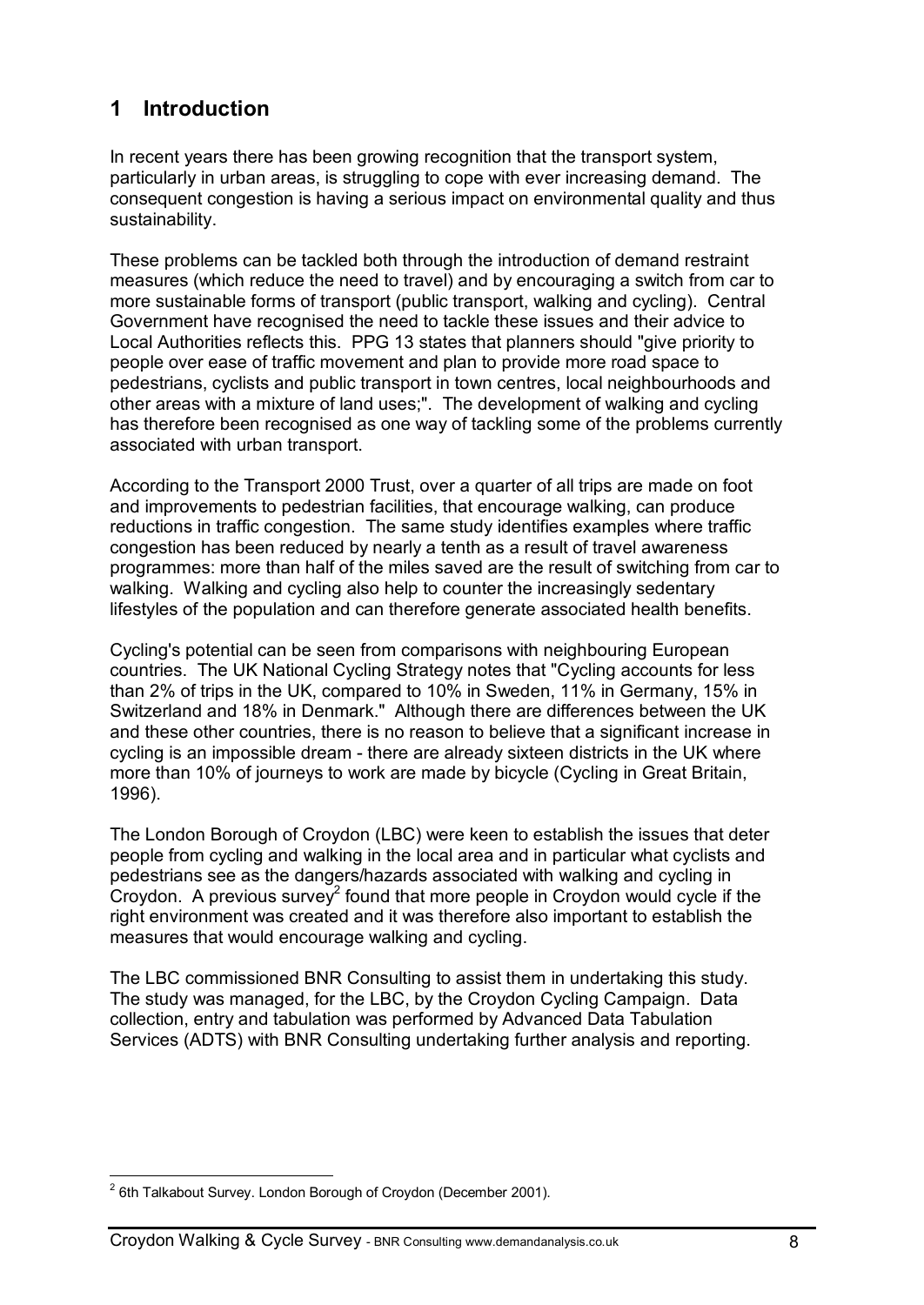# **2 Approach**

A draft questionnaire was designed by the Croydon Cycling Campaign which comprised of questions suggested by groups and individuals from the Council's Cycle Forum and elsewhere. The final survey design was done by Croydon TalkAbout. After piloting, the questionnaire was distributed to the members of the Croydon TalkAbout Panel. At the time of the exercise, the panel consisted of 962 people.

Members of the panel are volunteers who have been selected to form a representative sample of the resident population of the Croydon. Various criteria (for example, area, gender and age) are used to ensure that the panel closely reflects the population recorded in the 2001 census. Panel members were selected randomly. Difficulties with recruiting 17-24 and 25-37 year olds meant that some additional recruitment took place in these categories. Members usually remain on the panel for two years and are then replaced by new members. Members who consistently fail to respond to surveys are removed earlier.

The Croydon Walking and Cycling Study was the 11th TalkAbout questionnaire to be distributed. 575 questionnaires were returned from the 962 that were distributed (a 60% response rate). To counteract non-response bias, responses were weighted according to area, gender and age to reflect the characteristics of the whole of the Borough.

### **3 Sample Characteristics**

The following tables show both the weighted and unweighted characteristics of the respondents in the survey. Table 3.1. illustrates the difficulties in obtaining representative samples of 17-24 and 25-34 year olds: responses from these group have therefore been factored up by ADTS to ensure that the opinions of this hard to reach group are not under-represented.

| Age       | <b>Unweighted</b> | Weighted            |
|-----------|-------------------|---------------------|
| $17 - 24$ | 5.4%              | 14.1%               |
| $25 - 34$ | $16.7\%$          | $23.\overline{4\%}$ |
| $35 - 44$ | 18.3%             | 18.3%               |
| 45-54     | 19.3%             | 14.5%               |
| $55 - 64$ | 16.7%             | 12.1%               |
| $65+$     | 23.7%             | 17.6%               |
| Total     | 100.0%            | 100.0%              |

Table 3.1. Age Categories of Respondents.

### Table 3.2. Sex of Respondents

| Sex    | <b>Unweighted</b> | Weighted |
|--------|-------------------|----------|
| Male   | 44.9%             | 47.4%II  |
| Female | 55.1%             | 52.6%    |
| Total  | $100.0\%$         | 100.0%   |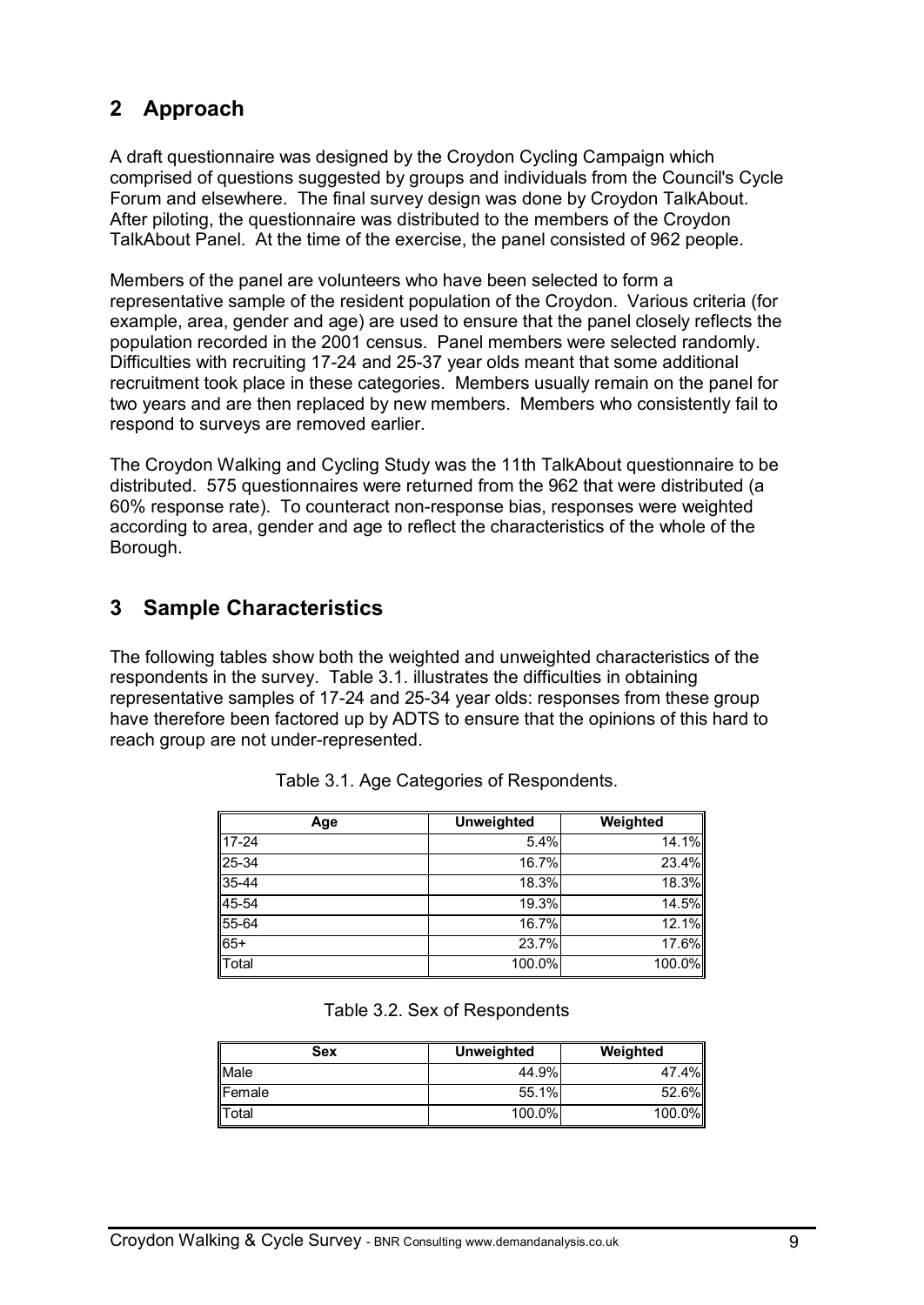## **4 General Travel Choices**

Just over three quarters of the sample owned a car. As would be expected car ownership was highest amongst the 35-44 age group (reaching 85.6%) and amongst those sampled from higher socio-economic groups. Interestingly, Asians showed the highest level of car ownership among ethnic groups at 83.4% (statistically significant at the 95% level). This corresponds with the relatively high Asian car ownership reported in Transport for London's February 2004 report, The London Cycling Action Plan.

28.4% of respondents stated that they owned a bicycle, this is close to the nationally recorded level of ownership of 30% (Cycling in Great Britain, 1996). It is interesting to note that males (34%) recorded significantly (@ 99.9%) higher levels of cycle ownership than females (23.4%) and that a higher proportion of females, within the sample, stated that they could not cycle. This gender difference is also noted in The London Cycling Action Plan. This disparity may reflect differing attitudes to cycling between the sexes and it is tempting to draw the conclusion that women cycle less; however, experience from the continent<sup>3</sup> and in Cambridge where there are high levels of cycling, suggests that this is not necessarily the case $4$ . In fact a recent report by London Analytics states that, "A more even balance of male-female cycling tends to be correlated with more cycling, reflecting a more mature, well-developed cycling market".<sup>5</sup>

Looking at the survey data in more detail, significantly (@ 98.29%) more women are concerned about fast traffic and this suggests that policies which separate cyclists from speeding traffic may help to encourage female cycling.





 3 The London Cycling Action Plan notes that, in the Netherlands, women make 31.6% of all journeys by bicycle; men make only 24.8% of their journeys by bicycle.

<sup>&</sup>lt;sup>4</sup> According to Cycling in Great Britain (1996), in Cambridge, a greater proportion of women cycle to work: a quarter of men and nearly a third of women.<br><sup>5</sup> Cander and Critical Mass: De high avale fl

Gender and Critical Mass: Do high cycle flows correlate with a high proportion of female cyclists? London Analytics Research Journal. issue 1 (2005).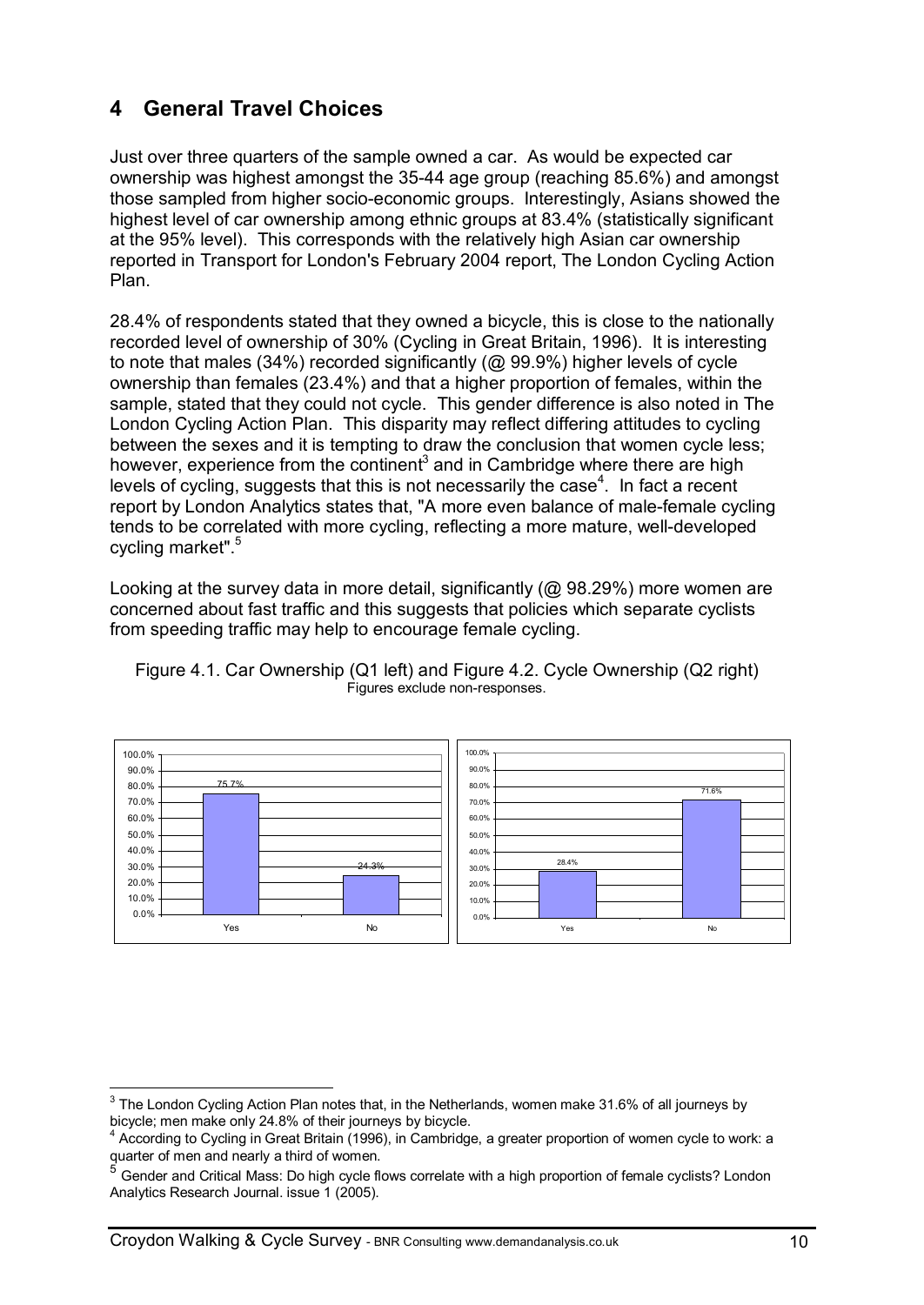Just over half of the sample held a current Bus Pass, Travel Card or Freedom Pass. The highest proportions of holders are among retired people: 96.1% of whom were holders - presumably of Freedom Passes.

Only 1.4% of the sample made use of a wheelchair or mobility scooter, the majority of users in the sample were retired people.

Figure 4.3 (left). Current BusPass, TravPass, Travel Card or Freedom Pass (Q3). Figure 4.4 (right). Use of Wheelchair or Mobility Scooter (Q4). Figures exclude non-responses.



For journeys of one mile or less, walking represented the most popular mode of travel - accounting for 65.5% of responses. Walking was more popular with students and less popular with retired persons. Walking was not surprisingly less popular among the car owning portion of the sample.



Figure 4.5. Usual Mode of Travel on Journeys of 1 Mile or Less (Q5). Figures exclude non-responses.

Car as driver was the second most popular choice, accounting for just under a quarter of respondents. It is useful to note that in a study of short trip making behaviour, The Centre for Transport Studies (University College London) observed that, "when the car is used for short trips it tends to be for escort, shopping, personal business and social trips. ... The car tends to be used for short trips to work because of its availability rather than because it is necessary." Some of these short distance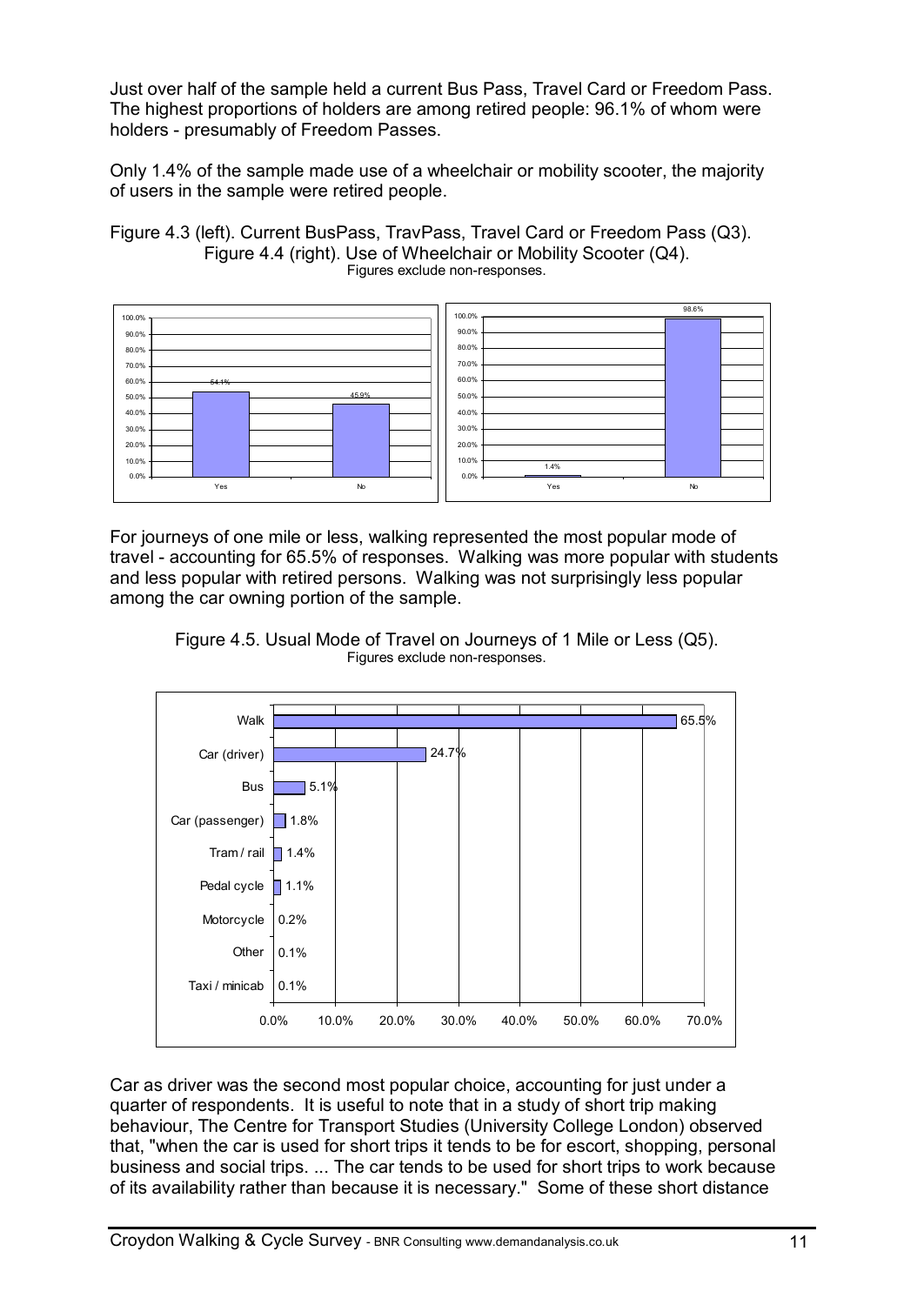trips have to be made by car because of disability, or the need to carry heavy items; but it is likely that a number of them could be made on foot or by cycle if the appropriate policies were put in place. For example, a policy of selective parking restraint coupled with effective enforcement and improved cycle/walking facilities might help generate a switch away from car.

Bus was the third most popular option for journeys of 1 mile or less (5.1%) with cycling mentioned by only 1.1% of respondents.

Respondents were also asked to specify the other modes which they used for journeys of less than one mile. Bus was the most common second choice mode and was mentioned by 42.5% of respondents: bus appeared to be a more popular alternative among respondents in the Croydon North Constituency (Croydon North 51.5%, Croydon Central 38.8%, Croydon South 36.6%). Car as driver was again the second most popular option (35.3%) with walking third (30%). Cycling was one of the less popular alternatives and was only mentioned by 9.1% of respondents.





\*includes non responses

For journeys of three miles or less, the popularity of the car predictably increased, representing over half of all choices. This level of popularity was greater amongst respondents in the Croydon South Constituency. Bus was someway behind, as the second most popular choice, being mentioned by only 28.6% of respondents. Tram/rail was third with 8.3%. Walking fell to 2.2% and cycling increased its popularity slightly, reaching 1.4%.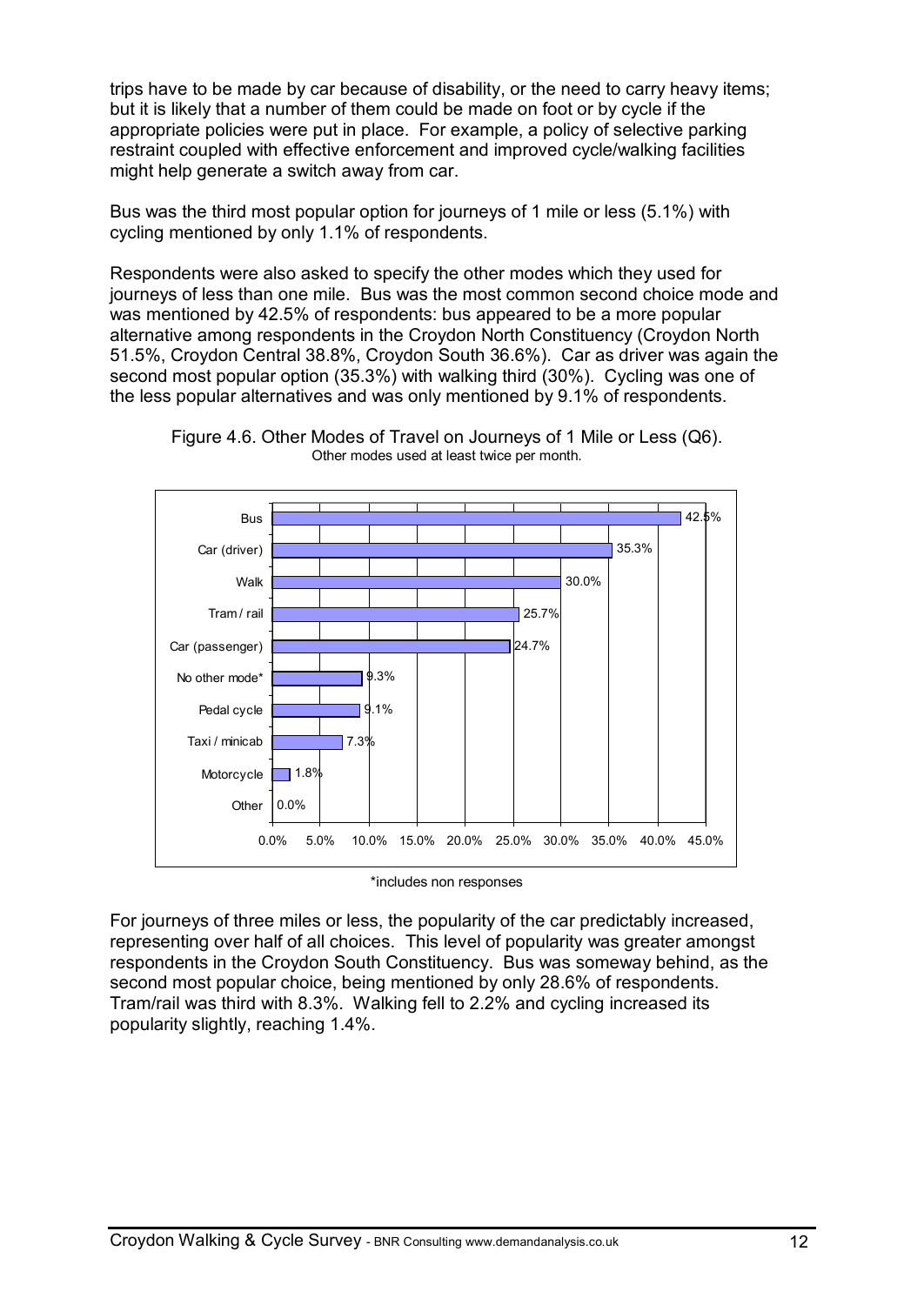

Figure 4.7. Usual Model of Travel on Journeys of 3 Miles or Less (Q7). Figures exclude non-responses.

Amongst second choice modes of travel, for journeys of 3 miles or less, tram/rail was the most popular being mentioned by 43.3% of respondents. Tram/rail appeared more popular amongst younger respondents in the Central Croydon Constituency. Bus came a close second with 42.7% and car as passenger third with 30.7%. This was followed by walking (28.1%) and cycling, which was mentioned by 5.5% of respondents.





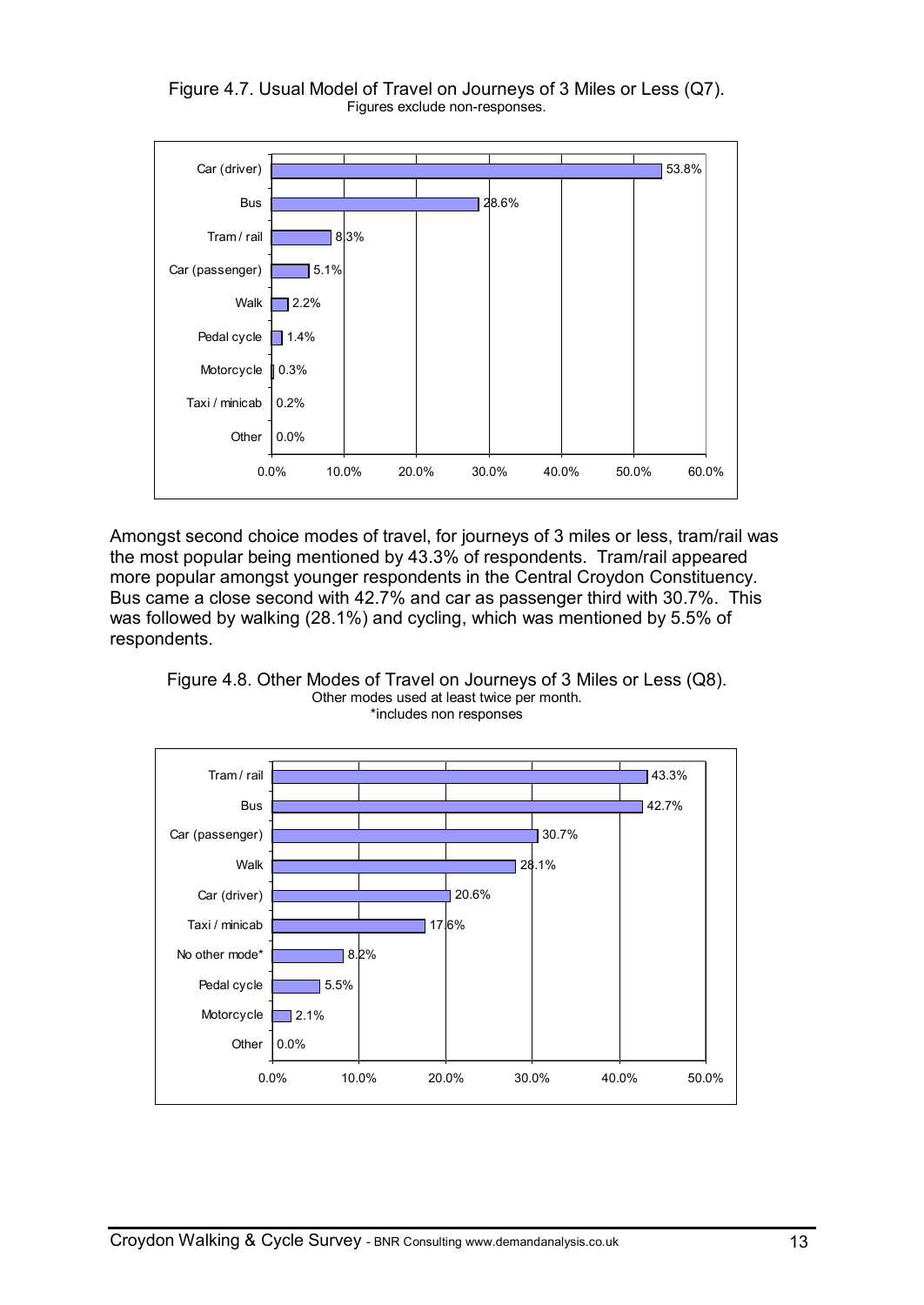For journeys of over three miles in length, car as driver was again the most popular choice accounting for just over a quarter of responses. Car was more popular in the South Croydon Constituency (99.9% significant). Car use seemed to exhibit a positive correlation with income and relatedly appears more common amongst those members of the sample who were employed. Tram/rail came second and bus third. Walking was mentioned by 2.9% of respondents and cycling by 1.4%.





### **5 Walking Results**

### *5.1 The Current Position*

Respondents were asked how many walking journeys they made, of five minutes or longer, in a typical week. Nearly half of the sample made 10 or more journeys per week and it is estimated that, on average, members of the panel made 7.68 such walking journeys per week. The greatest number of walking journeys were made by Central Croydon panel members (8.36) followed by those of South Croydon (7.44) and North Croydon (7.21). The difference between Central Croydon and the other constituencies is significant at the 99.9% level.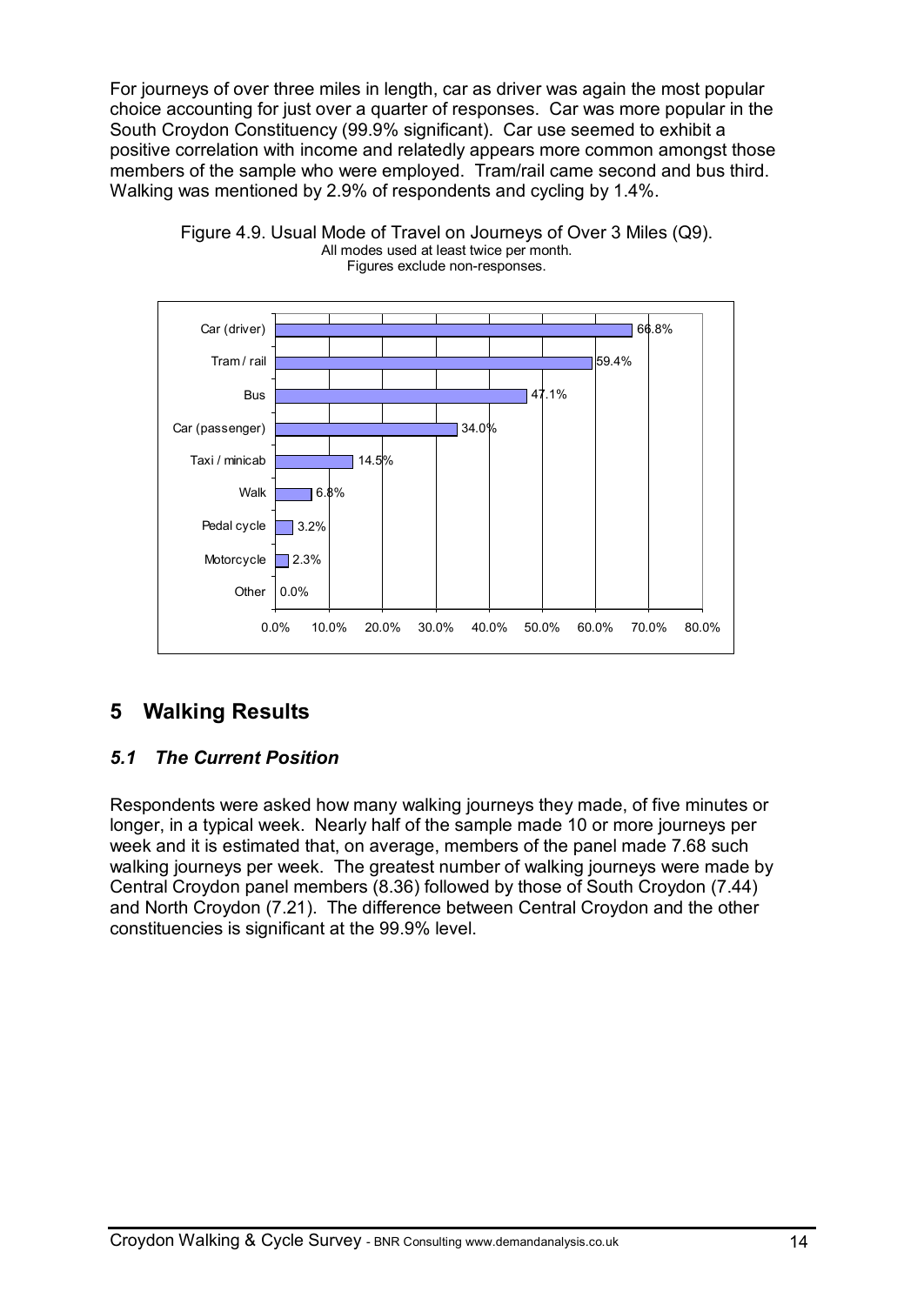#### Figure 5.1. Number of Walking Journeys of 5 Minutes or More (Q10). In a typical week. Figures exclude non-responses.



81% of respondents walked because they considered it to be convenient. Health/fitness was the second motivation, being mentioned by 66.7% of respondents. Journey time was the third most common reason, however, this was only mentioned by 31% of respondents.



Figure 5.2. Reasons for Walking (Q11). Figures exclude non-responses.

It is interesting to note that there appear to be two forms of motivation for walking. There are the "practical" reasons like time savings and convenience, as well as the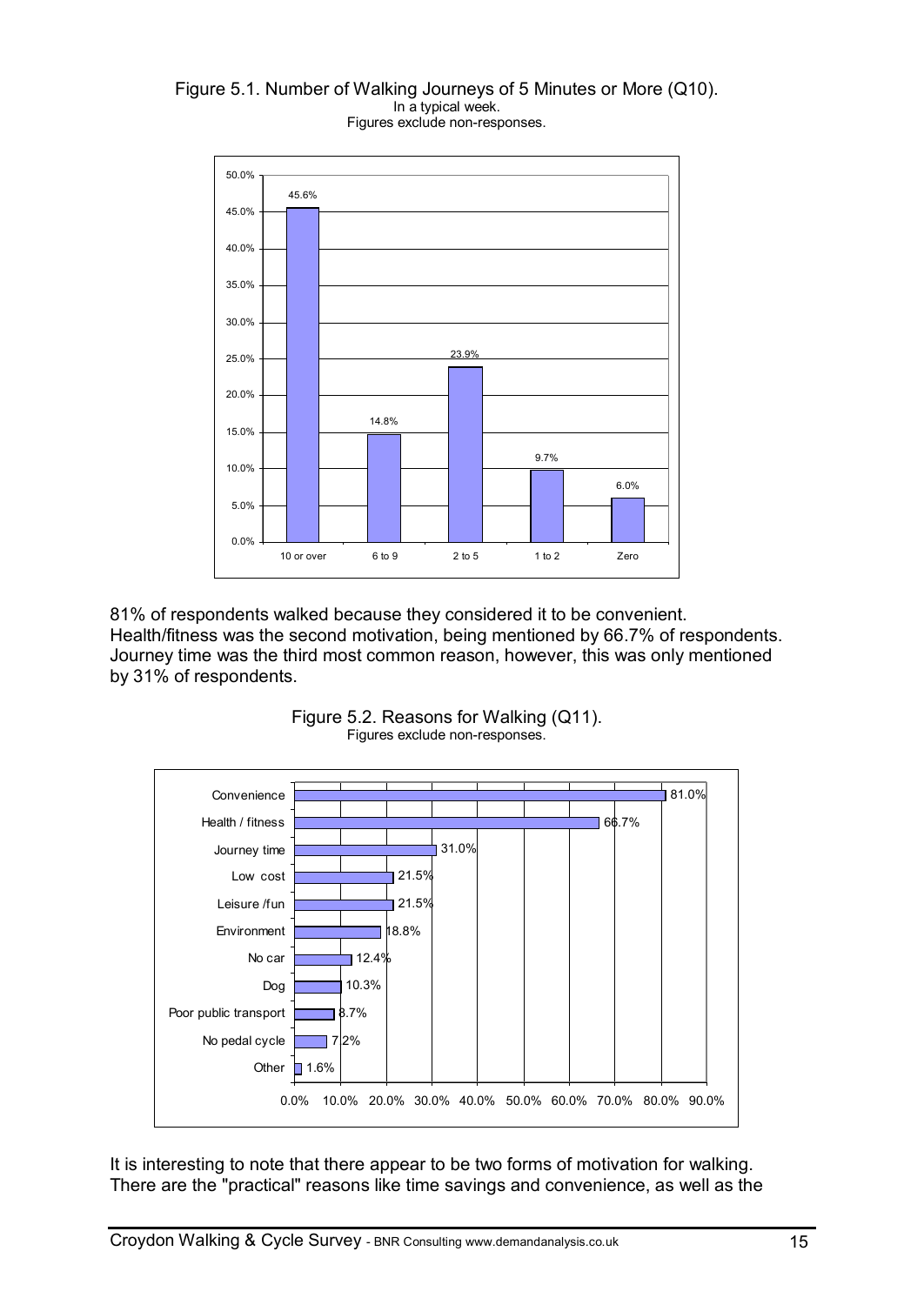more "principled" reasons like health and environment. One benefit of walking, illustrated by the results, is its ability to a fulfil various needs: it is for example possible to travel cheaply from A to B, get exercise and walk the dog at the same time. In a modern society where time is precious, this may provide one of the best opportunities to promote walking.

Just over 77% of respondents made walking trips for shopping purposes and just over half made walking trips for leisure/fun. Walking appears less popular for nondiscretionary trips such as business, commuting and trips to school/college. Walking to work appears to be less popular, amongst the panel, in North Croydon (17.9%) than in Central (29.3%) and South Croydon (29.2%). This finding relates to the greater popularity of buses among the sample for short trip making in North Croydon. Understanding the mechanism behind these differing choices could provide an opportunity to develop a walking strategy in North Croydon.







Respondents were asked for their reasons for walking less than they might otherwise do. The most common reason was bad weather, mentioned by nearly half of the respondents. Distance and fear of crime were roughly equal second and were mentioned by just over a quarter of the sample. 16% of the sample had to restrict their walking for reasons of disability. 12.2% of respondents stated that they just did not want to walk.

It is interesting to note that a number of the deterrents are related to pedestrian unfriendly highway design, for example (in order of occurrence), fear or dislike of pedestrian subways, pavement parking, fear of traffic, not enough time to cross the road, not enough pedestrian crossings, long waits at pedestrian crossings and pedestrian barriers. Other issues that do not immediately appear related to highway design could, in fact, be. Fear of crime could be exacerbated by poor pedestrian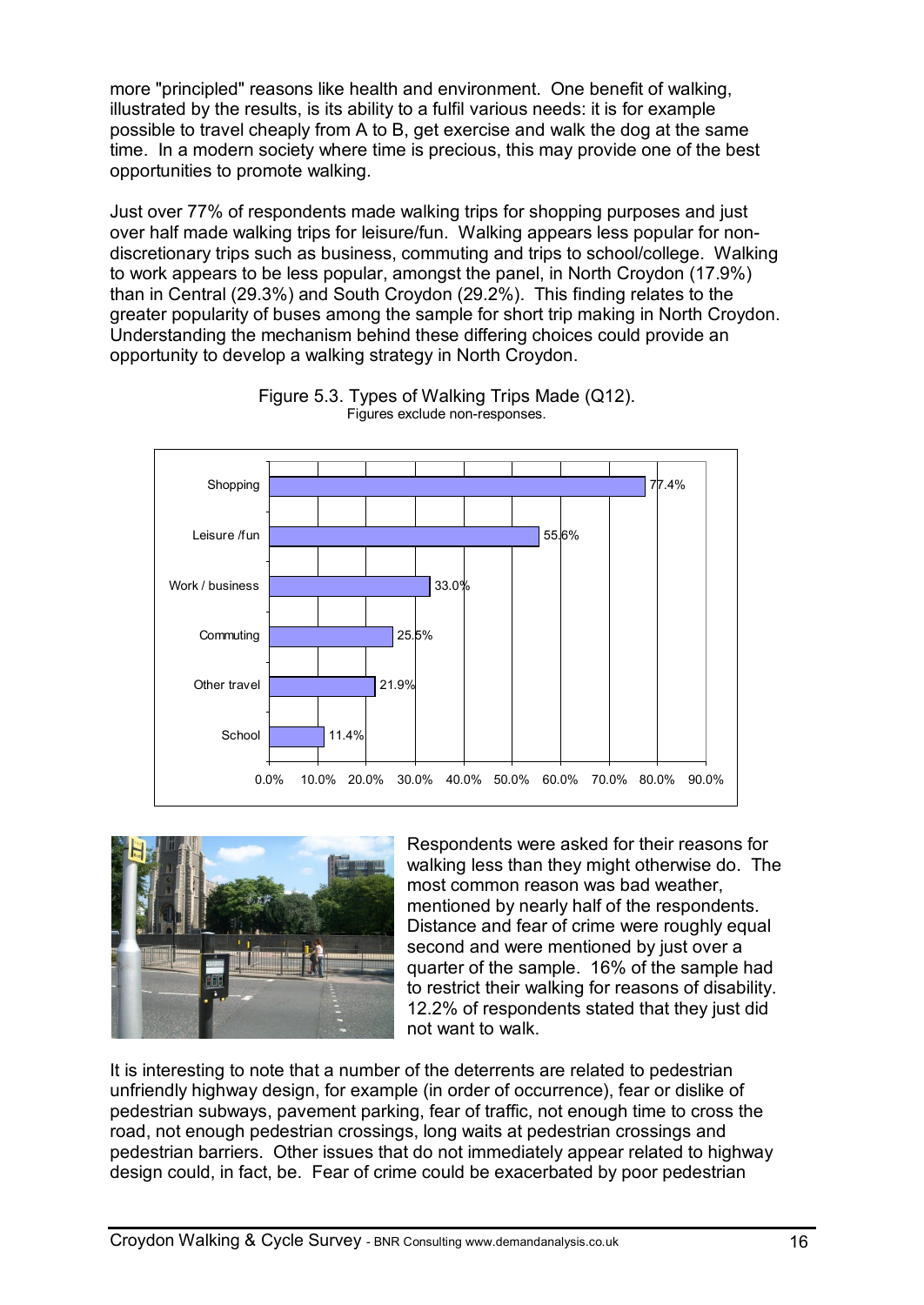provision, for example through the poor design of underpasses. The effects of the weather can be exaggerated by exposed walking routes and both the actual and perceived length of a walking trip can be extended because of indirect walking routes and the time taken to cross roads.





These findings suggest that existing highway designs are having a deterrent effect on walking. Of course a radical shift to pedestrian priority could have wide reaching effects; but these results suggest that further work should be undertaken, for example a pedestrian audit, to identify problem areas and develop highway related solutions.

Respondents were asked to consider an increase in shared-use walking and cycling on the pavement. The response was, on balance, unfavourable with 51.1% of the sample against the proposal and only 36.7% in favour. Even if those respondents who did not know were to be persuaded of the benefits of such a proposal, the majority were still against.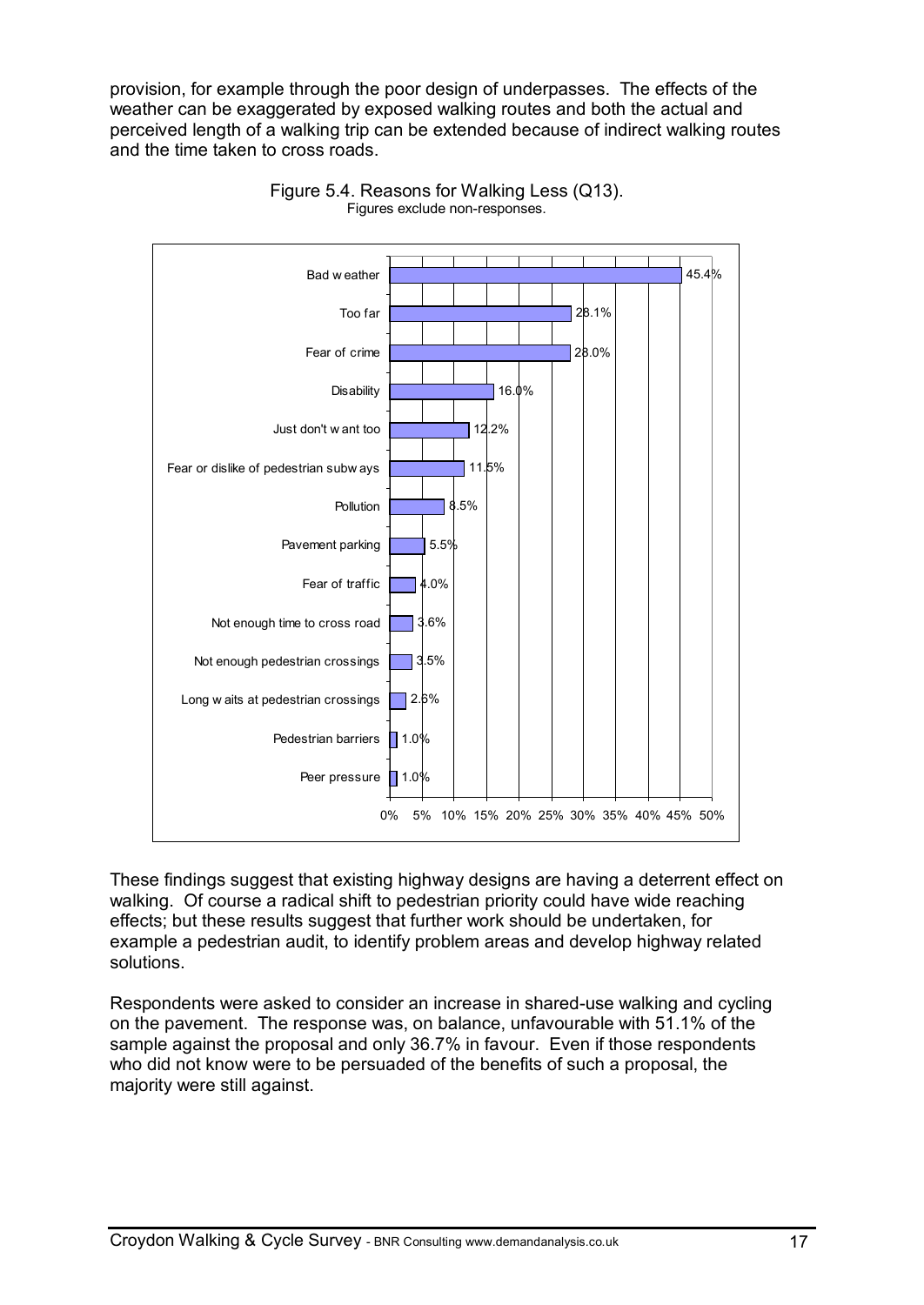

#### Figure 5.5. Views on Increase in Shared-use Walking and Cycling Facilities on the Pavement (Q14). Figures exclude non-responses.

The panel rated the existing conditions and facilities in Croydon: nearly half considered them to be neither good nor bad. The remaining members of the panel were on the whole positive, although non-car owners were less so. Interestingly, the majority of the respondents that considered fear of traffic do be a deterrent to walking in Question 13, did not consider the conditions and facilities for pedestrians in Croydon positively. This implies some variation in the quality of pedestrian facilities across the study area and further analysis of the data suggests that some disadvantaged groups (for example, the elderly and the disabled) may hold a less positive view.

Figure 5.6. Rating of Existing Conditions and Facilities for Walking in Croydon (Q15). Figures exclude non-responses.



### *5.2 Encouraging Walking*

In Question 16 respondents were asked whether a series of measures would encourage them to walk more. Most of these measures involved placing restrictions on the motorist and not surprisingly these measures were considered less likely to be successful by car owners. Despite this, nearly half of the car owners in the sample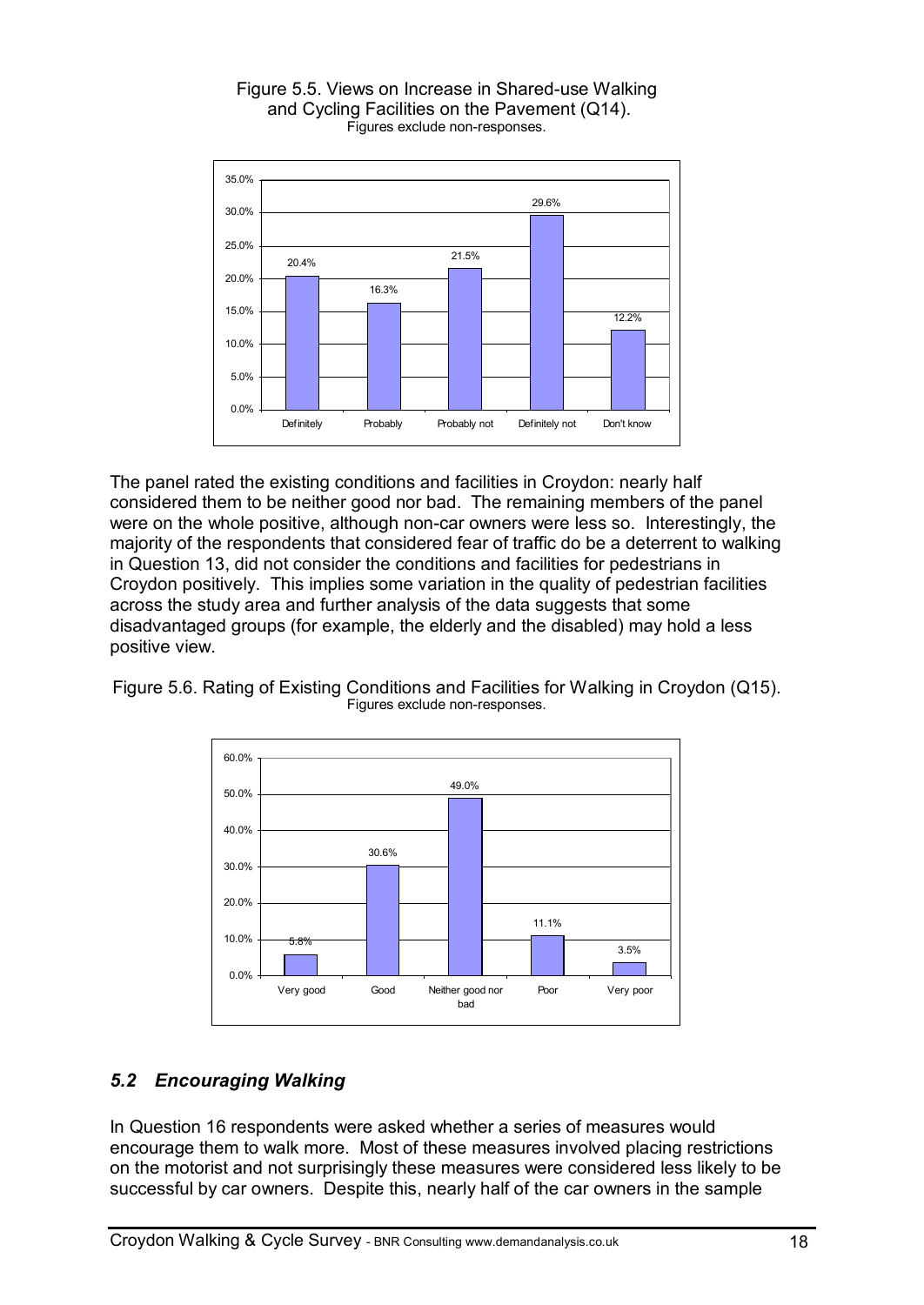considered the most effective measure, wider pavements, likely to be effective. The greatest divergence of opinion occurred with what was seen as the second most effective measure, more pedestrian crossings: nearly two thirds of non-car owners considered this positively, compared to approximately one third of car owners. The other three measures (20 mph speed limits, safety cameras and speed cushions) were not supported by the majority of either car owners, or non-car owners.

| <b>Policy</b>             | <b>All Respondents</b> | Non car-owners | <b>Car Owners</b> |
|---------------------------|------------------------|----------------|-------------------|
| Wider pavements           | 53.7%                  | 66.8%          | 49.9%             |
| More pedestrian crossings | 41.1%                  | 63.0%          | 34.5%             |
| 20 mph speed limits       | 26.0%                  | 42.7%          | 21.3%             |
| Safety cameras            | 18.1%                  | 35.4%          | 13.0%             |
| Speed cushions            | 18.5%                  | 32.5%          | 14.7%             |

Table 5.1. Policies Considered Likely, or Very Likely, to Encourage Walking. Figures exclude non-responses and don't knows.

Wider pavements were seen as the most effective measure proposed and over half the sample, that expressed a view (7.1% of respondents did not know), believed that wider pavements would encourage more walking. Car owners within the sample were significantly (@ 99.9%) less positive. This finding may have implications for the policy of permitting parking on the footway in certain parts of Croydon. Parking on the footway appears to be contrary to the guidance given in PPG 13 $^6$  and it could be argued that the Council is encouraging a perception, among motorists, that parking on the footway is acceptable. It may be better to give residents the use of a car, through the development of car clubs, rather than encouraging them to own one by allocating scarce highway land to on-street parking.

As noted previously there was a significant difference (@ 99.9%) between the attitudes of car owners and non-car owners with regard to the effectiveness of more pedestrian crossings: nearly two thirds of the latter believed that more pedestrian crossings would encourage them to walk more.



Figure 5.7 (left). Views on Wider Pavements (Q16e). Figure 5.8 (right) Views on More Pedestrian Crossings (Q16d). Figures exclude non-responses.

20 mph speed limits, in residential streets, were not considered likely to encourage walking by nearly 70% of the sample. However, such a policy may have other favourable impacts, for example a reduction in pedestrian casualties. Speed

 $\overline{\phantom{a}}$  $^6$  PPG 13 states that Local Authorities should: "use parking policies, alongside other planning and transport measures, to promote sustainable transport choices and reduce reliance on the car..." and "give priority to people over ease of traffic movement and plan to provide more road space to pedestrians, cyclists and public transport...".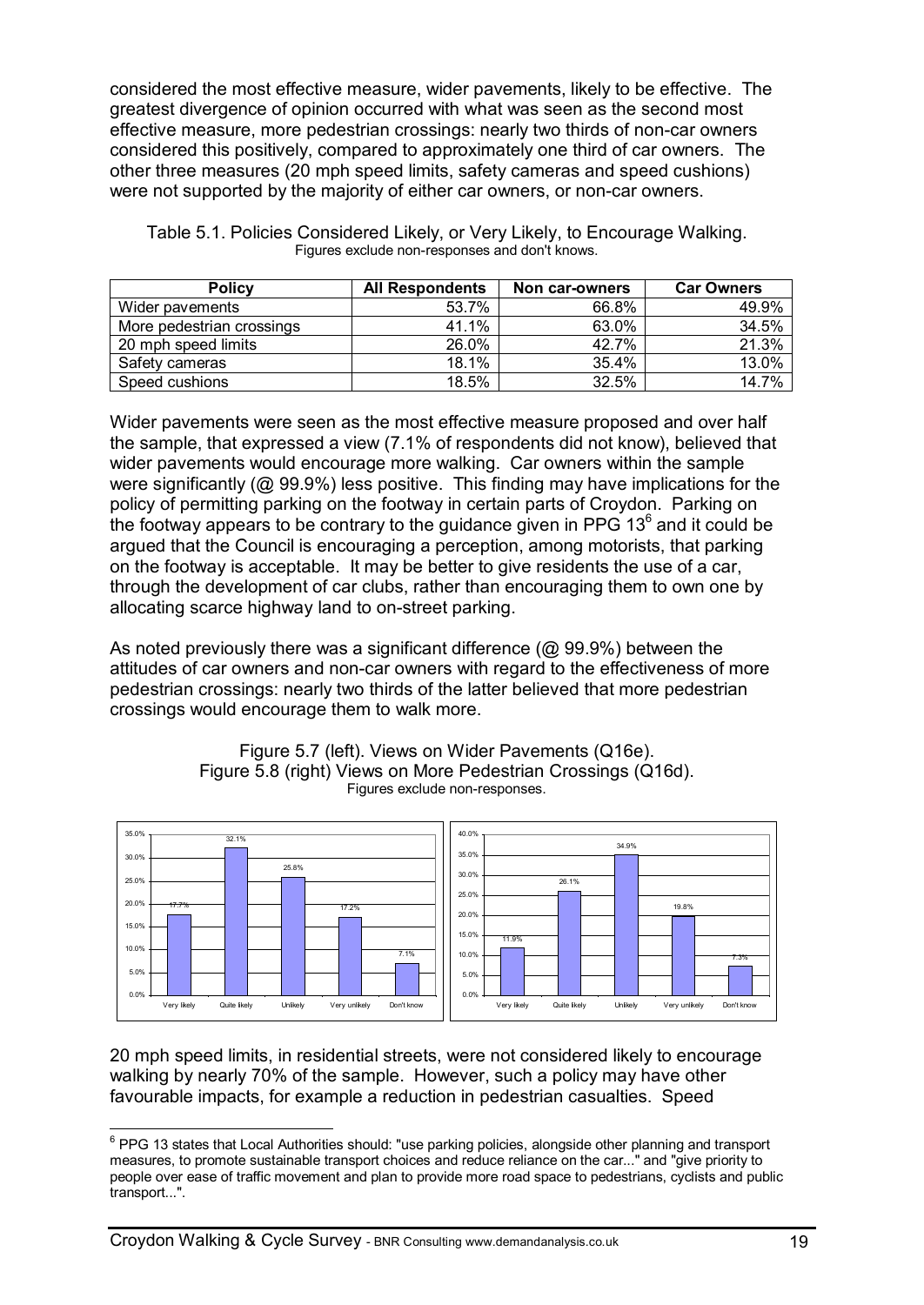cushions and speed tables were also considered unlikely to encourage more walking (75.6% of the sample).

Figure 5.9 (left). Views on 20mph Speed Limits in Residential Streets (Q16a). Figure 5.10 (right). Views on Speed Cushions and Speed Tables (Q16b). Figures exclude non-responses.



Safety cameras were similarly thought unlikely to have a positive effect on walking, with 76.8% of the sample taking this view. Considering the political sensitivity of the issue, it is not surprising that the car drivers within the sample considered speed (safety) cameras the most negatively.



Figure 5.11. Views on Speed (Safety) Cameras (Q16c). Figures exclude non-responses.

The differing attitudes of car owners and non car owners suggests that there may be an element of Policy Bias in the responses to some of these questions. A number of the proposed measures effectively give priority to pedestrians at the expense of car users. It may be that some of the car users in the sample have responded negatively to these measures in an attempt to manipulate the results. Some car users may have responded negatively, not because they believe that the proposals would fail to encourage walking but rather, because they believe the measures would place restrictions on the journeys they wish to make by car. To investigate this more fully would require the use of a more in depth survey technique; but this issue should be borne in mind when considering the results.

Respondents were asked for other measures that would encourage walking. The most commonly mentioned of these were cleaner pavements, this was followed by better street lighting, better surfaces on pavements and more police. These additional comments fall into two broad categories: environment/maintenance/ cleanliness and safety/security. It may be that insufficient attention is being paid to keep the existing pedestrian routes clean, safe and clear of obstructions. Better cleaning, maintenance and enforcement of existing laws, for example, concerning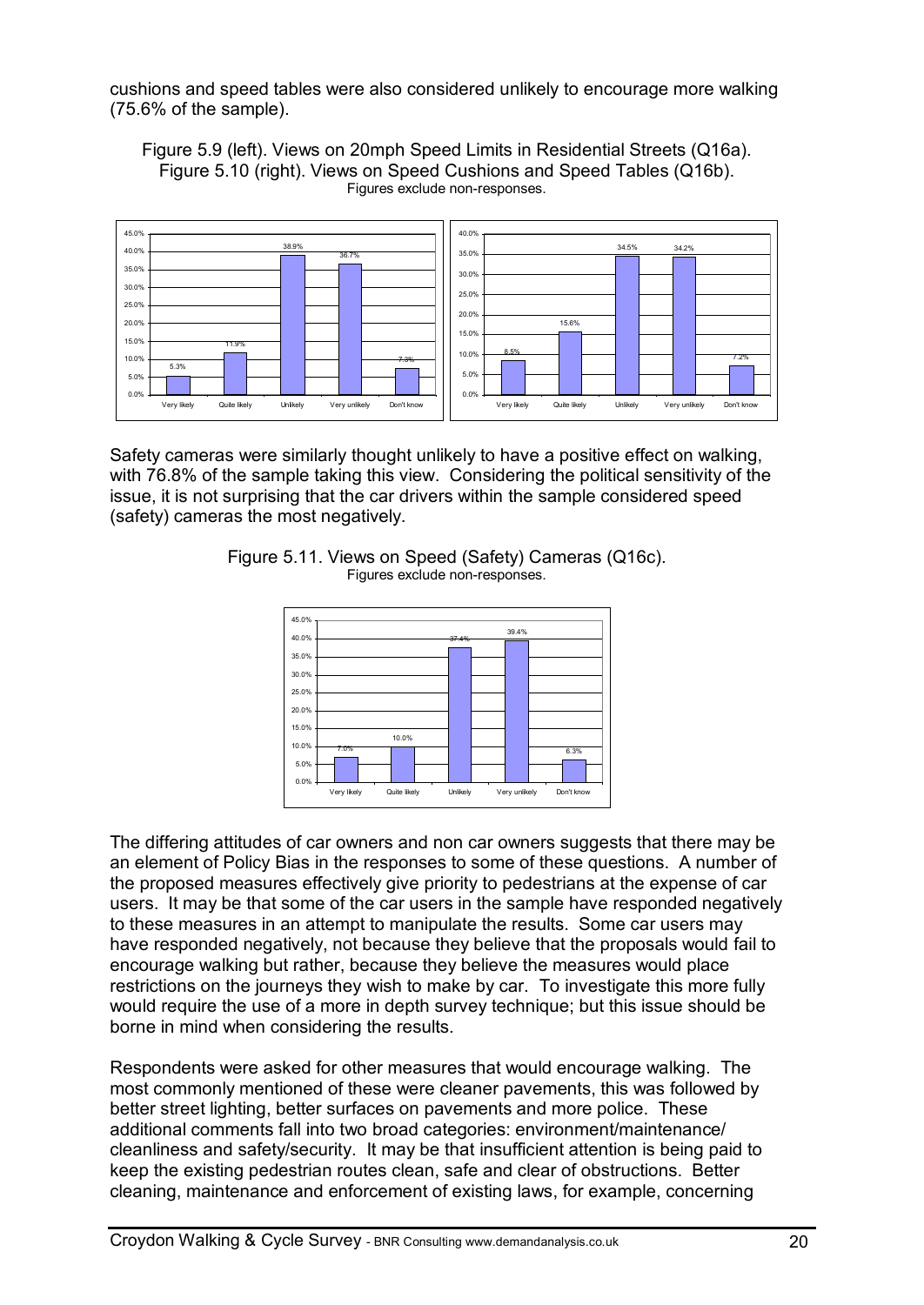parking and obstructions on the pavement might therefore generate a significant improvement in the walking environment. Better enforcement would also increase the feeling of safety amongst pedestrians.



Figure 5.12. Views on Other Measures that Would Encourage Walking (Q16f).

Respondents were asked to consider the impact that having to use a pedestrian subway would have on their choice of walking route both during day time and at night.



During the day, the majority of the respondents in the sample believed that having to use a pedestrian subway would discourage them from using an associated walking route. The night-time use of a pedestrian subway was rated far more negatively and nearly 90% of the sample suggested that it would discourage them from using the associated walking route. In fact 67.1% of the sample stated that having to use a subway at night would greatly discourage them from using the associated route.

It is revealing to explore gender differences with regard to pedestrian subways. As expected, women were significantly less positive than men and these differences are, interestingly, statistically more marked during the day. Consequently two thirds of women stated that would be discouraged from using a route, with a pedestrian subway, during the day - a third of women stated that they would be greatly discouraged.

There are clearly strong negative feelings associated with the use of pedestrian subways. This suggests that, wherever possible, pedestrians should not be forced to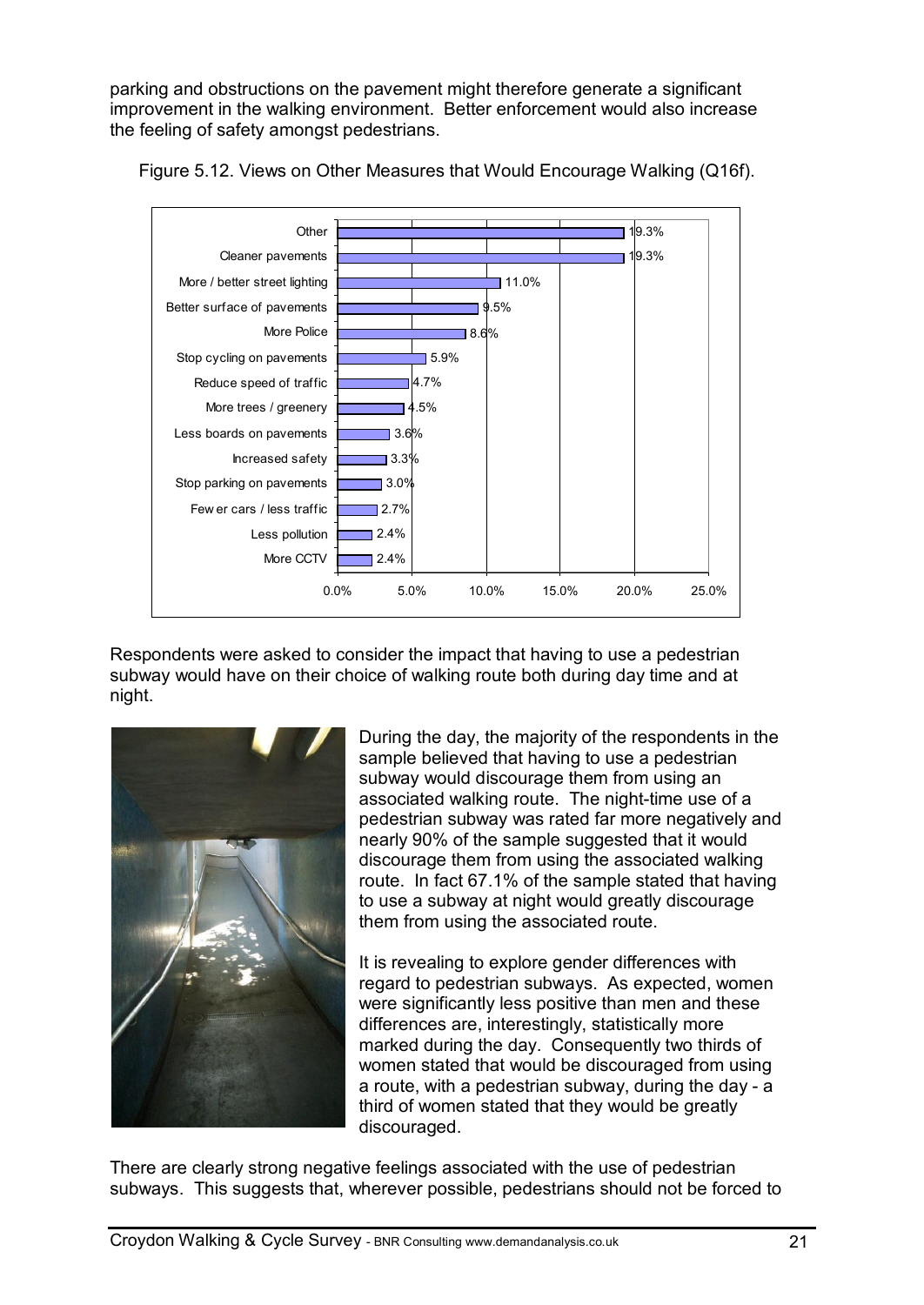use them. Where subways are required, for example where a surface route would create unacceptable delays or have significant safety concerns, subways should be designed to create direct walking routes that are secure and inviting for the pedestrian.





Figure 5.14. At Night, Would Having to Use a Pedestrian Subway... (Q18). Figures exclude non-responses.



Although the replacement of subways by pedestrian crossings may slow traffic, it is important to consider the bigger picture. For example, improved pedestrian routes are likely to increase pedestrian flows, potentially reduce car use and reduce the problems of anti-social behaviour associated with subways. To further encourage walking, account should be also taken of the delays created to pedestrians in the design of highway schemes.

Respondents were asked for the locations where they thought new pedestrian crossings were most needed. The most popular locations were described as outside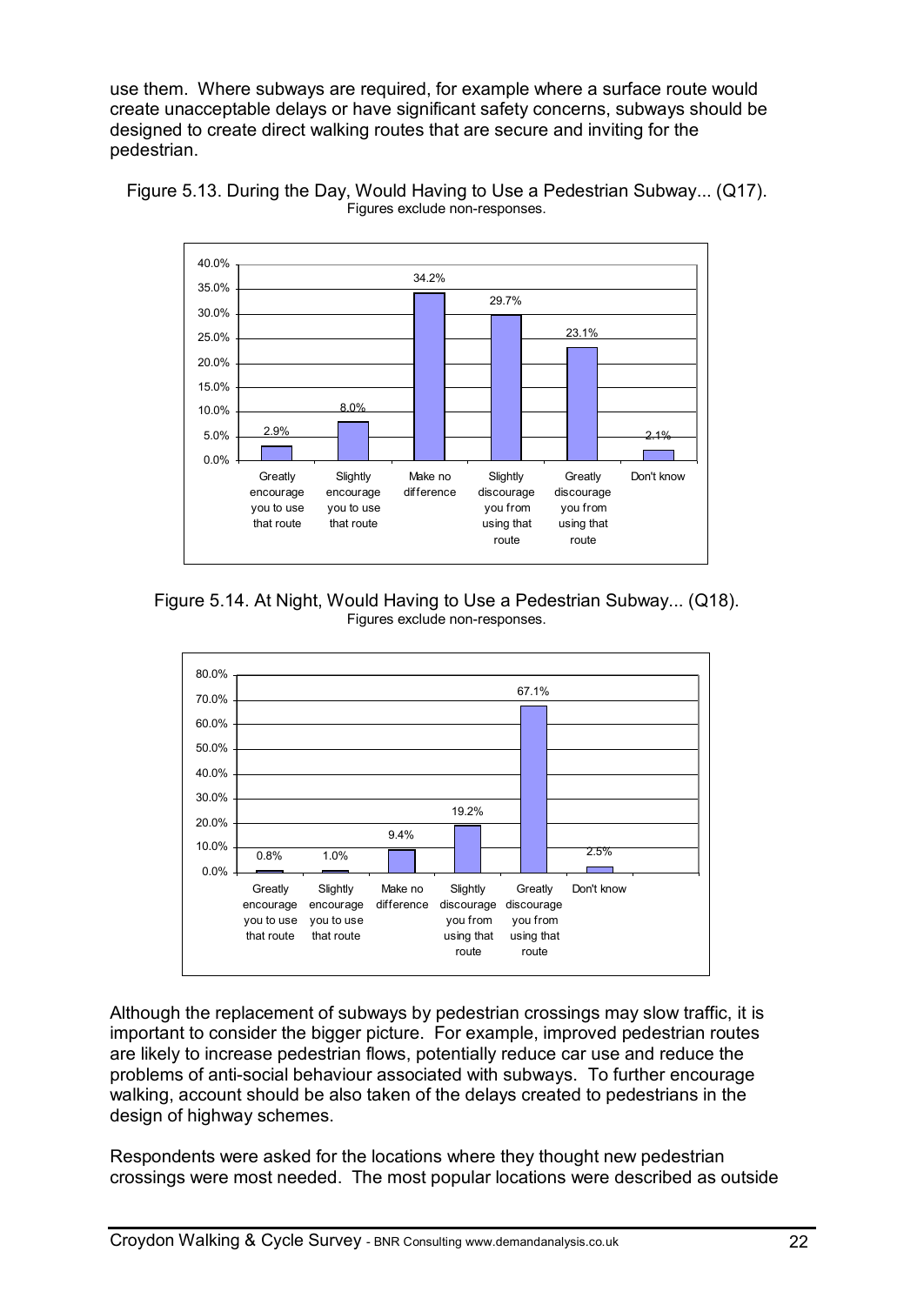schools. The most popular geographically specific location was in London Road, Thornton Heath.

It is notable that a large part of the sample failed to provide a response to these questions, without further investigation it is hard to ascertain the reasons for this: it could be the result of respondent fatigue, or because they found it hard to specify locations where they considered there to be inadequate provision.

| Location                       | Number of<br><b>Respondents</b> |
|--------------------------------|---------------------------------|
| Outside schools                | 24                              |
| London Road, Thornton Heath    | 11                              |
| Godstone Road                  | 9                               |
| <b>Wellesley Train Station</b> | 8                               |
| Purley Way                     | 8                               |
| <b>Woodside Tram Station</b>   | 8                               |
| <b>Brighton Road</b>           | 8                               |
| Spring Lane                    | 8                               |
| Coombe Road                    | 7                               |
| Sanderstead Roundabout         | 6                               |
| Mitcham Road                   | 6                               |
| Marlpit Lane                   | 6                               |
| <b>Orchard Avenue</b>          | 6                               |
| Katherine Street to Fairfield  | 5                               |
| Central Parade, New Addington  | 5                               |
| <b>Whitehorse Road</b>         | 5                               |
| Wickham Road                   | 5                               |
| Other                          | 191                             |
| No response                    | 681                             |

Table 5.2. Most Requested Locations for Pedestrian Crossing (Q19).

Respondents were asked to identify locations where pavement parking should be removed. The most common location was everywhere which suggests that there could be a problem with parking enforcement in Croydon. This finding again poses questions about the policy of allowing parking on the footway in some of Croydon's streets. The second most requested area was outside schools and the first geographically specific location was in Albert Road.

Table 5.3. Most Requested Locations for Pavement Parking to be Removed (Q20).

| Location                       | Number of          |
|--------------------------------|--------------------|
|                                | <b>Respondents</b> |
| Everywhere                     | 43                 |
| Outside schools                | 11                 |
| Albert Road                    | 9                  |
| Brigstock Road, Thornton Heath | 6                  |
| Various locations              | 6                  |
| <b>Whitehorse Road</b>         | 6                  |
| London Road                    | 5                  |
| Other                          | 87                 |
| No response                    | 832                |

Again this question suffered from a considerable lack of response: it may be that illegal parking is so widespread that it is difficult to specify locations where it is a particular problem, or again it could be a question of respondent fatigue.

Respondents were asked to consider what other pedestrian friendly measures they would like at specific locations. More speed cushions was the most popular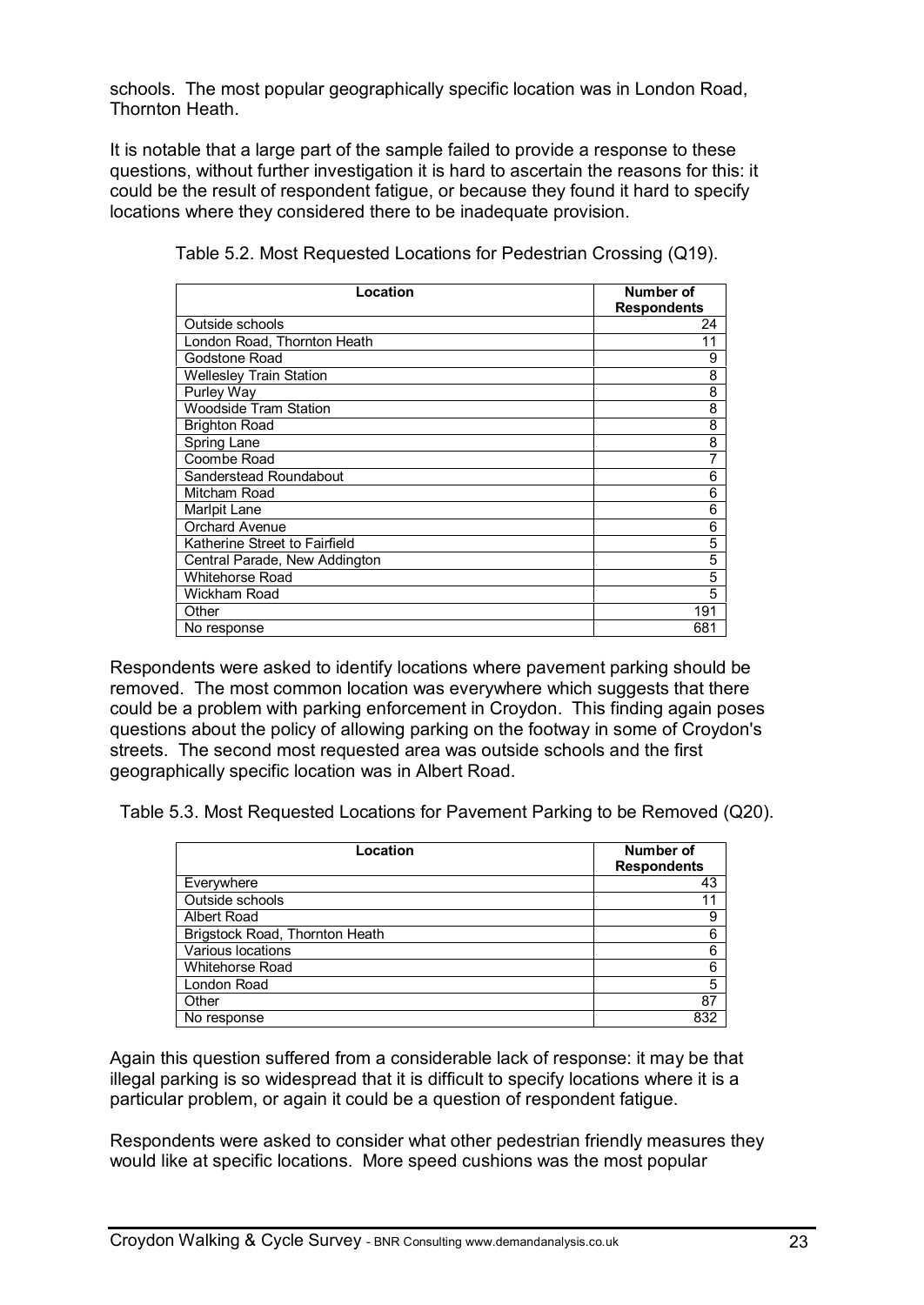response followed by the re-siting of the pedestrian crossing to the Park Street/High Street Junction. This question also suffered from a high level of non-response.

Table 5.4. Other Pedestrian Friendly Measures at A Particular Locations (Q21).

| Issue                                                     | Number of          |
|-----------------------------------------------------------|--------------------|
|                                                           | <b>Respondents</b> |
| More speed cushions                                       | 29                 |
| Re-siting pedestrian crossing to Park St/High St junction | 27                 |
| Stop cars parking on pavements                            | 12                 |
| More drop kerbs                                           | 12                 |
| Cleaner footpaths                                         | 9                  |
| Pavement along Tower View Shirley                         | 8                  |
| More pedestrianised areas                                 | 8                  |
| More lights to indicate when safe to cross                | 8                  |
| More time to cross                                        | 8                  |
| More double yellow lines                                  |                    |
| Metal posts to stop parking on pavements                  |                    |
| Wider pavement                                            | 6                  |
| More pedestrian crossings on London Road                  | 6                  |
| Pedestrian bridge                                         | 6                  |
| Crossing attendants                                       | 5                  |
| Other                                                     | 88                 |
| No response                                               | 759                |

In the final part of the walking survey respondents were asked if they would like to make any other comments concerning walking in Croydon. 319 out of the 1,000 respondents made comments. 63 people were concerned with the cleanliness of the streets, making this the most popular issue. Fear of crime was the second most commonly mentioned. Many of the other issues mentioned relate to two main factors: ease of movement and personal security/safety. The former encompasses issues like: dirt/clutter on the streets, cycles and cars on the pavement, inadequate crossing points, poorly maintained and narrow pavements etc.. The latter elicited comments on: fear of crime, lighting and the perceived lack of a police presence. It may be that the Local Authority can improve conditions for pedestrians by considering measures to tackle some of these issues.

Table 5.5. Other Comments Concerning Walking in Croydon (Q22).

| Issue                                 | Number of<br><b>Respondents</b> |
|---------------------------------------|---------------------------------|
| Dirty streets                         | 63                              |
| Fear of crime                         | 53                              |
| More/better lighting                  | 24                              |
| Stop cycling on pavements             | 22                              |
| More police                           | 18                              |
| Stop cars parking on pavements        | 13                              |
| Clear pavements of advertising boards | 13                              |
| Better quality pavements              | 13                              |
| Volume of traffic                     | 9                               |
| More organised walking groups         | 8                               |
| Wider pavements                       | 7                               |
| Less pollution from cars              | 6                               |
| Safer tram crossings                  | 6                               |
| More trees/greenery along pavements   | 5                               |
| Improving standards of driving        | 5                               |
| Other                                 | 68                              |
| No response                           | 681                             |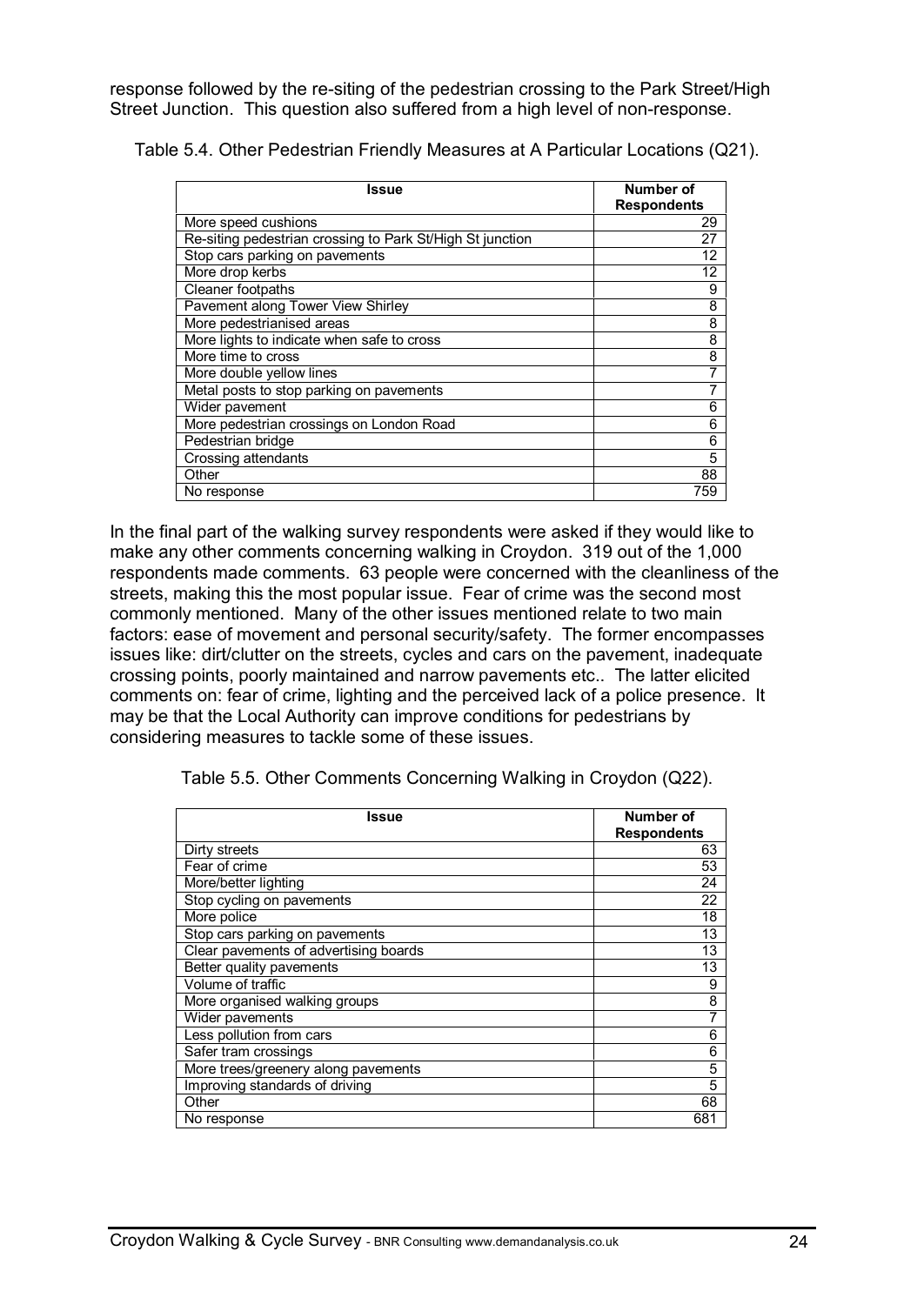# **6 Cycling**

### *6.1 The Current Position*

The sample could not be described as regular cyclists and this is reflected by the findings in section 4. Nearly 9 in 10 respondents made no use of a cycle in a typical week and only 2% of the sample used a cycle more than 5 times per week.



Figure 6.1. Number of Cycling Journeys Made in a Typical Week (Q23). Figures exclude non-responses.

It is useful to look at the motivations of the respondents that do currently cycle. Just over 70% of the sample considered health and fitness part of the reason for cycling. This was followed closely by convenience (65.2%) and then by leisure/fun (51.3%). Cost and journey time were mentioned by about a third of respondents and the environment by just under 20%. Cycling appears to be seen more as a leisure activity, than as a mode of transport and this suggests an opportunity to develop the latter.



Figure 6.2. Reasons for Cycling (Q24). Of those who make at least one cycling journey in a typical week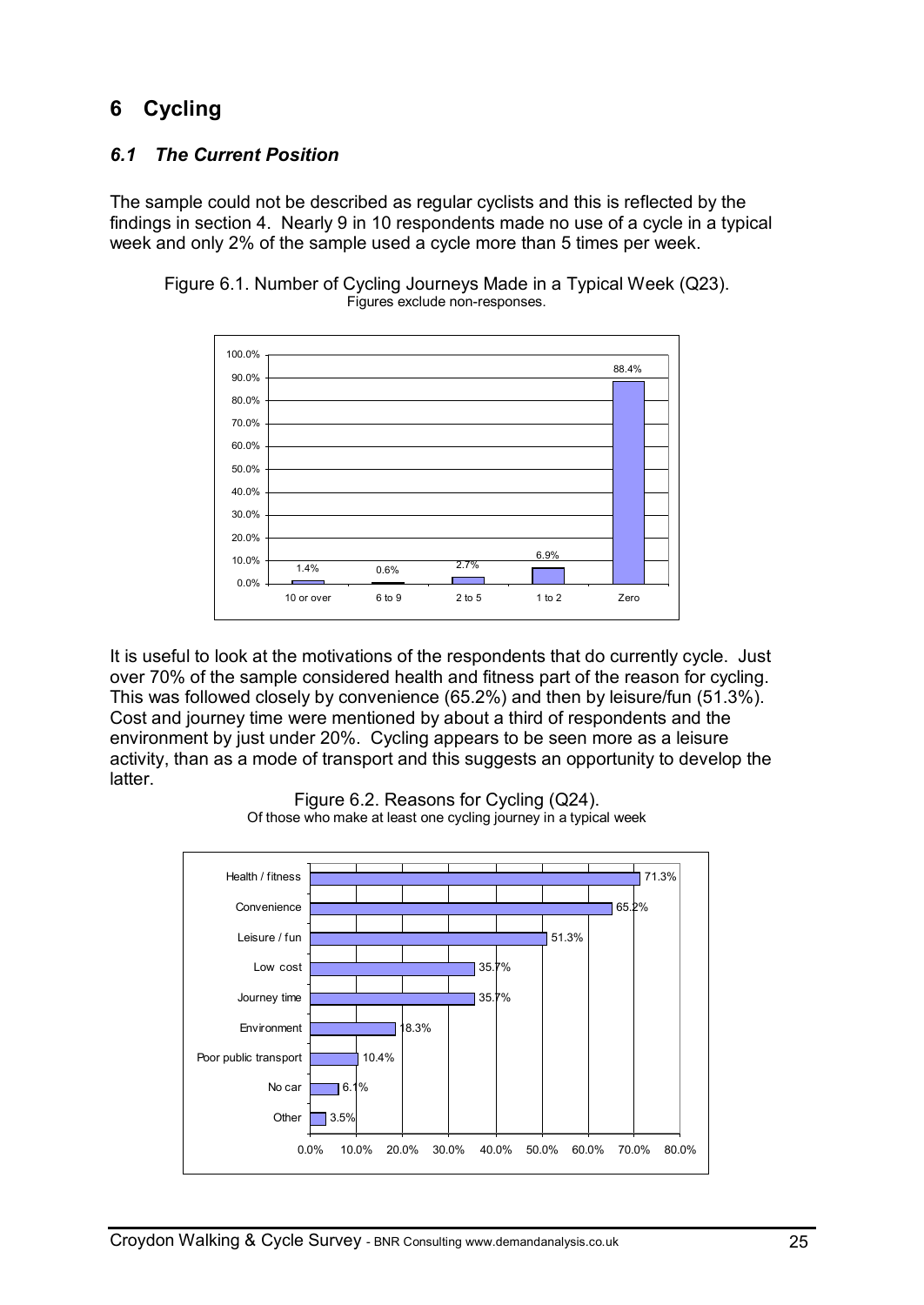Figure 6.3. Type of Cycling Trips Made (Q25). Of those who make at least one cycling journey in a typical week Figures exclude non-responses.



Leisure/fun was given the most frequently as the type of cycling trip made with nearly 80% of cyclists making trips for this purpose. Shopping was the second most commonly made cycling trip, mentioned by just under half of the sample.





Nearly 50% of the sample did not cycle as they had no bicycle: this is in part due to a the inability or unwillingness of people to cycle; but it is also in part related to a lack of cycle storage space - which was mentioned by 10% of respondents. Poor cycle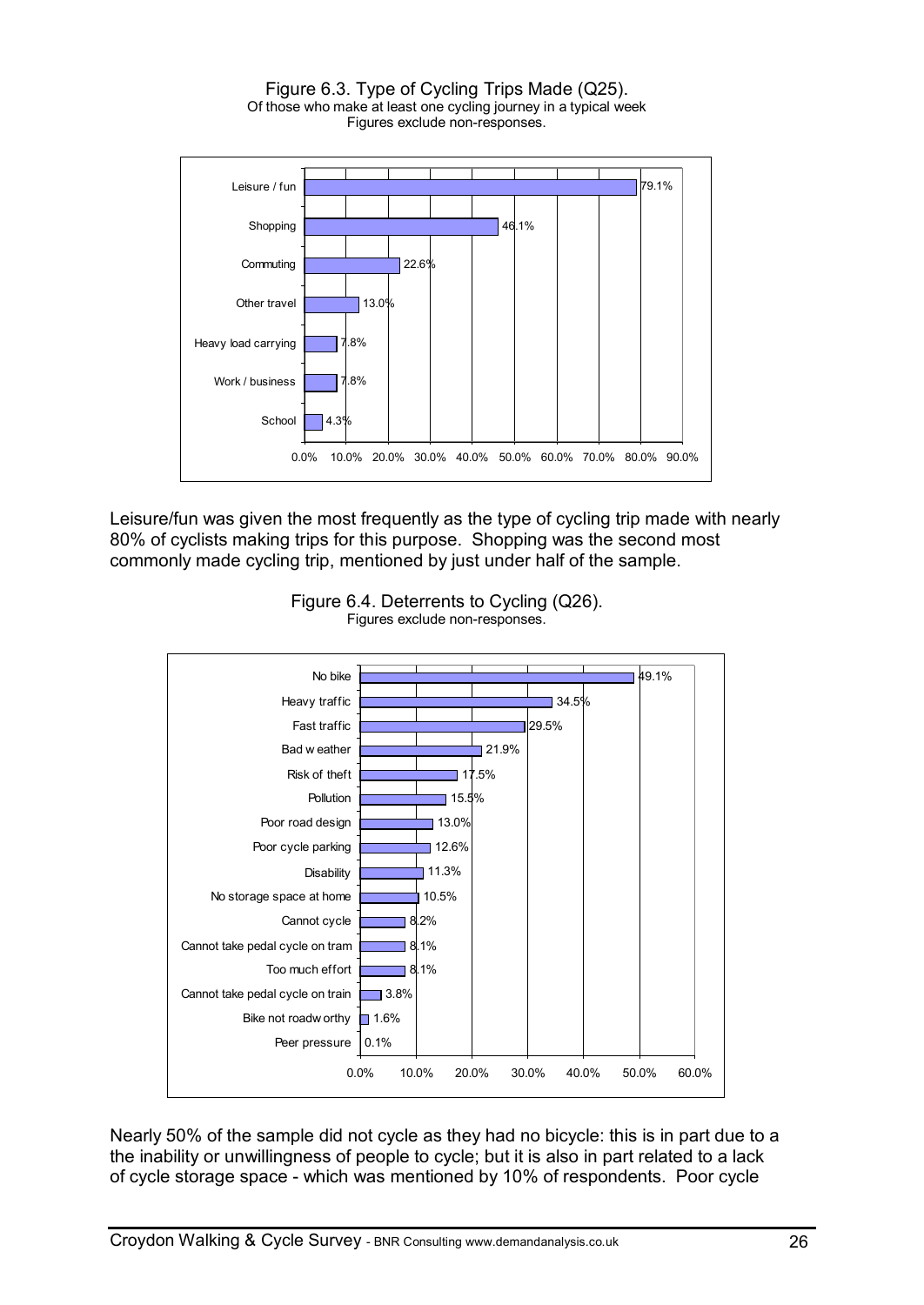parking and lack of storage space at home appeared to be a greater issue in North Croydon which has lower levels of cycle ownership (significant at 99.9%). This seems to suggest that there may be a correlation between cycle parking/provision and cycle ownership. Local Planning Authorities can help resolve this issue by ensuring that there are adequate storage/parking facilities in all new developments. It is possible that some of the respondents who considered cycling to be "too much effort" might be encouraged if it were easier to store and access their cycles. Cycle security is related to parking/storage provision and theft was mentioned as a deterrent by 17.5% of the sample.

Heavy (34.5%) and fast (29.5%) traffic appeared to be important deterrents to cycle use. This issue can best be tackled by improved highway design - mentioned by 13% of the sample. More effective segregation of cyclists from traffic would also ease concerns about pollution (15.5%).

There was some concern regarding the difficulty of taking cycles on public transport. This is a contentious issue as cycles take up space on vehicles that could be used by regular passengers. Even if it is difficult to allow the carriage of conventional cycles during peak hours, better provision could be made for the carriage of folding cycles in the peak and for regular cycles in the off-peak. Better cycle parking could also be provided at public transport stops to encourage multimodal trips.



68.5% of the sample had heard of the London Cycle Network: this appears quite a positive finding, considering the limited numbers of regular cyclists within the sample. Knowledge of the free London Cycle Route maps was less apparent with nearly 70% of respondents unaware of their existence.



Figure 6.5 (left). Knowledge of the London Cycle Network (Q27). Figure 6.6 (right). Knowledge of Free London Cycle Route maps (Q28). Figures exclude non-responses.

Respondents were asked to rate existing cycle facilities in Croydon. Nearly half the sample rated facilities as neither good or bad. The remainder of the sample were more negative than positive, with 36.3% expressing a negative view. Respondents who owned a cycle tended to be slightly more negative. Relatedly those in the sample who cycled the most frequently, also gave more negative responses. As the majority of respondents are not regular cyclists and therefore have little first hand experience of the facilities, care should be taken in the interpretation of this result: concentrating on the overall figures could therefore give rise to complacency. A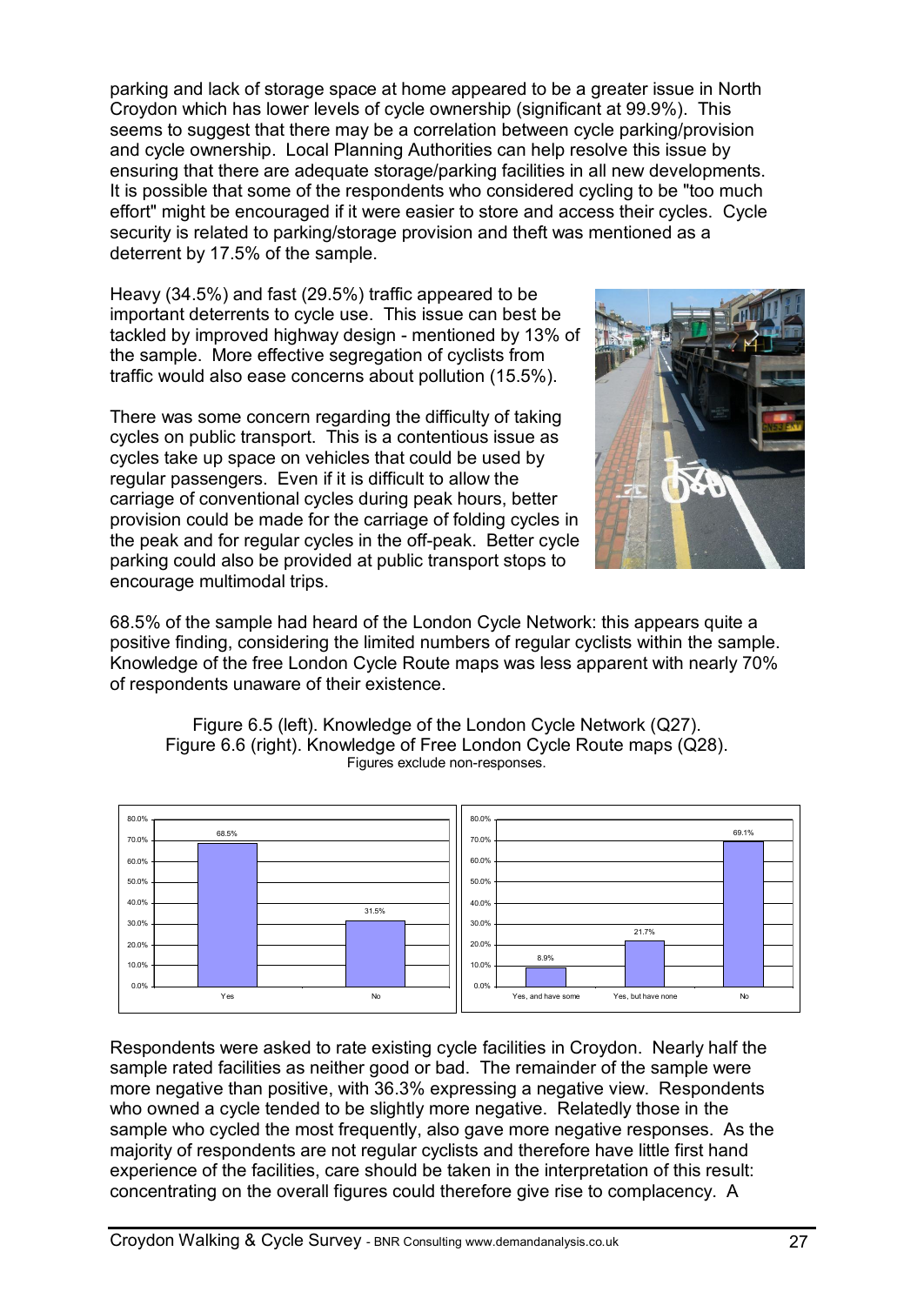further complication arises because of the lack of a "don't know" category: as a consequence it is likely that "neither good nor bad" category is has been inflated possibly masking a more negative result.





### *6.2 Encouraging Cycling*

Respondents were asked to consider whether a series of measures might encourage them to cycle more. The most popular measure, for the sample as a whole, was fully segregated on-road cycle lanes, this was followed by partly segregated on road cycle lanes and marked on-road cycle lanes without segregation.

Table 6.1. Policies Considered Likely, or Very Likely, to Encourage Cycling (Q30). Figures exclude non-responses and don't knows.

(Grey Shaded Cells Represent Measures Considered Effective by more than 50% of the Sample)

| <b>Policy</b>                     | <b>All Respondents</b> | Non car-owners | <b>Car Owners</b> |
|-----------------------------------|------------------------|----------------|-------------------|
| Fully Segregated On-Road Cycle    | 61.6%                  | 63.8%          | 60.8%             |
| Lanes                             |                        |                |                   |
| Partly Segregated On-Road Cycle   | 46.0%                  | 45.6%          | 46.0%             |
| Lanes                             |                        |                |                   |
| Marked On-Road Cycle Lanes        | 40.8%                  | 50.1%          | 38.2%             |
| <b>Without Segregation</b>        |                        |                |                   |
| Advanced Cycle Stop Lines at      | 38.8%                  | 52.7%          | 34.8%             |
| <b>Traffic Lights</b>             |                        |                |                   |
| Shared Use Walking/Cycling on     | 38.6%                  | 41.1%          | 38.1%             |
| Pavements                         |                        |                |                   |
| Camera enforced bus lanes (cycles | 37.2%                  | 50.2%          | 33.5%             |
| allowed)                          |                        |                |                   |
| Contraflow Cycling on One-Way     | 36.6%                  | 39.2%          | 36.0%             |
| <b>Streets</b>                    |                        |                |                   |
| 20 mph Speed Limit in Residential | 33.9%                  | 48.2%          | 30.1%             |
| <b>Streets</b>                    |                        |                |                   |
| On-Road Cycle Training            | 28.5%                  | 31.9%          | 27.3%             |
| Speed Cushions and Speed Tables   | 20.5%                  | 30.2%          | 17.9%             |
| Safety Cameras                    | 16.7%                  | 24.5%          | 14.6%             |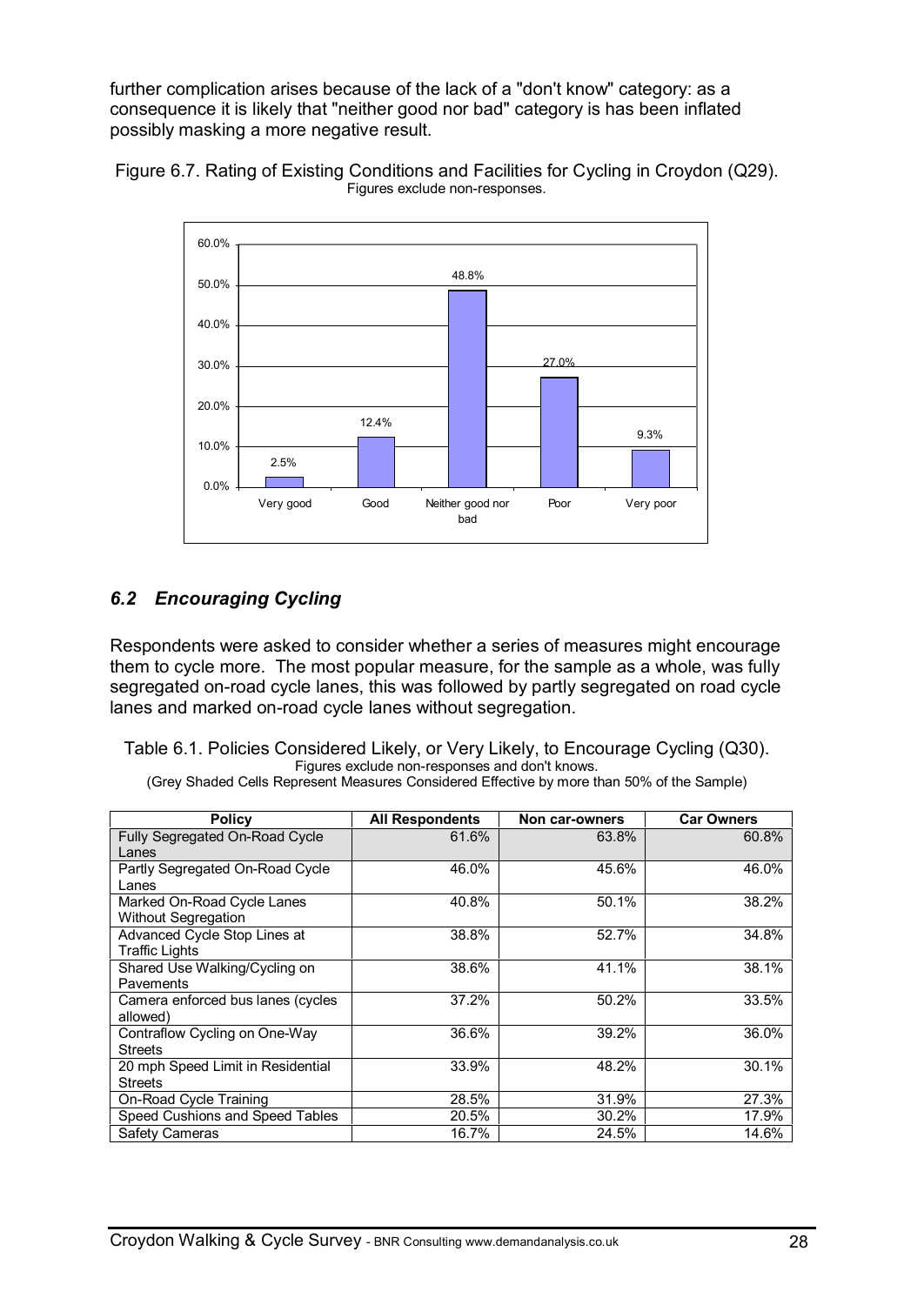There were significant divergences of opinion between car owners and non-car owners. Car owners were less positive about all, but one, of the measures. These differences can be seen in Table 6.2 which lists the top five policies for both non-car owners and car owners. The majority of non-car owners considered four of the policies likely to be effective; while the majority of car owners considered only one measure likely to be so. Car owners seemed to be particularly interested in removing cyclists from traffic; while non-car owners appeared to be more concerned with giving cyclists priority over other traffic.

Table 6.2. Top Five Policies for Non-Car Owners and Car Owners. (Grey Shaded Cells Represent Measures Considered Effective by more than 50% of the Sample)

| <b>Non-Car Owners</b>                       | <b>Car Owners</b>                       |
|---------------------------------------------|-----------------------------------------|
| Fully Segregated On-Road Cycle Lanes        | Fully Segregated On-Road Cycle Lanes    |
| Advanced Cycle Stop Lines at Traffic Lights | Partly Segregated On-Road Cycle Lanes   |
| Camera enforced bus lanes (cycles allowed)  | Marked On-Road Cycle Lanes Without      |
|                                             | Segregation                             |
| Marked On-Road Cycle Lanes Without          | Shared Use Walking/Cycling on Pavements |
| Segregation                                 |                                         |
| 20 mph Speed Limit in Residential Streets   | Contraflow Cycling on One-Way Streets   |

There are two possible explanations for the differences between the two groups. Car owners are likely to be less frequent cyclists and it may be that certain policies are more effective at encouraging infrequent cyclists. Alternatively it may be that the responses given by car owners are affected by Policy Bias, that is to say that car owners are only responding positively to policies that do not constrain car use, in an attempt to influence the future decisions of policy makers.

The following policies were all rated at least 10 percentage points lower by car owners: 20 mph speed limits in residential streets (18.1 percentage points), advanced cycle stop lines at traffic lights (17.9 percentage points), camera enforced bus lanes (16.7 percentage points), speed cushions and speed tables (12.3 percentage points) and marked on-road cycle lanes without segregation (11.9 percentage points). The fact that these are, perhaps, the five policies that would disadvantage motorists the most, suggests that Policy Bias explains a major part of the difference between the two groups. On this basis it may be prudent to put more emphasis on the findings of the non-car owning part of the sample. Figure 6.7 gives an indication of this overall effect by comparing the results of the sample as a whole with the results of non-car owners.

It is useful to look at the individual policies in more detail and to consider any differences in views between cycle owners and non-cycle owners.

Fully segregated on-road cycle lanes were considered positively by both cycle owners and non-cycle owners; there was, however, a statistically significant difference between the two groups (@ 99.75%). Although non-cycle owners were positive about the policy (39.9% considered the measure likely to encourage them to cycle, while 36.8% thought it unlikely), cyclists were considerably more so (77.6% likely, 19.2% unlikely). Again there may be an element of Policy Bias in the results, as some non-cycle owners may expect the implementation of such a

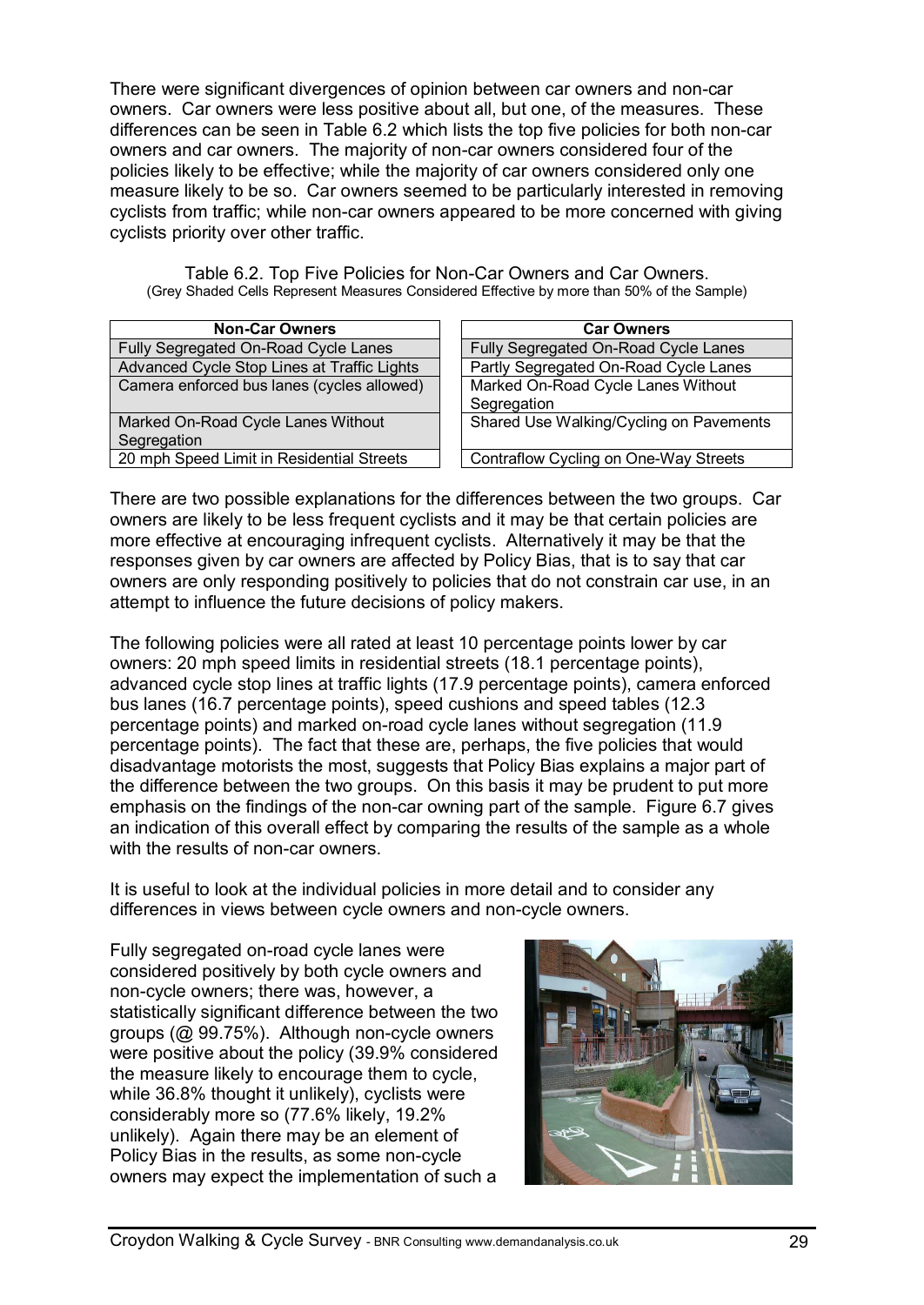scheme to take road space away from their cars.

Figure 6.7. Policies Considered Likely, or Very Likely, to Encourage Cycling (Q30). Figures exclude non-responses and don't knows.



The results for partly segregated cycle lanes fell in between those of non segregated and fully segregated lanes. Although only 36.8% of the overall sample considered the policy likely to be effective, cycle owners were more positive and 59% thought that the measure would encourage them to cycle.

On road cycle lanes, without segregation, were seen as the third most effective measure: cycle owners were again more positive.

Shared use cycling and walking on pavements is a contentious issue and the majority of the sample considered this unlikely to be effective. The response was, however, somewhat polarised with cycle owners considering it positively and non cycle owners negatively.

The majority of the sample did not believe that advanced stop lines would encourage them to cycle more; but this is one of the proposals that appears to have been significantly affected by Policy Bias. Approximately half the cycle owners in the sample and the majority of non-car owners did consider this policy likely to be effective.



Opinions on camera enforced bus lanes were again likely to have been affected by Policy Bias. The measure was not considered positively by the majority of the sample; however, both cycle owners and non-car owners were more positive and the majority of the latter thought that the policy would encourage them to cycle more.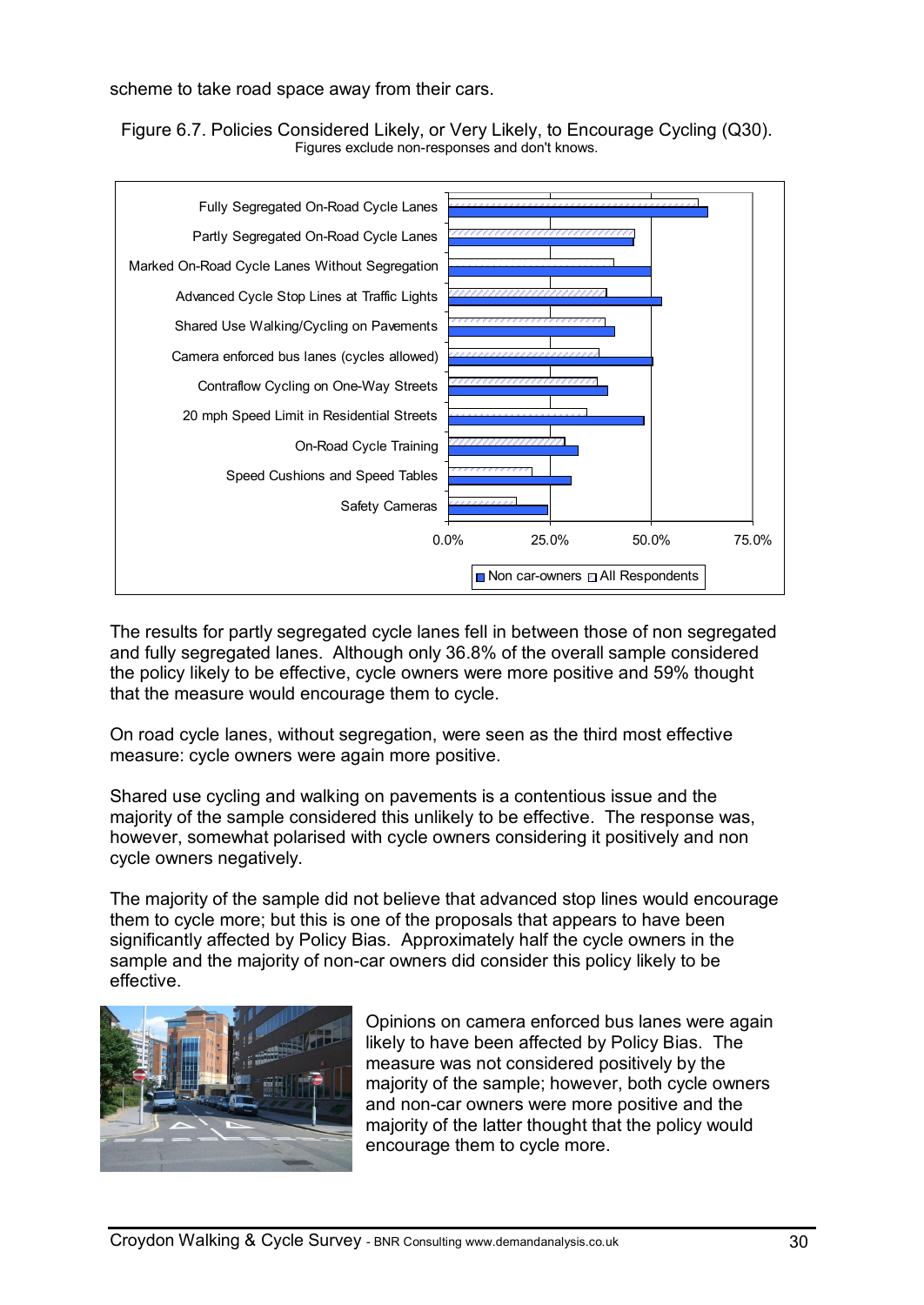Contraflow cycling on one-way streets was not considered, by the majority of the sample, to be an effective means of encouraging cycling. Cycle owners were, however, more positive with approximately 50% considering this policy likely to be effective. Many central urban areas contain one-way systems, banned right turns and other traffic restrictions that create significant and sometimes hazardous detours for cyclists. Croydon is unlikely to be an exception and it may be worthwhile attempting to identify such impediments, particularly along major corridors to trip attractors, to see where cycle contraflows might prove effective.



20 mph limits in residential streets showed the greatest variation in its rating between car owners and non-car owners, with the latter and cycle owners much more positive. Despite this 20 mph limits were not seen as one of the most effective measures for encouraging cycling; there may, however, be other good reasons for the implementation of this policy.

On road cycle training was not considered likely to encourage cycling by the majority of either cycle owners, or non-cycle owners, within the sample. The policy may, however, have important road safety benefits.

The majority of the sample did not consider speed cushions and speed tables likely to encourage them to cycle - this was the case for both cyclists and non-cyclists, although the former were slightly more positive. Again there may be important road safety reasons for the implementation of this policy.



Figure 6.19. Other Measures that would Encourage Cycling (Q30l). Figures exclude non-responses.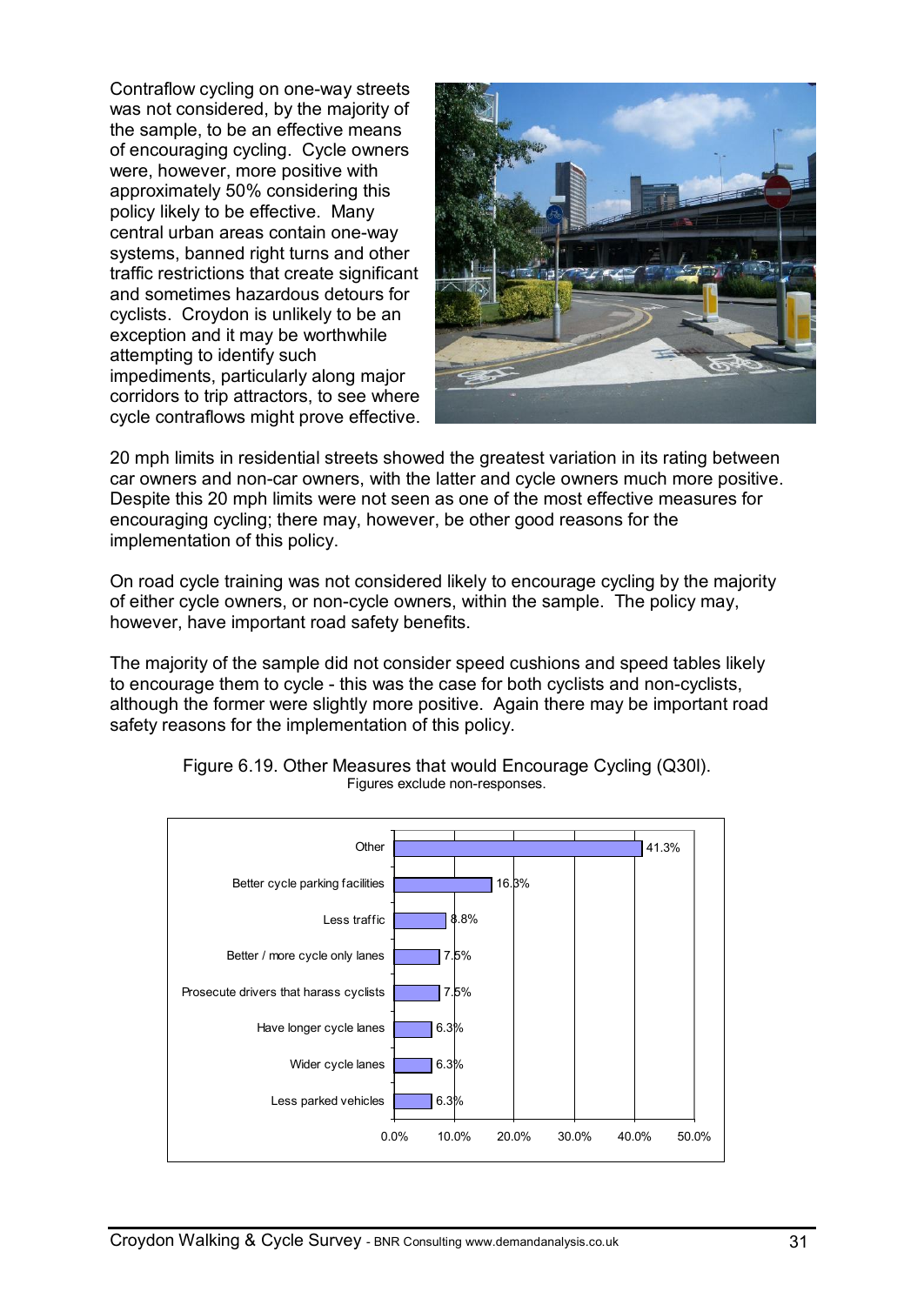68.1% of the sample believed that safety cameras were unlikely to encourage them to cycle more. Surprisingly cycle owners, within the sample, were less positive than the non-cycle owners - with nearly 77% of the former holding a negative view. There appeared to be some uncertainty as to their potential among non-cycle owners with nearly a quarter of respondents undecided.

Respondents were asked to identify other measures that would encourage them to cycle. This question unfortunately drew a poor response with over 90% of respondents failing to identify any additional issues. The comments that were made covered a diverse range of issues with better cycle parking facilities the most commonly mentioned. Other issues related to conflicts between motorised traffic and cyclists and the consequent need for better cycling routes.



Figure 6.20. Location(s) where Cycle Crossings are Needed (Q31) Figures exclude non-responses.

Respondents were asked where they would most like to see cycle crossings in the Borough. Most of the comments were not location specific and referred to "all junctions" and "across main roads". The only location that was consistently mentioned was on Brighton Road - this was, however, only mentioned by 5 respondents as nearly 93% of the respondents did not specify any type of location.

Respondents were asked to identify potential new cycle routes. The wide variety of responses proved difficult to categorise, but some core routes were mentioned multiple times. Thornton Heath to Croydon was uppermost in the minds of respondents being mentioned by 18.3% of those that completed the question. The second most popular suggested route was from Norbury/Streatham to Croydon. These routes are, paradoxically, existing London Cycle Network routes: this suggests that there is either a lack of awareness of existing cycle routes, or that the routes are not considered to be of a sufficiently high standard. General comments were also made referring to the need for improved cycle provision on all busy routes and across the local area.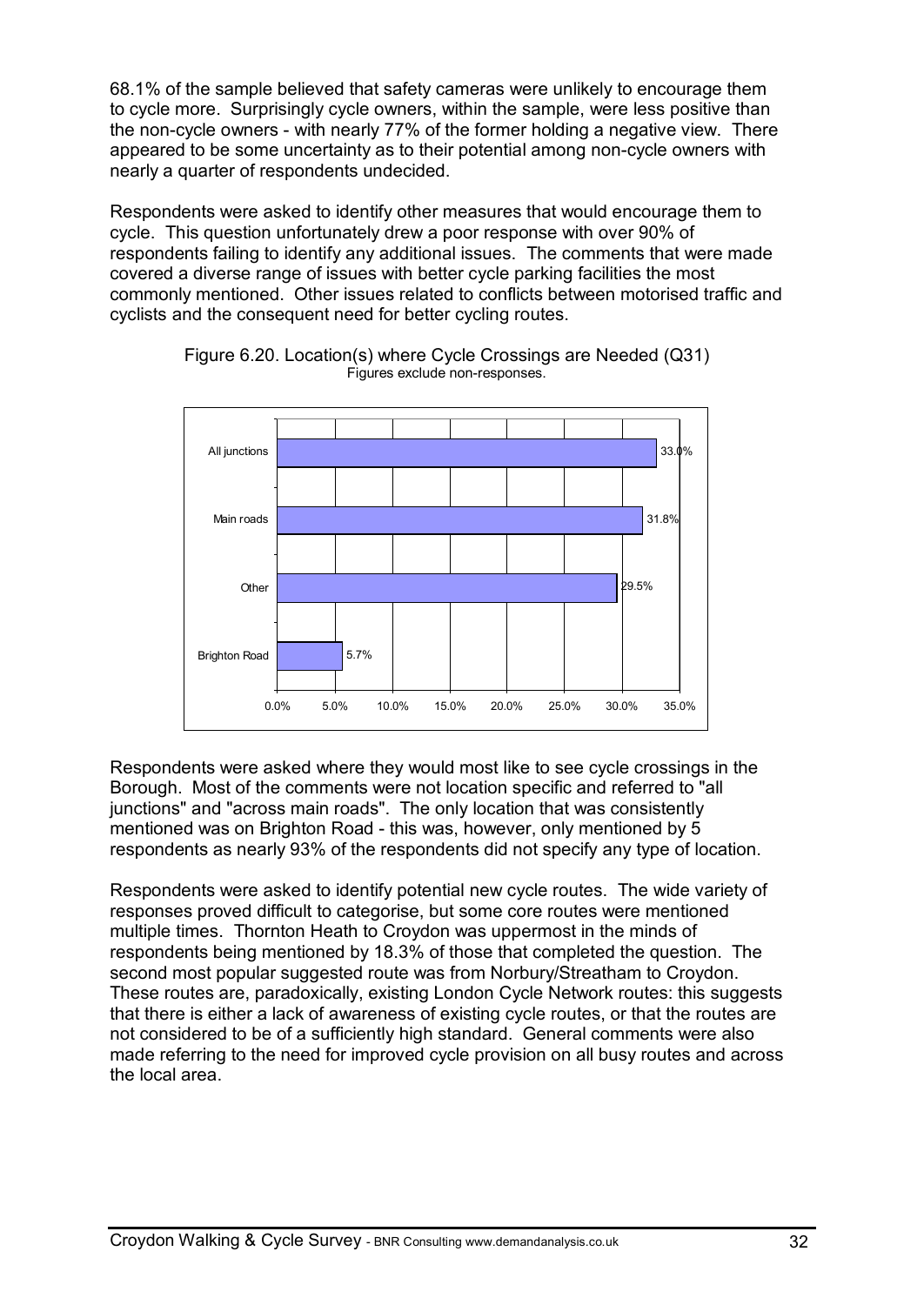

Respondents made clear their desire for more cycle parking at destinations within the area. Over a quarter, of those that responded to the question, considered there to be a greater need for parking in the Town Centre and at shopping precincts. Railway stations were the third most popular location for additional parking. Interestingly nearly 10% of respondents suggested additional cycle parking at car parks. The introduction of free cycle parking in such areas would be an effective way of increasing the visibility of cycling as a cheap and realistic mode of transport to car users.



Figure 6.22. Desired Locations for More Cycle Parking (Q33). Figures exclude non-responses.

Cycle parking in retail areas can be encouraged through the Council's development control policies. More cycle parking at railway stations would encourage multimodal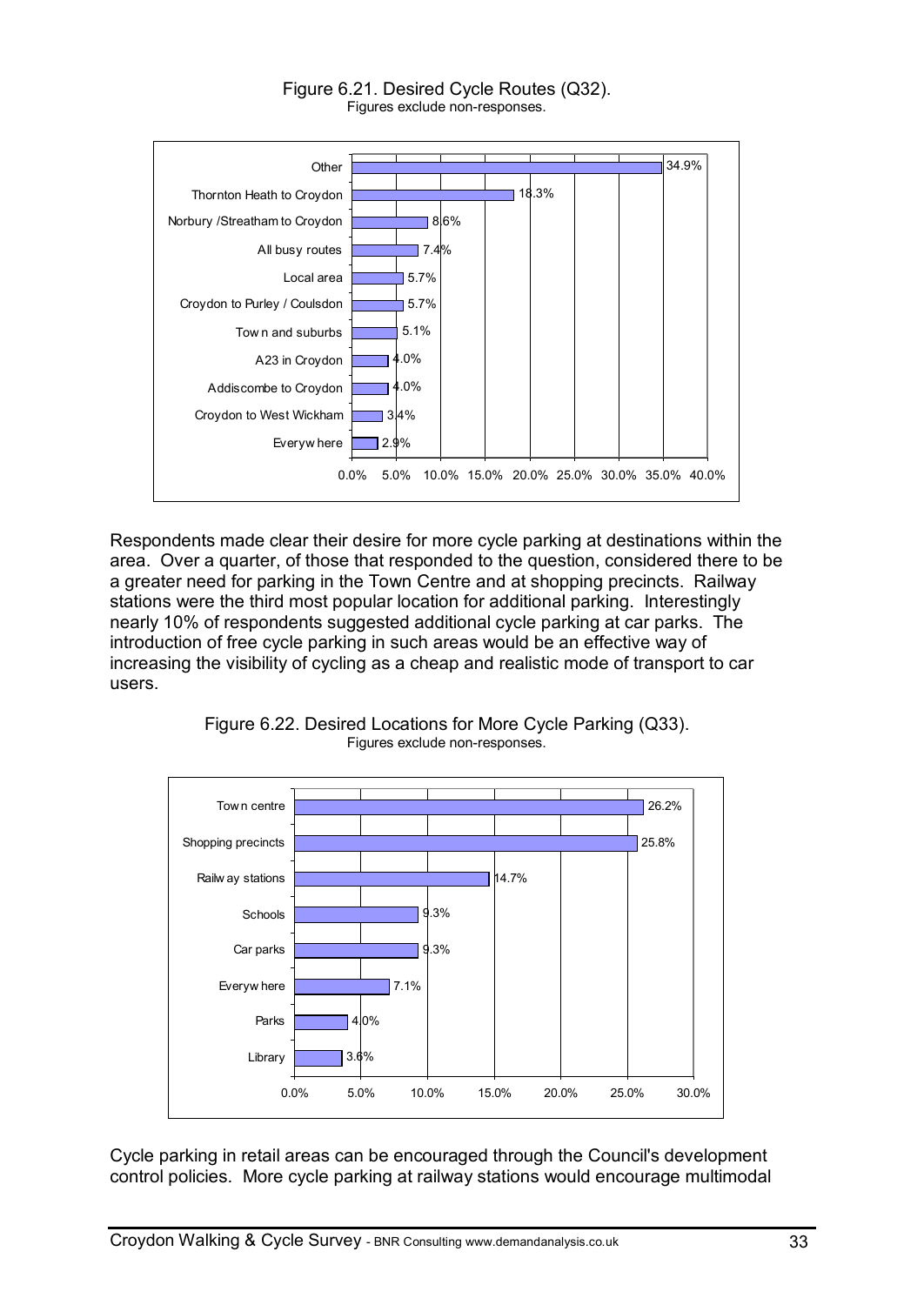trips and to some extent ameliorate the difficulties associated with not being able to take cycles on trains.

A cycle parking audit may be useful to determine locations where there is insufficient parking. This could, for example, identify locations where cycles are parked inappropriately parked because of a lack of facilities; or where cycle parking is provided but is full.



Figure 6.23. Other Desired Cycle-Friendly Measures at Particular Locations (Q34). Figures exclude non-responses.

Respondents were asked for other cycle friendly measures they would like to see implemented at particular locations. Various comments were made and the most commonly mentioned were more cycle parking facilities, a wider bridge on Tennyson Road as well as improvements at Wandle Park.



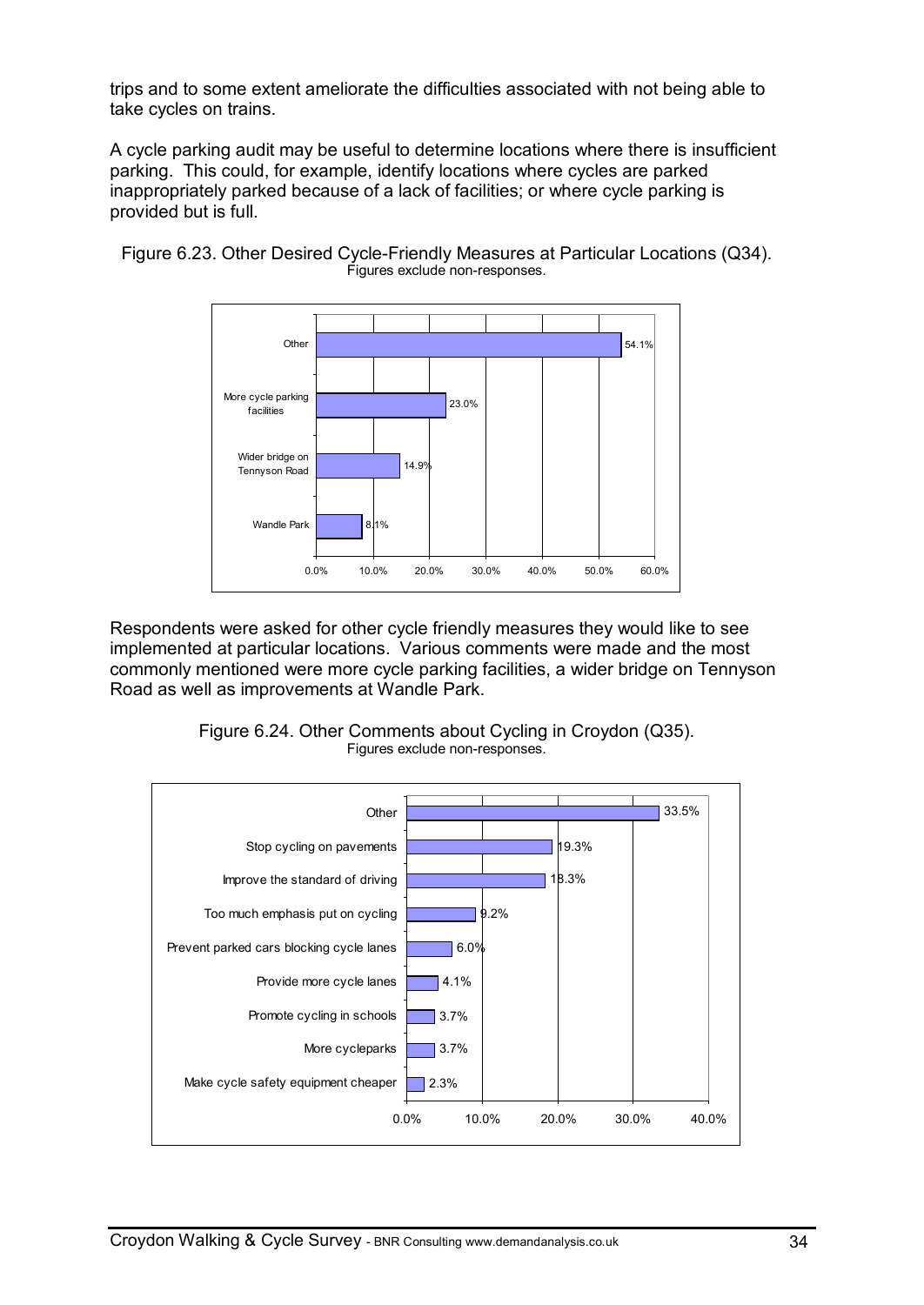In the final question respondents were asked if they had any other comments to make concerning cycling in Croydon. As with the previous open questions there were a wide variety of responses. The most commonly made observation was the need to stop cycling on pavements.

For the problems associated with cycling on pavements to be properly addressed two issues need to be tackled. Some cyclists use pavements because there are no safe, alternative, direct routes available to them. Other cyclists use pavements where there is an acceptable cycle route and this problem is exacerbated by a lack of enforcement. The breaking of highway rules by cyclists creates a poor impression of cycling as a mode of transport and does not encourage the wider community to support cycling initiatives. This is reflected in the report of the Merton Cycle Campaign - Cycle Survey 2002.

"There would appear to be a troublesome minority of cyclists who are creating a hazard for all other road users, including other cyclists and pedestrians. To some extent this apparent anti-social behaviour may be a response by cyclists to road designs that take little/no account of their needs. They may feel that they have to break traffic regulations for selfpreservation in heavy/dangerous traffic or, for example, to short cut the long detours caused by one-way systems. It may be worth investigating areas where there are persistent violations by cyclists to see if this is the case. It may also be necessary to improve cycle training and in some cases to more effectively enforce road traffic regulations to this minority."

It is suggested that further research should be undertaken where there is perceived to be significant pedestrian/cycle conflict so that steps can be taken to alleviate them.

### **7 Conclusions**

The Croydon Walking and Cycling Survey has provided a useful and representative insight into current travel patterns within the Borough of Croydon. It has also provided an understanding of the issues that deter residents from cycling and walking and has identified some specific locations where attention may be needed.

Just over three quarters of the sample owned a car and 28.4% of respondents stated that they owned a bicycle.

For journeys of one mile or less, walking represented the most popular mode of travel - accounting for 65.5% of responses. Car as driver was the second most popular choice, accounting for just under a quarter of respondents. Bus was the third most popular option for journeys of 1 mile or less (5.1%) with cycling mentioned by only 1.1% of respondents. Walking was not surprisingly less popular among the car owning portion of the sample.

For journeys of three miles or less, the popularity of the car predictably increases, representing over half of all choices. Bus was someway behind, as the second most popular choice, being mentioned by only 28.6% of respondents. Tram/rail was third with 8.3%. Walking fell to 2.2% and cycling increased its popularity slightly, reaching 1.4%. For journeys of over three miles in length, car as driver was again the most popular choice accounting for just over a quarter of responses.

Amongst these choices there are some indications of differences in behaviour between residents in each of the three Croydon constituencies and these may, in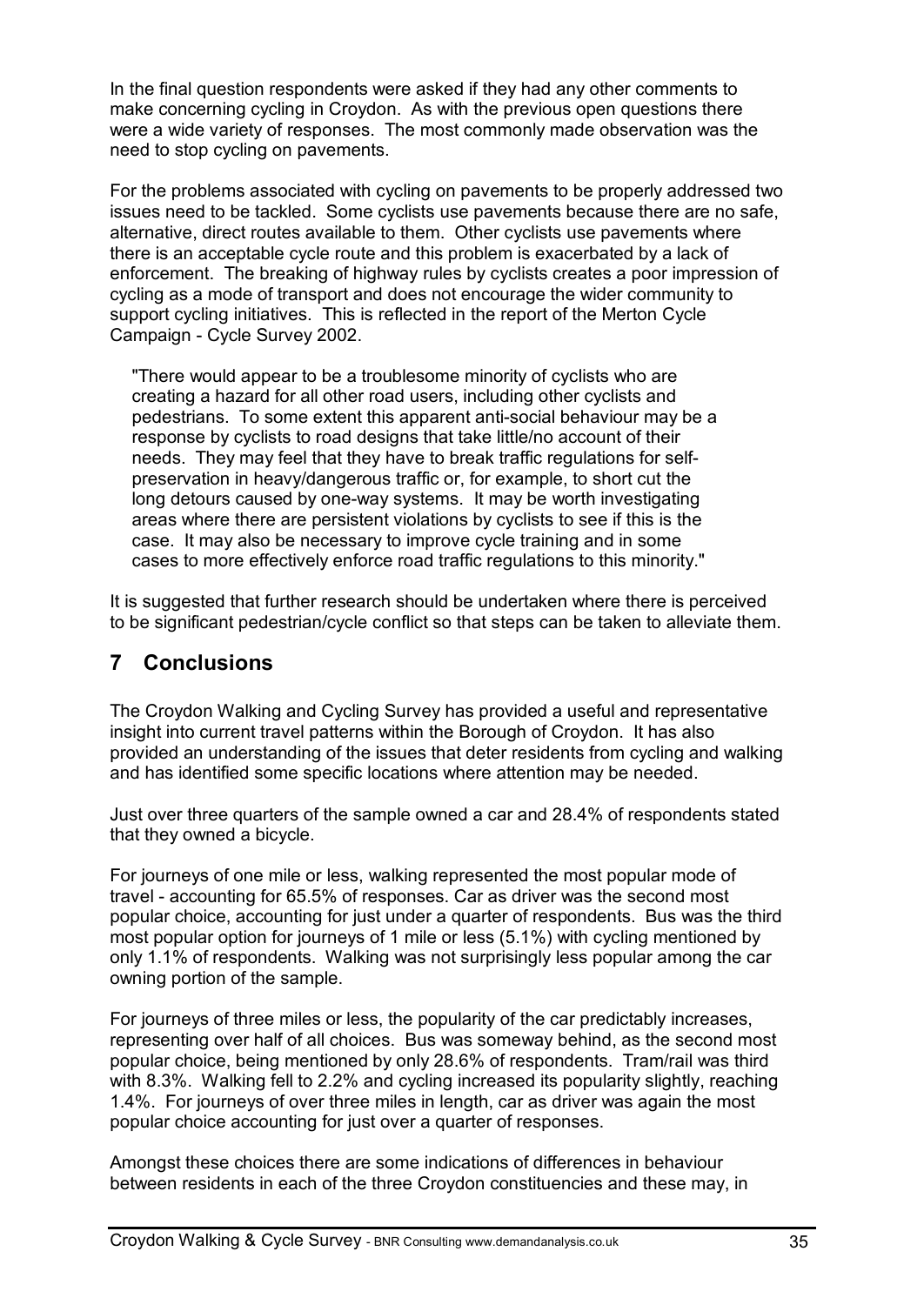part, reflect differences in the environment and in transport provision among the three. The residents of South Croydon seem to have adopted a more car dependent lifestyle and walking consequently appears to make less of a contribution in this constituency. This is reinforced to some extent by the higher figures recorded for walking as an alternative mode in this constituency. Bus services appear to be more popular in North Croydon.

The variations between the constituencies suggest that there is scope to increase the share of cycling and walking by examining and tackling the deterrents that have been pointed out in the survey.

Respondents appeared to have two sets of motivations for walking. There are the "practical" reasons like time savings and convenience, as well as the more "principled" reasons like health and environment. One benefit of walking, illustrated by the results, is its ability to a fulfil various needs: it is for example possible to travel cheaply from A to B, get exercise and walk the dog at the same time. In a modern society where time is precious, this may provide one of the best opportunities to promote walking.

Most walking trips were made for shopping and leisure purposes. Walking appears less popular for non-discretionary trips such as business, commuting and trips to school/college.

The most common deterrent to walking was bad weather, mentioned by nearly half of the respondents. Distance and fear of crime were roughly equal second and were mentioned by just over a quarter of the sample. 16% of the sample had to restrict their walking for reasons of disability. 12.2% of respondents stated that they just did not want to walk.

The findings suggest that existing highway designs are having a deterrent effect on walking. Of course a radical shift to pedestrian priority could have wide reaching effects; but further work could be undertaken to determine the scale of this problem and to develop highway related solutions.

When asked about the state of existing walking facilities in the Borough respondents, in general, considered them acceptable, but there may still be sections of the community that are being deterred from walking by highway design issues.

Respondents were asked to consider a number of policies to help encourage walking. The most popular policies were the provision of wider pavements and increased numbers of pedestrian crossings. Car owners were significantly less positive with regard to improvements in pedestrian facilities and it is possible that motorists have given a less positive response in an attempt to reduce future restrictions on car use.

Other issues that appeared to concern respondents were problems associated with existing facilities. It may be that insufficient attention is being paid to keep the existing pedestrian routes clean, safe and clear of obstructions. Better cleaning, maintenance and enforcement of existing laws, for example, concerning parking and obstructions on the pavement might therefore generate a significant improvement in the walking environment. Better enforcement would also increase the feeling of safety amongst pedestrians.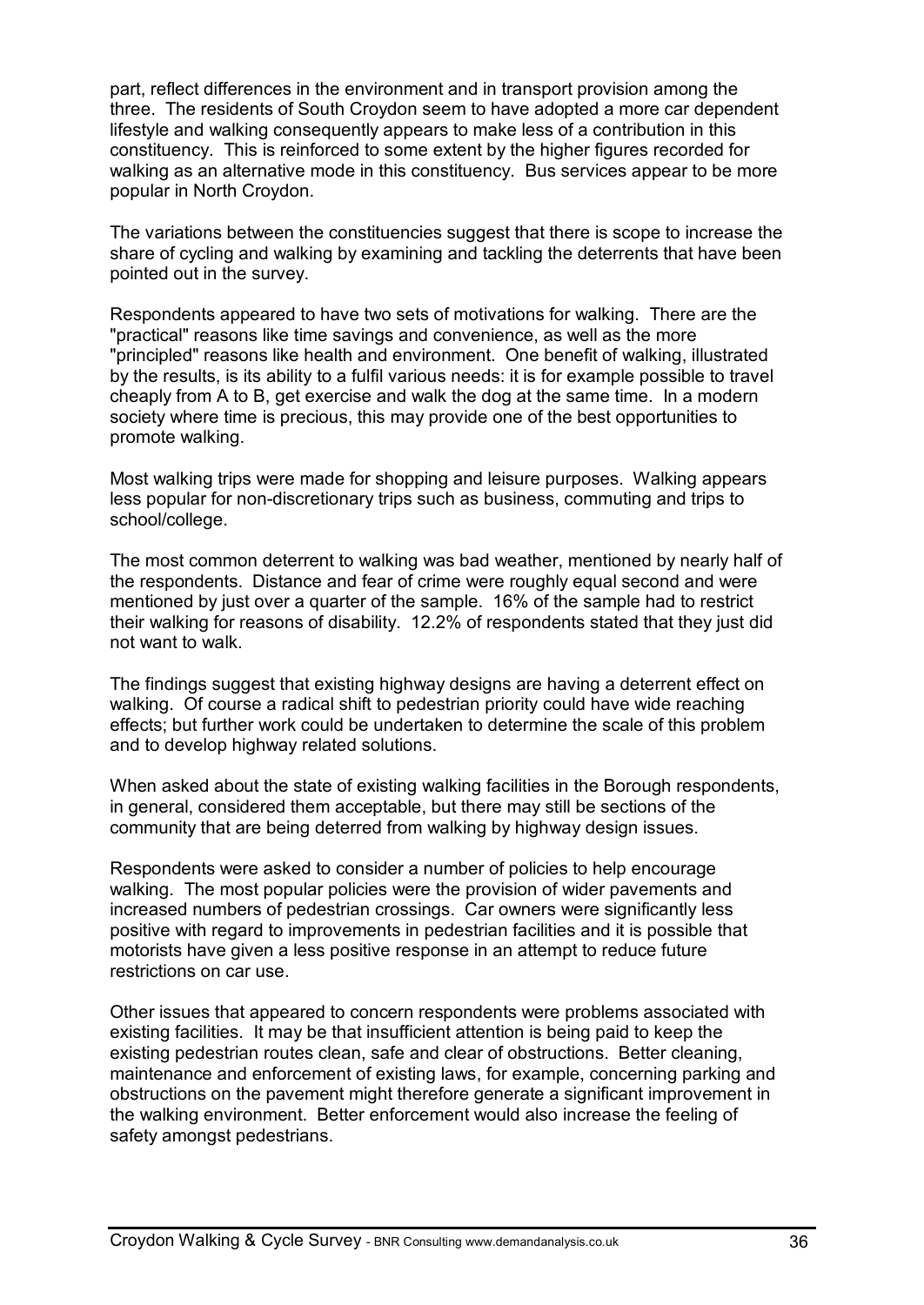Pedestrian subways were unpopular and this feeling was exacerbated at night. Women were significantly less positive than men - even during the day. Where subways are required they should be designed to create direct walking routes that are secure and inviting for the pedestrian.

Respondents were asked for the locations where they thought new pedestrian crossings were most needed. The most popular locations were described as outside schools. The most popular geographically specific location was in London Road, Thornton Heath.

The sample could not be described as regular cyclists and nearly 9 in 10 respondents made no use of a cycle in a typical week. Of the respondents that did cycle, just over 70% of the respondents considered health and fitness part of the reason for cycling. This was followed closely by convenience (65.2%) and then by leisure/fun (51.3%). Cost and journey time were mentioned by about a third of respondents and the environment by just under 20%.

Leisure/fun was given the most frequently as the type of cycling trip made with shopping the second most commonly made trip. Nearly 50% of the sample did not cycle as they had no bicycle: this is in part due to a the inability or unwillingness of people to cycle; but it is also in part related to a lack of cycle storage space - which was mentioned by 10% of respondents. Local Planning Authorities can help resolve this issue by ensuring that there are adequate storage/parking facilities in all new developments.

Heavy and fast traffic appeared to be important deterrents to cycle use. This issue can best be tackled by improved highway design and more effective segregation of cyclists from traffic would also ease concerns about the effects of pollution.

There was some concern regarding the difficulty of taking cycles on public transport. This is a contentious issue as cycles take up space on vehicles that could be used by regular passengers. Even if it is difficult to allow the carriage of conventional cycles during peak hours, better provision could be made for the carriage of folding cycles in the peak and for regular cycles in the off-peak. Better parking could also be provided at public transport stops to encourage multimodal trips.

Respondents were again asked to consider policies that could be implemented to encourage cycling. The most popular measure, for the sample as a whole, was fully segregated on-road cycle lanes, this was followed by partly segregated on road cycle lanes and marked on-road cycle lanes without segregation. There were significant divergences of opinion between car owners and non-car owners, with the former less positive about all, but one, of the measures. Car owners seemed to be particularly interested in removing cyclists from traffic; while non-car owners appeared to be more concerned with giving cyclists priority over other traffic. It is believed that Policy Bias is responsible for much of the difference between the two groups and for this reason care should be taken when interpreting the findings of the non-car owning part of the sample. Taking this into account increases the importance of the following three policies: advanced cycle stop lines at traffic lights, camera enforced bus lanes (cycles allowed) and 20 mph speed limit in residential streets.

The concerns of the cycling respondents suggest that it may be worthwhile attempting to identify such impediments, particularly along major corridors to trip attractors, to see where cycle contraflows might prove effective.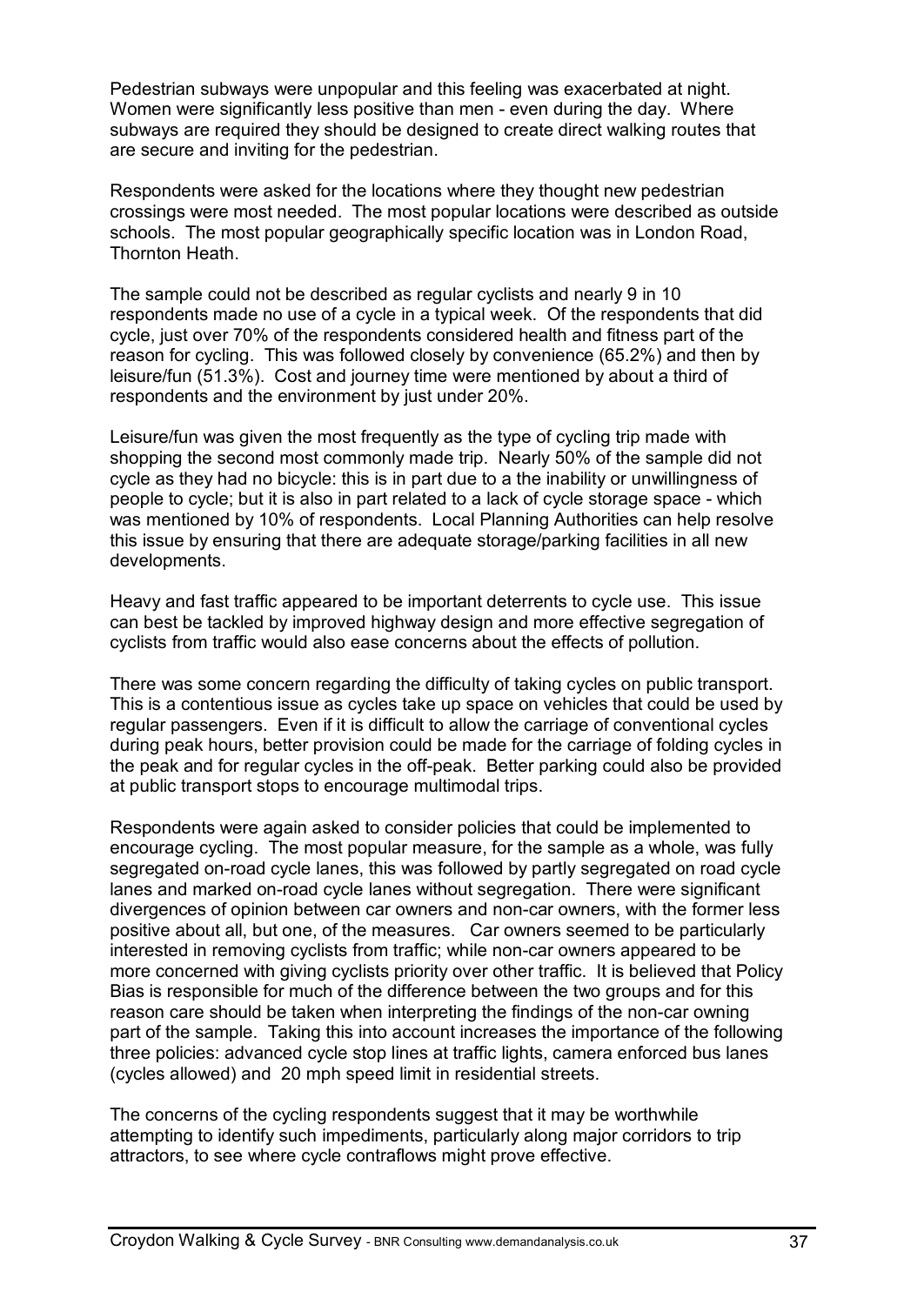Respondents were asked to identify potential new cycle routes. Thornton Heath to Croydon was uppermost in the minds of respondents being mentioned by 18.3% of those that completed the question. The second most popular suggested route was from Norbury/Streatham to Croydon. These routes are, paradoxically, existing London Cycle Network routes: this suggests that there is either a lack of awareness of existing cycle routes, or that the routes are not considered to be of a sufficiently high standard.

Respondents made clear their desire for more cycle parking at destinations within the area. Over a quarter, of those that responded to the question, considered there to be a greater need for parking in the Town Centre and at shopping precincts. Railway stations were the third most popular location for additional parking. Interestingly nearly 10% of respondents suggested additional cycle parking at car parks. The introduction of free cycle parking is such areas would be an effective way of increasing the visibility of cycling as a cheap and realistic mode of transport to car users.

Cycle parking in retail areas can be encouraged through the Council's development control policies. More cycle parking at railway stations would encourage multimodal trips and to some extent ameliorate the difficulties associated with not being able to take cycles on trains.

A cycle parking audit may be useful to determine locations where there is insufficient parking. This could, for example, identify locations where cycles are parked inappropriately parked because of a lack of facilities; or where cycle parking is provided but is full.

There is some evidence of a conflict between pedestrians and cyclists on pavements. The breaking of highway rules by cyclists creates a poor impression of cycling as a mode of transport and does not encourage the wider community to support cycling. For this problem to be properly addressed cyclists need to be provided with safe, alternative, direct routes and once this has been achieved a more effective enforcement regime should be implemented. It is suggested that further research should be undertaken where there is perceived to be significant pedestrian/cycle conflict to fully investigate this issue.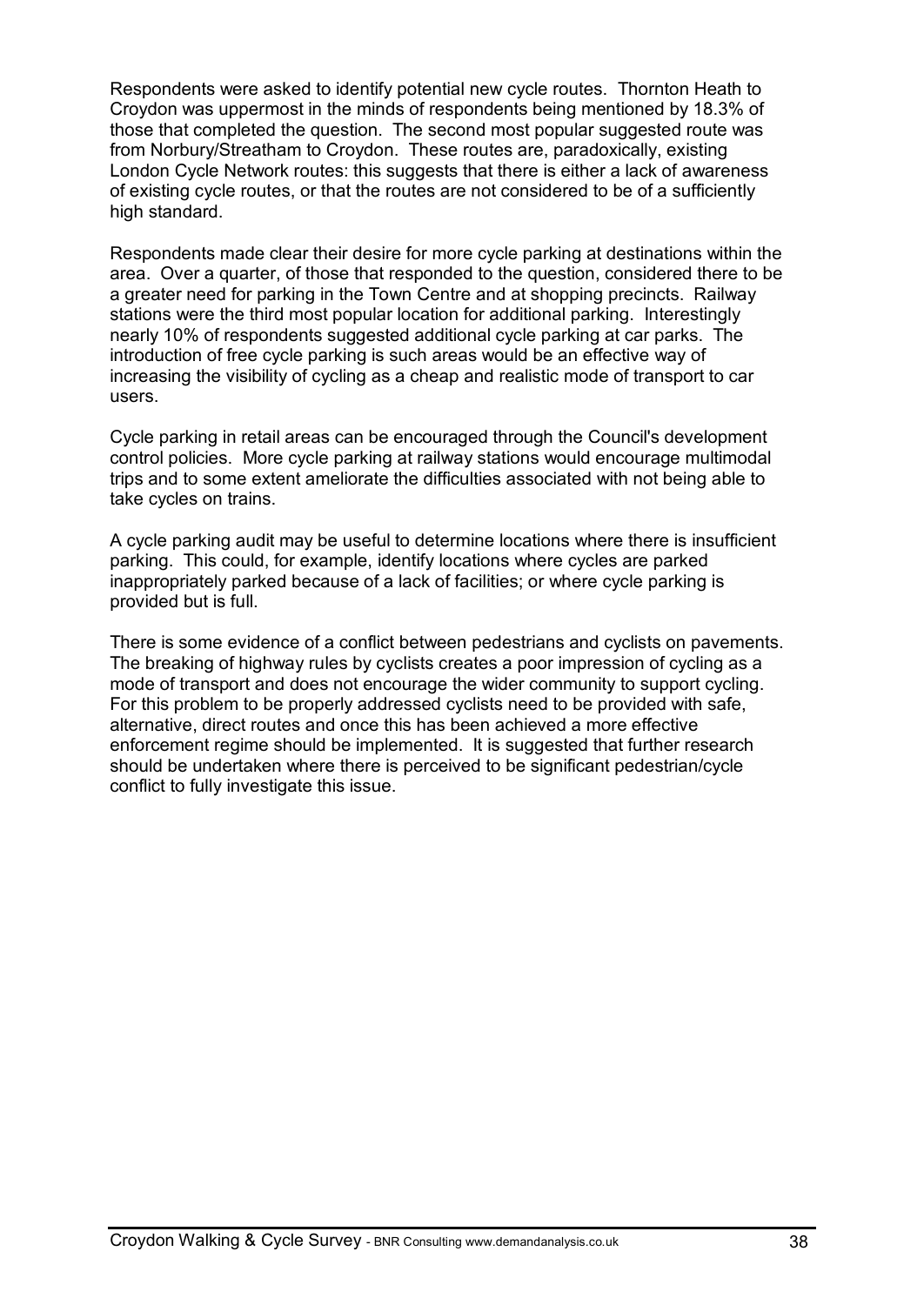### **8 References**

Walking -The Way Ahead. Department for Transport, Transport 2000 Trust - Good Practice Unit. Report From The National Seminar Series.

London Travel Report. Transport for London (2003).

Cycling in Great Britain. Department for Transport (1996).

Creating a chain reaction. The London Cycling Action Plan. Transport for London (February 2004)

Planning Policy Guidance note 13 (Transport). Department for Transport.

Potential For Mode Transfer Of Short Trips: Review Of Existing Data And Literature Sources. Centre For Transport Studies University College London (September 2000).

Merton Cycle Campaign Cycle Survey 2002. BNR Consulting (9 October 2002).

6th Talkabout Survey. London Borough of Croydon (December 2001).

Gender and Critical Mass: Do high cycle flows correlate with a high proportion of female cyclists? London Analytics Research Journal. issue 1 (2005).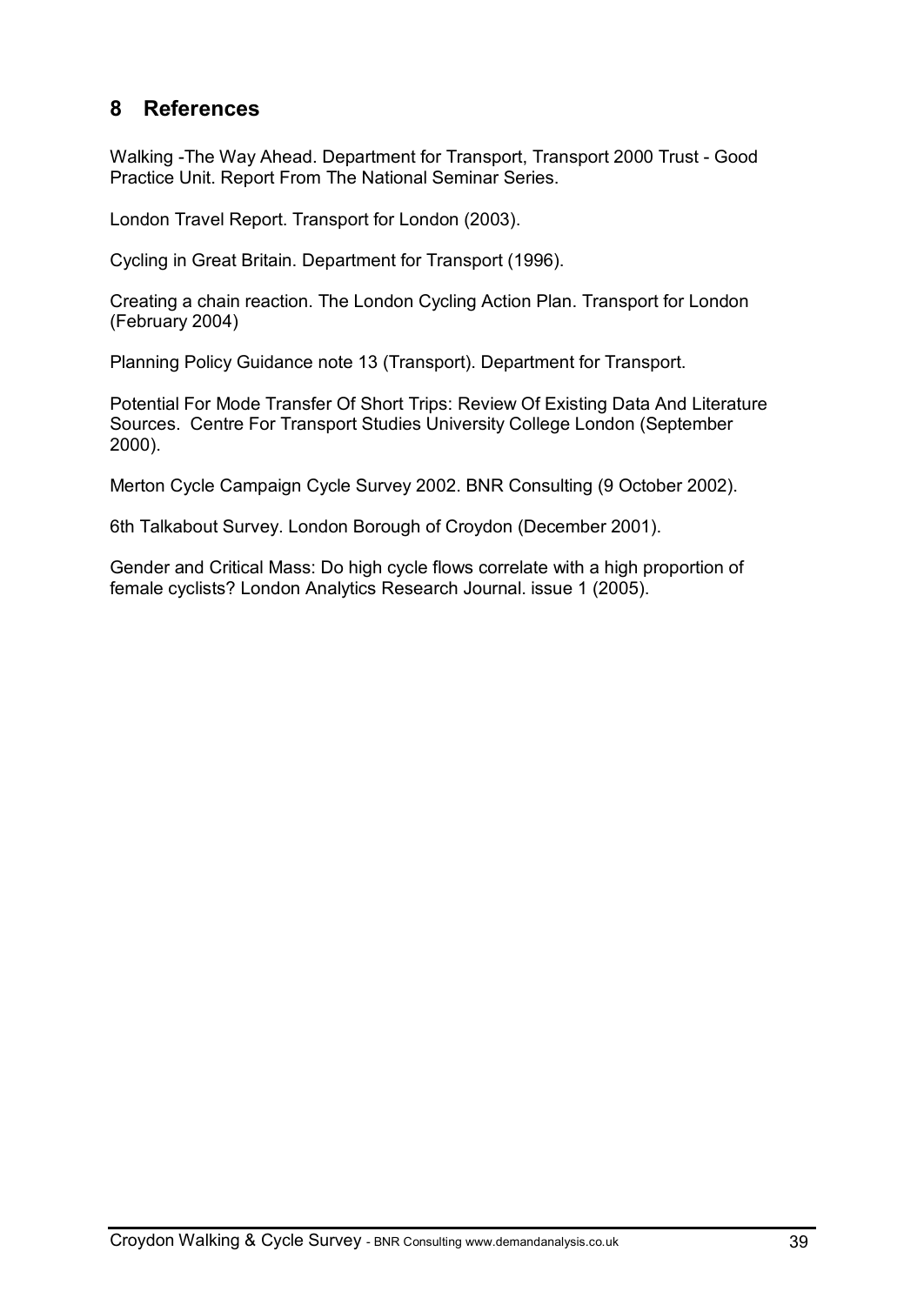### **9 Appendix One - Text from the TalkAbout Questionnaire.**

## **CROYDON WALKING & CYCLING SURVEY**

Welcome to the Eleventh TalkAbout Croydon Questionnaire. This questionnaire seeks your views on walking and cycling in Croydon.

The questionnaire should only take about 15 minutes to complete.

When you have completed the questionnaire return it to us in the enclosed envelope – no stamp required – by 24th March 2004.

Everything you say is confidential and we will never pass your name or address to any other organisation. What's more, if at any time, you wish to leave TalkAbout Croydon for whatever reason simply let us know.

If you would like any further information or have any queries regarding TalkAbout Croydon please contact Linda Oram or Carole Parnell on 020 8760 5410, or by writing to Croydon Council, Executive Office, Policy Unit – Room 6-09, Taberner House, Park Lane, Croydon, CR9 3JS.

Alternatively you can email linda oram@croydon.gov.uk.

We hope you enjoy completing this questionnaire and we look forward to receiving your reply.

# **GENERAL TRAVEL CHOICES**

Q1 Do you own a car?

1) Yes 2) No

Q2 Do you own a pedal cycle?

1) Yes 2) No

Q3 Do you have a current Bus Pass, Travel Card or Freedom Pass?

1) Yes 2) No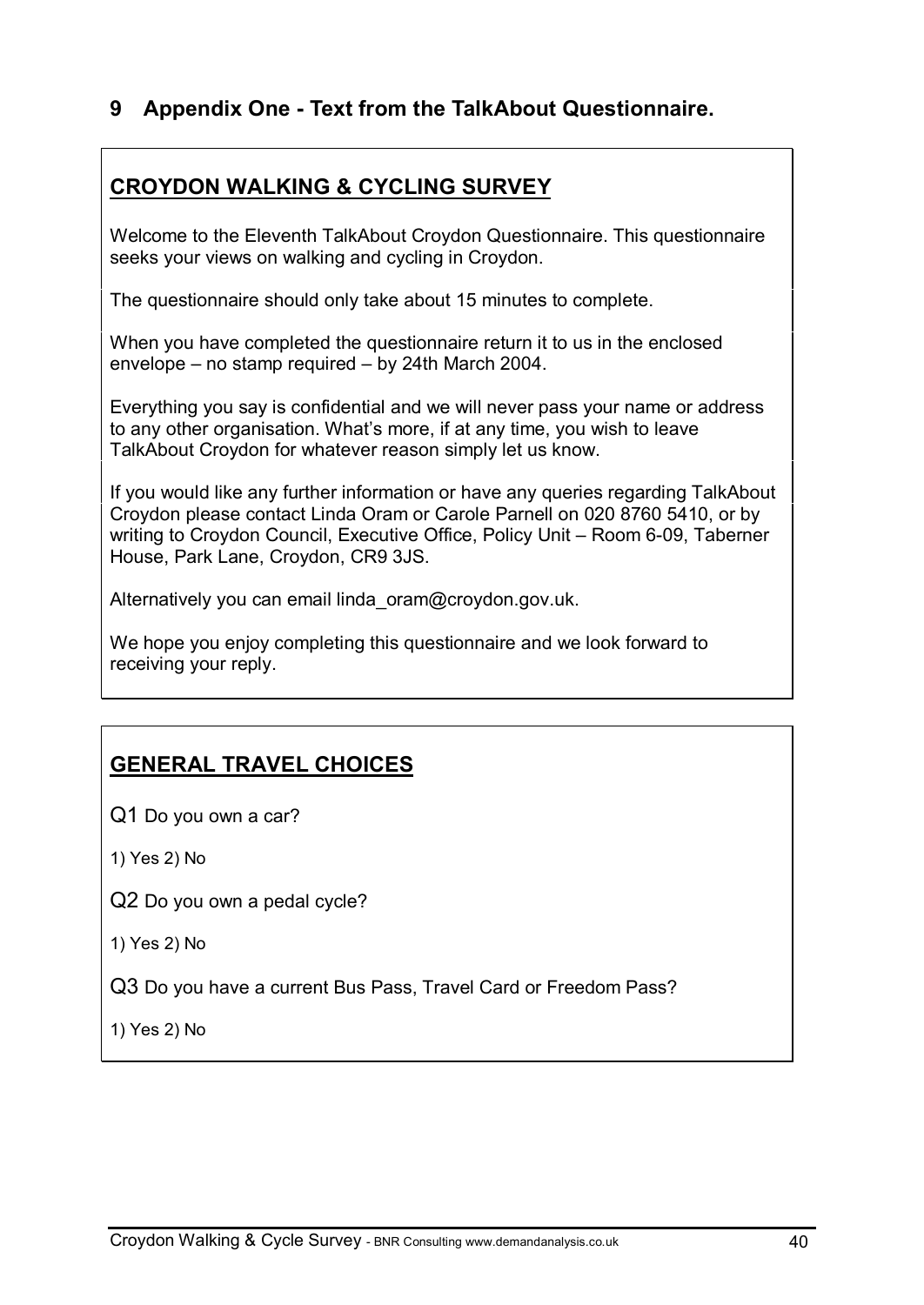Q4 Do you use a wheelchair or mobility scooter?

1) Yes 2) No

If "yes" then for the purposes of this survey consider pavement use as walking, and road use with human-powered vehicles or with powered vehicles speed-limited to 16mph as cycling.

Q5 How do you *usually* travel on journeys of 1 mile or less? *(Please tick one box only)*

1) walk 2) pedal cycle 3) car (driver) 4) car (passenger) 5) motorcycle 6) bus 7) taxi/minicab 8) tram/rail 9) other *(please specify)*

Q6 By what other ways do you travel on journeys of 1 mile or less? *(tick all that you use at least twice per month)*

1) walk 2) pedal cycle 3) car (driver) 4) car (passenger) 5) motorcycle 6) bus 7) taxi/minicab 8) tram/rail 9) other *(please specify)*

Q7 How do you *usually* travel on journeys of 3 miles or less? (e.g. Central Croydon to Norbury, Central Croydon to Purley)? *(Please tick one box only)*

1) walk 2) pedal cycle 3) car (driver) 4) car (passenger) 5) motorcycle 6) bus 7) taxi/minicab 8) tram/rail 9) other *(please specify)*

Q8 By what other ways do you travel on journeys of 3 miles or less? *(tick all that you use at least twice per month)*

1) walk 2) pedal cycle 3) car (driver) 4) car (passenger) 5) motorcycle 6) bus 7) taxi/minicab 8) tram/rail 9) other *(please specify)*

Q9 How do you travel on journeys of over 3 miles? *(tick all that you use at least twice per month)*

1) walk 2) pedal cycle 3) car (driver) 4) car (passenger) 5) motorcycle 6) bus 7) taxi/minicab 8) tram/rail 9) other *(please specify)*

### **WALKING**

Q10 How many walking journeys of 5 minutes or more do you make in a typical week? *(Please tick one box only)*

1) 10 or over 2) 6 to 9 3) 2 to 5 4) 1 to 2 5) zero *If "zero" then skip to question 13.*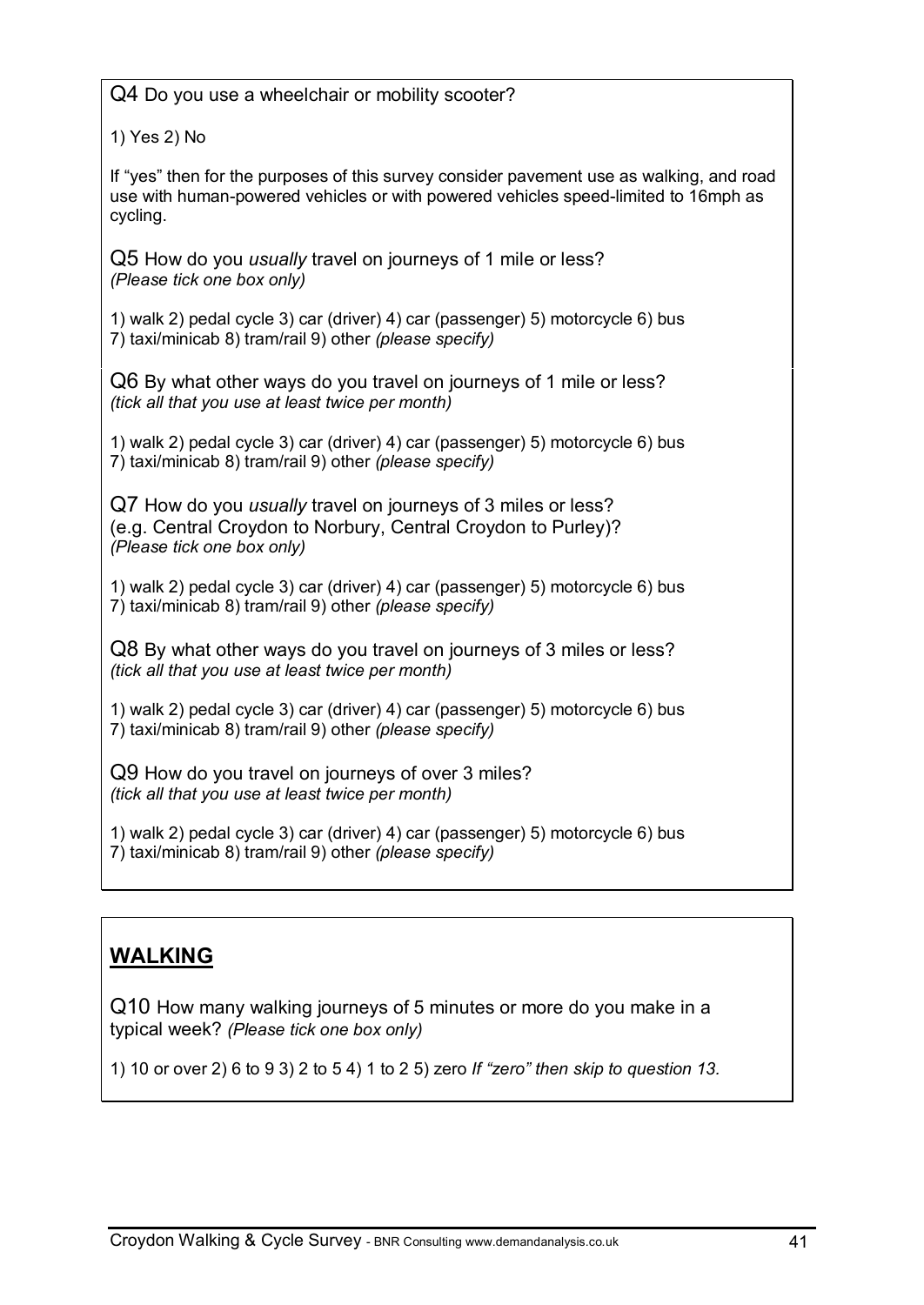Q11 Why do you walk? *(tick all that apply)*

1) convenience 2) journey time 3) health/fitness 4) leisure/fun 5) dog 6) low cost 7) environment 8) no car 9) no pedal cycle 10) poor public transport 11) other *(please specify)*

Q12 What sort of walking trips do you make? *(tick all that apply)*

1) leisure/fun 2) shopping 3) commuting 4) work/business 5) school 6) other travel

Q13 If you don't walk, or walk less than you wish, why is that? *(tick all that apply)*

1) disability 2) peer pressure 3) bad weather 4) fear of traffic 5) fear of crime 6) pollution 7) too far 8) just don't want to 9) fear or dislike of pedestrian subways 10) not enough pedestrian crossings 11) long waits at pedestrian crossings 12) pedestrian barriers 13) pavement parking

14) Not enough time to cross/pedestrian phases too short 15 other *(please specify)*

Q14 Are you in favour of more shared-use walking and cycling facilities on the pavement? *(Please tick one box only)*

1) definitely 2) probably 3) probably not 4) definitely not 5) don't know

Q15 How do you rate existing conditions and facilities for walking in Croydon? *(Please tick one box only)*

1) very good 2) good 3) neither good nor bad 4) poor 5) very poor.

Q16 How likely would the following measures be to encourage you to walk more? *(tick one per measure)*

- a) 20mph speed limit in residential streets
- 1) very likely 2) quite likely 3) unlikely 4) very unlikely 5) don't know
- b) Speed cushions and speed tables
- 1) very likely 2) quite likely 3) unlikely 4) very unlikely 5) don't know
- c) Speed cameras
- 1) very likely 2) quite likely 3) unlikely 4) very unlikely 5) don't know
- d) More pedestrian crossings
- 1) very likely 2) quite likely 3) unlikely 4) very unlikely 5) don't know
- e) Wider pavements

1) very likely 2) quite likely 3) unlikely 4) very unlikely 5) don't know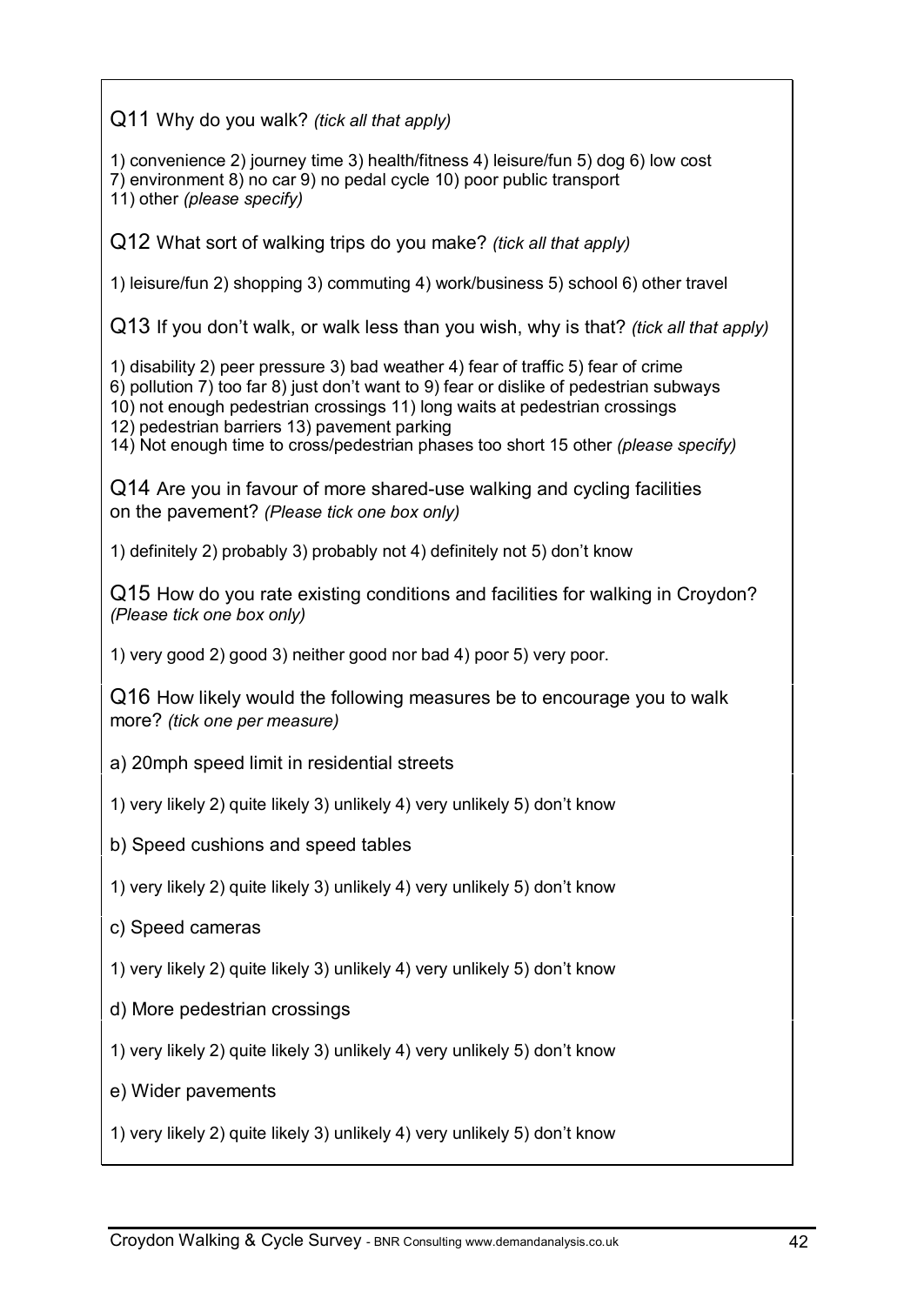f) Other measures that would encourage you *(please specify)* Q17 During the day, would having to use a pedestrian subway. *(Please tick one box only)* 1) greatly encourage you to use that route? 2) slightly encourage you to use that route? 3) make no difference? 4) slightly discourage you from using that route? 5) greatly discourage you from using that route? 6) don't know Q18 At night, would having to use a pedestrian subway. *(Please tick one box only)* 1) greatly encourage you to use that route? 2) slightly encourage you to use that route? 3) make no difference? 4) slightly discourage you from using that route? 5) greatly discourage you from using that route? 6) don't know Q19 At what location(s) do you need a new pedestrian crossing? Q20 Are there any specific locations where you would like pavement parking removed? Q21 Are there any other pedestrian-friendly measures you would like at a particular location? *(please say what measures and where)*

Q22 Are there any other comments you would like to make about walking in Croydon?

# **CYCLING**

Q23 How many cycling journeys do you make in a typical week? *(Please tick one box only)*

1) 10 or over 2) 6 to 9 3) 2 to 5 4) 1 to 2 5) zero If "zero" then skip to question 26.

Q24 Why do you cycle? *(tick all that apply)*

1) convenience 2) journey time 3) health/fitness 4) leisure/fun 5) low cost

6) environment 7) no car 8) poor public transport 9) other *(please specify)*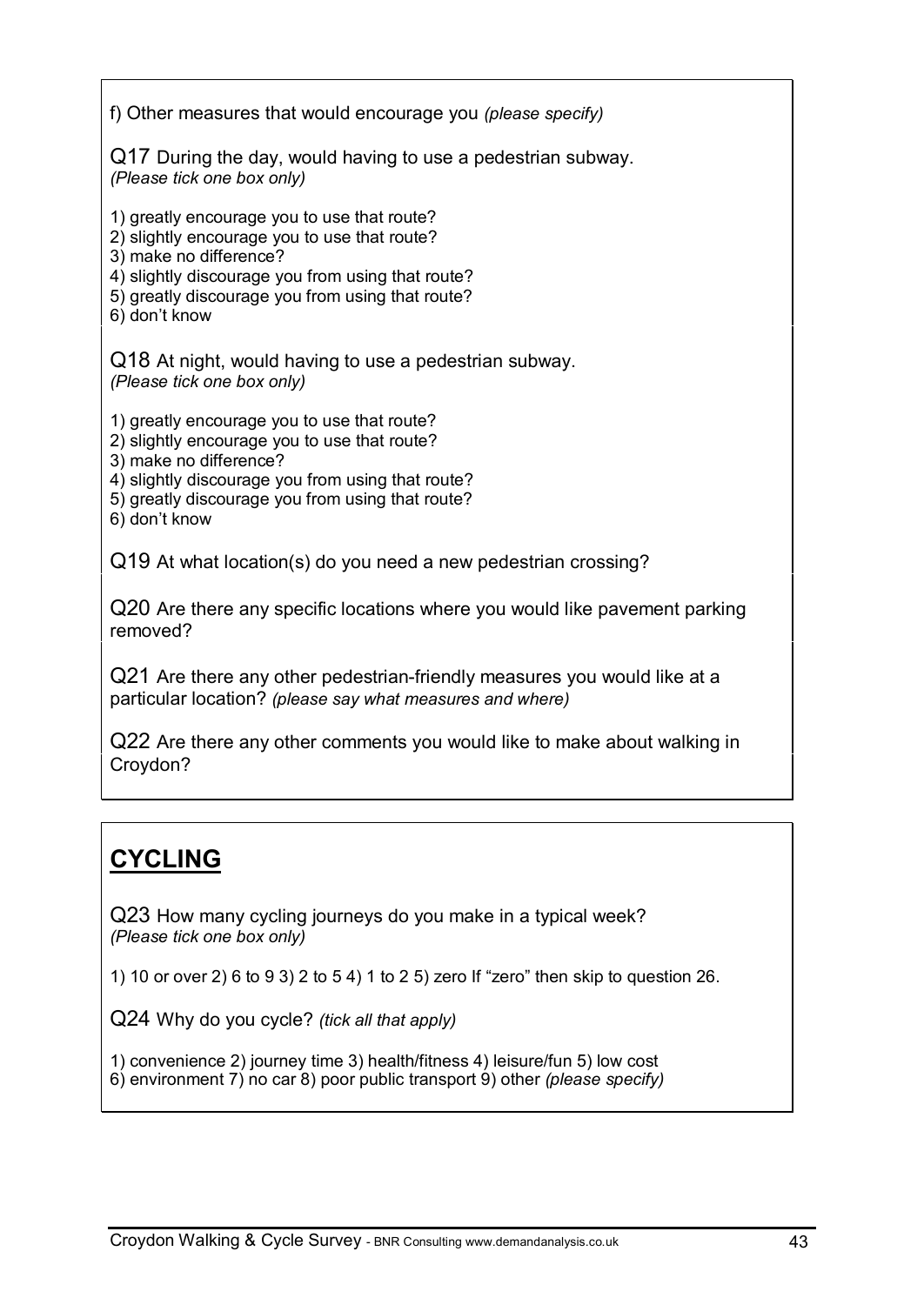Q25 What sort of cycling trips do you make? *(tick all that apply)*

1) leisure/fun 2) sport 3) shopping 4) commuting 5) work/business 6) school 7) heavy load carrying 8) other travel.

Q26 If you don't cycle, or cycle less than you wish, why is that? *(tick all that apply)*

1) disability 2) cannot cycle 3) peer pressure 4) bad weather 5) risk of theft 6) poor cycle parking 7) fast traffic 8) heavy traffic 9) pollution 10) poor road design 11) too much effort 12) bike not roadworthy 13) no bike 14) no storage space at home 15) cannot take pedal cycle on tram 16) cannot take pedal cycle on train 17) no work shower/changing facilities 18) just don't want to 19) other *(please specify)*

Q27 Have you heard of the London Cycle Network?

1) Yes 2) No

Q28 Do you know about the free London Cycle Guide route maps? *(Please tick one box only)*

1) yes, and have some 2) yes, but have none 3) no

Q29 How do you rate existing conditions and facilities for cycling in Croydon? *(Please tick one box only)*

1) very good 2) good 3) neither good nor bad 4) poor 5) very poor.

Q30 How likely would the following measures be to encourage you to cycle more? *(tick one per measure)*

- a) 20mph speed limit in residential streets
- 1) very likely 2) quite likely 3) unlikely 4) very unlikely 5) don't know
- b) Speed cushions and speed tables
- 1) very likely 2) quite likely 3) unlikely 4) very unlikely 5) don't know

c) Marked on-road cycle lanes without segregation

- 1) very likely 2) quite likely 3) unlikely 4) very unlikely 5) don't know
- d) Fully segregated on-road cycle lanes
- 1) very likely 2) quite likely 3) unlikely 4) very unlikely 5) don't know
- e) Partly segregated on-road cycle lanes
- 1) very likely 2) quite likely 3) unlikely 4) very unlikely 5) don't know